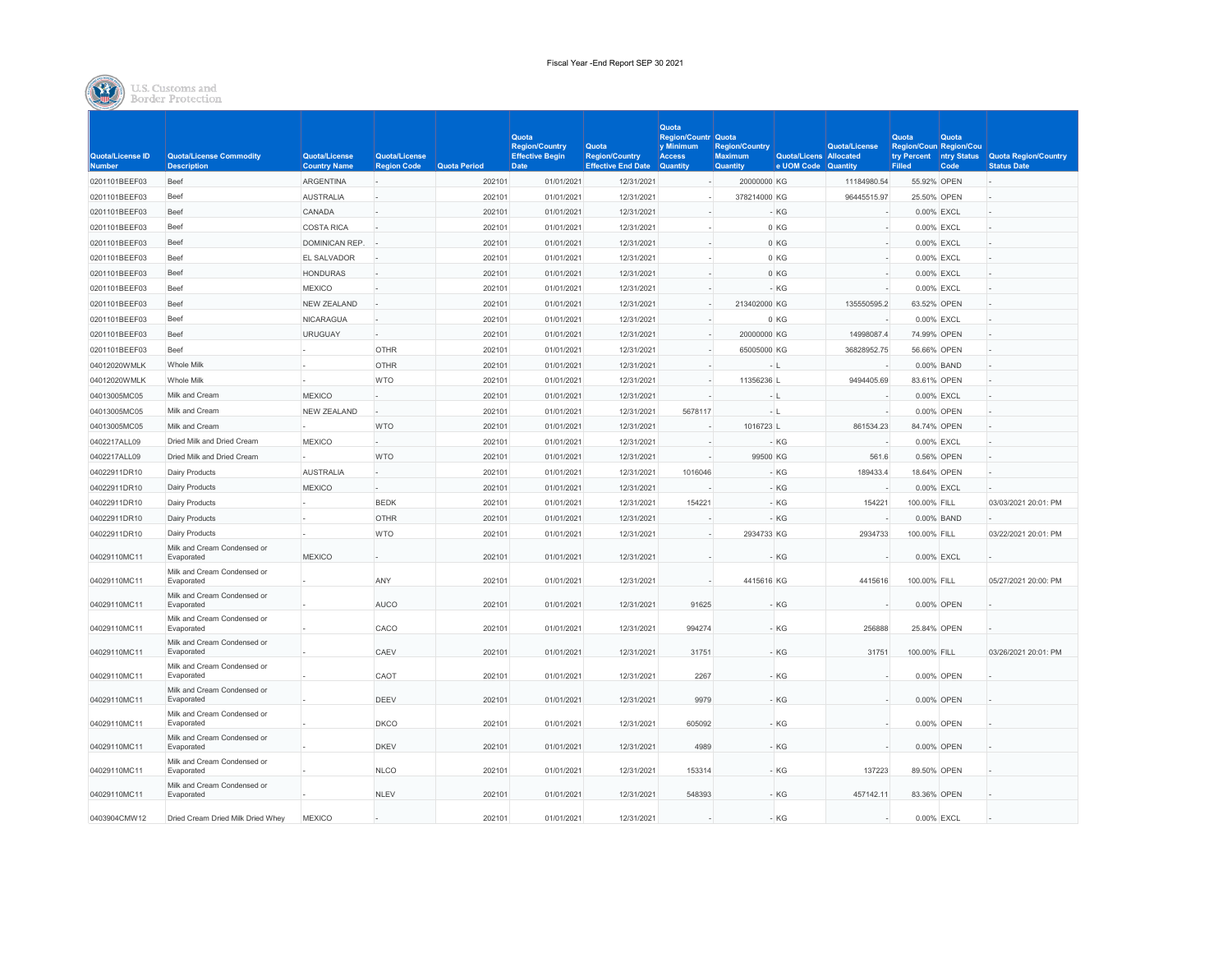| 0403904CMW12  | Dried Cream Dried Milk Dried Whey |                    | <b>WTO</b>  | 202101 | 01/01/2021 | 12/31/2021 | 71019 KG     | 71019       | 100.00% FILL | 01/26/2021 20:06: PM |             |
|---------------|-----------------------------------|--------------------|-------------|--------|------------|------------|--------------|-------------|--------------|----------------------|-------------|
| 04620311CA18  | Canadian Cheddar Cheese           | CANADA             |             | 202101 | 01/01/2021 | 12/31/2021 | 833417 KG    | 494692.37   | 59.36% OPEN  |                      |             |
| 1202104PNT02  | Peanuts                           | ARGENTINA          |             | 202101 | 04/01/2021 | 03/31/2022 | 43901000 KG  | 3272471     | 7.45% OPEN   |                      |             |
| 1202104PNT02  | Peanuts                           | <b>MEXICO</b>      |             | 202101 | 04/01/2021 | 03/31/2022 | - KG         |             | 0.00% EXCL   |                      |             |
| 1202104PNT02  | Peanuts                           |                    | <b>OTHR</b> | 202101 | 04/01/2021 | 03/31/2022 | 9005000 KG   | 6242908.24  | 69.33% OPEN  |                      |             |
| 160414TUNALO  | Tuna Low Rate                     | AMERICAN SAMOA -   |             | 202101 | 01/01/2021 | 01/01/2022 | - KG         |             | 0.00% BAND   |                      |             |
| 160414TUNALO  | Tuna Low Rate                     |                    | <b>OTHR</b> | 202101 | 01/01/2021 | 01/01/2022 | 18345004 KG  | 18345004    | 100.00% FILL | 02/01/2021 08:30: AM |             |
| 17010007CA05  | Refined Sugar Canada              | CANADA             |             | 202101 | 10/01/2020 | 09/30/2021 | 10300000 KG  | 10299416.6  | 99.99% POTF  |                      |             |
| 17010007CA05  | Refined Sugar Canada              |                    | <b>OTHR</b> | 202101 | 10/01/2020 | 09/30/2021 | 0 KG         |             | 0.00% BAND   |                      |             |
| 17010GRFSG05  | Refined Tariff Rate               | <b>MEXICO</b>      |             | 202101 | 10/01/2020 | 09/30/2021 | - KG         |             | 0.00% EXCL   |                      |             |
| 17010GRFSG05  | Refined Tariff Rate               |                    | <b>OTHR</b> | 202101 | 10/01/2020 | 09/30/2021 | 0 KG         |             | 0.00% BAND   |                      |             |
| 17010GRFSG05  | Refined Tariff Rate               |                    | <b>WTO</b>  | 202101 | 10/01/2020 | 09/30/2021 | 7090000 KG   | 7090000     | 100.00% FILL | 01/25/2021 20:04: PM |             |
| 17010GRFSG15  | Global Refined Sugar              | <b>MEXICO</b>      |             | 202101 | 10/01/2020 | 09/30/2021 | 0 KG         |             | 0.00% EXCL   |                      |             |
| 17010GRFSG15  | Global Refined Sugar              |                    | <b>OTHR</b> | 202101 | 10/01/2020 | 09/30/2021 | $0$ KG       |             | 0.00% BAND   |                      |             |
| 17010GRFSG15  | Global Refined Sugar              |                    | <b>WTO</b>  | 202101 | 10/01/2020 | 09/30/2021 | 7090000 KG   | 7052481     | 99.47% POTF  |                      |             |
| 17010GRFSG25  | Global Refined Sugar Tranche 2    | <b>MEXICO</b>      |             | 202101 | 10/01/2020 | 10/01/2021 | $0$ KG       |             | 0.00% EXCL   |                      |             |
| 17010GRFSG25  | Global Refined Sugar Tranche 2    |                    | <b>OTHR</b> | 202101 | 10/01/2020 | 10/01/2021 | 0 KG         |             | 0.00% BAND   |                      |             |
| 17010GRFSG25  | Global Refined Sugar Tranche 2    |                    | <b>WTO</b>  | 202101 | 04/27/2021 | 04/27/2022 | 20000000 KG  |             | 0.00% BAND   |                      |             |
| 1701111RWSG05 | Raw Sugar                         | <b>ARGENTINA</b>   |             | 202101 | 10/01/2020 | 09/30/2021 | 53905000 KG  | 45660158.73 | 84.70% OPEN  |                      | 45763450.53 |
| 1701111RWSG05 | Raw Sugar                         | <b>AUSTRALIA</b>   |             | 202101 | 10/01/2020 | 09/30/2021 | 104049000 KG | 104048985.5 | 100.00% POTF |                      |             |
| 1701111RWSG05 | Raw Sugar                         | <b>BARBADOS</b>    |             | 202101 | 10/01/2020 | 09/30/2021 | 7371000 KG   | 2173397.65  | 29.49% OPEN  |                      |             |
| 1701111RWSG05 | Raw Sugar                         | <b>BELIZE</b>      | L.          | 202101 | 10/01/2020 | 09/30/2021 | 13791000 KG  | 12597997.26 | 91.35% OPEN  |                      |             |
| 1701111RWSG05 | Raw Sugar                         | <b>BOLIVIA</b>     |             | 202101 | 10/01/2020 | 09/30/2021 | 10028000 KG  | 7424057.13  | 74.03% OPEN  |                      |             |
| 1701111RWSG05 | Raw Sugar                         | <b>BRAZIL</b>      |             | 202101 | 10/01/2020 | 09/30/2021 | 181774000 KG | 133624154.8 | 73.51% OPEN  |                      |             |
| 1701111RWSG05 | Raw Sugar                         | COLOMBIA           |             | 202101 | 10/01/2020 | 09/30/2021 | 30086000 KG  | 26063000.86 | 86.63% OPEN  |                      | 26105564.43 |
| 1701111RWSG05 | Raw Sugar                         | CONGO (BRAZZAVII-  |             | 202101 | 10/01/2020 | 09/30/2021 | 0 KG         |             | 0.00% OPEN   |                      |             |
| 1701111RWSG05 | Raw Sugar                         | <b>COSTA RICA</b>  |             | 202101 | 10/01/2020 | 09/30/2021 | 18803000 KG  | 15822157.56 | 84.15% OPEN  |                      |             |
| 1701111RWSG05 | Raw Sugar                         | DOMINICAN REP.     |             | 202101 | 10/01/2020 | 09/30/2021 | 220635000 KG | 200023969.2 | 90.66% OPEN  |                      |             |
| 1701111RWSG05 | Raw Sugar                         | <b>ECUADOR</b>     |             | 202101 | 10/01/2020 | 09/30/2021 | 13791000 KG  | 11526052.32 | 83.58% OPEN  |                      |             |
| 1701111RWSG05 | Raw Sugar                         | EL SALVADOR        | ı.          | 202101 | 10/01/2020 | 09/30/2021 | 32594000 KG  | 29774536    | 91.35% OPEN  | 03/04/2021 20:01: PM |             |
| 1701111RWSG05 | Raw Sugar                         | ESWATINI (KINGDO-  |             | 202101 | 10/01/2020 | 09/30/2021 | 20058000 KG  | 16834390.51 | 83.93% OPEN  |                      |             |
| 1701111RWSG05 | Raw Sugar                         | FIJI               |             | 202101 | 10/01/2020 | 09/30/2021 | 11282000 KG  | 9477000     | 84.00% OPEN  | 12/21/2020 20:01: PM |             |
| 1701111RWSG05 | Raw Sugar                         | <b>GABON</b>       |             | 202101 | 10/01/2020 | 09/30/2021 | 0 KG         |             | 0.00% OPEN   |                      |             |
| 1701111RWSG05 | Raw Sugar                         | <b>GUATEMALA</b>   |             | 202101 | 10/01/2020 | 09/30/2021 | 60173000 KG  | 60173000    | 100.00% FILL | 09/10/2021 20:00: PM |             |
| 1701111RWSG05 | Raw Sugar                         | <b>GUYANA</b>      |             | 202101 | 10/01/2020 | 09/30/2021 | 15043000 KG  | 12635735    | 84.00% OPEN  |                      |             |
| 1701111RWSG05 | Raw Sugar                         | HAITI              |             | 202101 | 10/01/2020 | 09/30/2021 | 0 KG         |             | 0.00% OPEN   |                      |             |
| 1701111RWSG05 | Raw Sugar                         | <b>HONDURAS</b>    |             | 202101 | 10/01/2020 | 09/30/2021 | 12535000 KG  | 10684799.85 | 85.24% OPEN  | 04/15/2021 20:01: PM |             |
| 1701111RWSG05 | Raw Sugar                         | <b>INDIA</b>       |             | 202101 | 10/01/2020 | 09/30/2021 | 10028000 KG  | 1391362     | 13.87% OPEN  |                      | 1771014     |
| 1701111RWSG05 | Raw Sugar                         | <b>IVORY COAST</b> |             | 202101 | 10/01/2020 | 09/30/2021 | 0 KG         |             | 0.00% OPEN   |                      |             |
| 1701111RWSG05 | Raw Sugar                         | <b>JAMAICA</b>     |             | 202101 | 10/01/2020 | 09/30/2021 | 13791000 KG  | 6294540     | 45.64% OPEN  |                      |             |
| 1701111RWSG05 | Raw Sugar                         | MADAGASCAR (MAI-   |             | 202101 | 10/01/2020 | 09/30/2021 | 0 KG         |             | 0.00% OPEN   |                      |             |
| 1701111RWSG05 | Raw Sugar                         | MALAWI             |             | 202101 | 10/01/2020 | 09/30/2021 | 12535000 KG  | 9198782.03  | 73.38% OPEN  |                      |             |
| 1701111RWSG05 | Raw Sugar                         | MAURITIUS TESTSE-  |             | 202101 | 10/01/2020 | 09/30/2021 | 15043000 KG  | 8966927.85  | 59.61% OPEN  |                      |             |
| 1701111RWSG05 | Raw Sugar                         | MOZAMBIQUE         |             | 202101 | 10/01/2020 | 09/30/2021 | 16299000 KG  | 16298195.07 | 100.00% POTF | 10/15/2020 20:01: PM |             |
| 1701111RWSG05 | Raw Sugar                         | <b>NICARAGUA</b>   |             | 202101 | 10/01/2020 | 09/30/2021 | 26326000 KG  | 24048912.52 | 91.35% OPEN  |                      | 26325910.47 |
| 1701111RWSG05 | Raw Sugar                         | PANAMA             |             | 202101 | 10/01/2020 | 09/30/2021 | 36354000 KG  | 30017146.29 | 82.57% OPEN  |                      |             |
| 1701111RWSG05 | Raw Sugar                         | PAPUA NEW GUINE -  |             | 202101 | 10/01/2020 | 09/30/2021 | 7258000 KG   |             | 0.00% OPEN   |                      |             |
|               |                                   |                    |             |        |            |            |              |             |              |                      |             |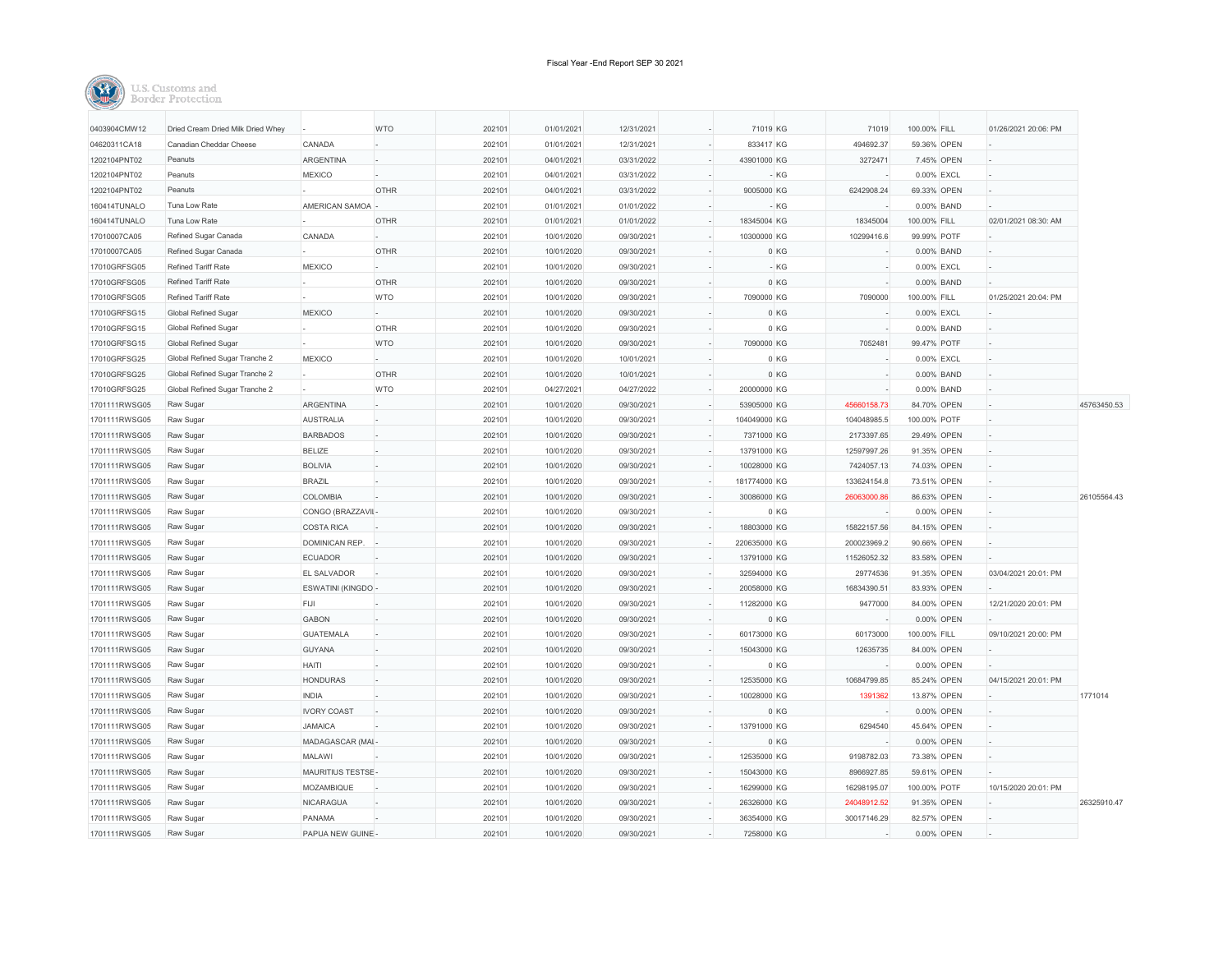| 1701111RWSG05 | Raw Sugar           | PARAGUAY            |      | 202101 | 10/01/2020 | 09/30/2021 | 7258000 KG   | 6901302.26  | 95.09% POTF  |  |
|---------------|---------------------|---------------------|------|--------|------------|------------|--------------|-------------|--------------|--|
| 1701111RWSG05 | Raw Sugar           | PERU                |      | 202101 | 10/01/2020 | 09/30/2021 | 51398000 KG  | 45646848.32 | 88.81% OPEN  |  |
| 1701111RWSG05 | Raw Sugar           | <b>PHILIPPINES</b>  |      | 202101 | 10/01/2020 | 09/30/2021 | 142160000 KG | 115235785.8 | 81.06% OPEN  |  |
| 1701111RWSG05 | Raw Sugar           | REPUBLIC OF SOUT-   |      | 202101 | 10/01/2020 | 09/30/2021 | 28883000 KG  | 24219992.3  | 83.86% OPEN  |  |
| 1701111RWSG05 | Raw Sugar           | ST. KITTS-NEVIS ISL |      | 202101 | 10/01/2020 | 09/30/2021 |              | 0 KG        | 0.00% OPEN   |  |
| 1701111RWSG05 | Raw Sugar           | <b>TAIWAN</b>       |      | 202101 | 12/19/2020 | 09/30/2021 |              | 0 KG        | 0.00% OPEN   |  |
| 1701111RWSG05 | Raw Sugar           | THAILAND            |      | 202101 | 10/01/2020 | 09/30/2021 | 17551000 KG  | 16035406.02 | 91.36% OPEN  |  |
| 1701111RWSG05 | Raw Sugar           | TRINIDAD AND TOB    |      | 202101 | 10/01/2020 | 09/30/2021 |              | 0 KG        | 0.00% OPEN   |  |
| 1701111RWSG05 | Raw Sugar           | <b>URUGUAY</b>      |      | 202101 | 10/01/2020 | 09/30/2021 | 1500000 KG   |             | 0.00% OPEN   |  |
| 1701111RWSG05 | Raw Sugar           | ZIMBABWE            |      | 202101 | 10/01/2020 | 09/30/2021 | 15043000 KG  | 15042300    | 100.00% POTF |  |
| 1701111RWSG05 | Raw Sugar           |                     | OTHR | 202101 | 10/01/2020 | 09/30/2021 |              | - KG        | 0.00% BAND   |  |
| 1701111RWSX05 | Raw Sugar Extension | ARGENTINA           |      | 202102 | 10/01/2021 | 10/01/2022 | 51943000 KG  |             | 0.00% BAND   |  |
| 1701111RWSX05 | Raw Sugar Extension | <b>AUSTRALIA</b>    |      | 202102 | 10/01/2021 | 10/01/2022 | 100261000 KG |             | 0.00% BAND   |  |
| 1701111RWSX05 | Raw Sugar Extension | <b>BARBADOS</b>     |      | 202102 | 10/01/2021 | 10/01/2022 | 7671000 KG   |             | 0.00% BAND   |  |
| 1701111RWSX05 | Raw Sugar Extension | <b>BELIZE</b>       |      | 202102 | 10/01/2021 | 10/01/2022 | 13288000 KG  |             | 0.00% BAND   |  |
| 1701111RWSX05 | Raw Sugar Extension | <b>BOLIVIA</b>      |      | 202102 | 10/01/2021 | 10/01/2022 | 9663000 KG   |             | 0.00% BAND   |  |
| 1701111RWSX05 | Raw Sugar Extension | <b>BRAZIL</b>       |      | 202102 | 10/01/2021 | 10/01/2022 | 175155000 KG |             | 0.00% BAND   |  |
| 1701111RWSX05 | Raw Sugar Extension | CHINA(MAINLAND)     |      | 202102 | 10/01/2021 | 10/01/2022 |              | 0 KG        | 0.00% BAND   |  |
| 1701111RWSX05 | Raw Sugar Extension | COLOMBIA            |      | 202102 | 10/01/2021 | 10/01/2022 | 28991000 KG  |             | 0.00% BAND   |  |
| 1701111RWSX05 | Raw Sugar Extension | CONGO (BRAZZAVII-   |      | 202102 | 10/01/2021 | 10/01/2022 |              | 0 KG        | 0.00% BAND   |  |
| 1701111RWSX05 | Raw Sugar Extension | <b>COSTA RICA</b>   |      | 202102 | 10/01/2021 | 10/01/2022 | 18120000 KG  |             | 0.00% BAND   |  |
| 1701111RWSX05 | Raw Sugar Extension | DOMINICAN REP.      |      | 202102 | 10/01/2021 | 10/01/2022 | 185335000 KG |             | 0.00% BAND   |  |
| 1701111RWSX05 | Raw Sugar Extension | <b>ECUADOR</b>      |      | 202102 | 10/01/2021 | 10/01/2022 | 11584000 KG  |             | 0.00% BAND   |  |
| 1701111RWSX05 | Raw Sugar Extension | EL SALVADOR         |      | 202102 | 10/01/2021 | 10/01/2022 | 31407000 KG  |             | 0.00% BAND   |  |
| 1701111RWSX05 | Raw Sugar Extension | ESWATINI (KINGDO    |      | 202102 | 10/01/2021 | 10/01/2022 | 19328000 KG  |             | 0.00% BAND   |  |
| 1701111RWSX05 | Raw Sugar Extension | FIJI                |      | 202102 | 10/01/2021 | 10/01/2022 | 10871000 KG  |             | 0.00% BAND   |  |
| 1701111RWSX05 | Raw Sugar Extension | <b>GABON</b>        |      | 202102 | 10/01/2021 | 10/01/2022 |              | 0 KG        | 0.00% BAND   |  |
| 1701111RWSX05 | Raw Sugar Extension | <b>GUATEMALA</b>    |      | 202102 | 10/01/2021 | 10/01/2022 | 57983000 KG  |             | 0.00% BAND   |  |
| 1701111RWSX05 | Raw Sugar Extension | GUYANA              |      | 202102 | 10/01/2021 | 10/01/2022 | 14495000 KG  |             | 0.00% BAND   |  |
| 1701111RWSX05 | Raw Sugar Extension | HAITI               |      | 202102 | 10/01/2021 | 10/01/2022 |              | 0 KG        | 0.00% BAND   |  |
| 1701111RWSX05 | Raw Sugar Extension | <b>HONDURAS</b>     |      | 202102 | 10/01/2021 | 10/01/2022 | 12079000 KG  |             | 0.00% BAND   |  |
| 1701111RWSX05 | Raw Sugar Extension | <b>INDIA</b>        |      | 202102 | 10/01/2021 | 10/01/2022 | 9663000 KG   |             | 0.00% BAND   |  |
| 1701111RWSX05 | Raw Sugar Extension | <b>IVORY COAST</b>  |      | 202102 | 10/01/2021 | 10/01/2022 |              | 0 KG        | 0.00% BAND   |  |
| 1701111RWSX05 | Raw Sugar Extension | <b>JAMAICA</b>      |      | 202102 | 10/01/2021 | 10/01/2022 | 13288000 KG  |             | 0.00% BAND   |  |
| 1701111RWSX05 | Raw Sugar Extension | MADAGASCAR (MAI     |      | 202102 | 10/01/2021 | 10/01/2022 |              | 0 KG        | 0.00% BAND   |  |
| 1701111RWSX05 | Raw Sugar Extension | <b>MALAWI</b>       |      | 202102 | 10/01/2021 | 10/01/2022 | 12079000 KG  |             | 0.00% BAND   |  |
| 1701111RWSX05 | Raw Sugar Extension | MAURITIUS TESTSE-   |      | 202102 | 10/01/2021 | 10/01/2022 | 14495000 KG  |             | 0.00% BAND   |  |
| 1701111RWSX05 | Raw Sugar Extension | MOZAMBIQUE          |      | 202102 | 10/01/2021 | 10/01/2022 | 15704000 KG  |             | 0.00% BAND   |  |
| 1701111RWSX05 | Raw Sugar Extension | <b>NICARAGUA</b>    |      | 202102 | 10/01/2021 | 10/01/2022 | 25368000 KG  |             | 0.00% BAND   |  |
| 1701111RWSX05 | Raw Sugar Extension | PANAMA              |      | 202102 | 10/01/2021 | 10/01/2022 | 35031000 KG  |             | 0.00% BAND   |  |
| 1701111RWSX05 | Raw Sugar Extension | PAPUA NEW GUINE     |      | 202102 | 10/01/2021 | 10/01/2022 |              | 0 KG        | 0.00% BAND   |  |
| 1701111RWSX05 | Raw Sugar Extension | PARAGUAY            |      | 202102 | 10/01/2021 | 10/01/2022 | 7258000 KG   |             | 0.00% BAND   |  |
| 1701111RWSX05 | Raw Sugar Extension | PERU                |      | 202102 | 10/01/2021 | 10/01/2022 | 49527000 KG  |             | 0.00% BAND   |  |
| 1701111RWSX05 | Raw Sugar Extension | <b>PHILIPPINES</b>  |      | 202102 | 10/01/2021 | 10/01/2022 | 120160000 KG |             | 0.00% BAND   |  |
| 1701111RWSX05 | Raw Sugar Extension | REPUBLIC OF SOUT-   |      | 202102 | 10/01/2021 | 10/01/2022 | 27783000 KG  |             | 0.00% BAND   |  |
| 1701111RWSX05 | Raw Sugar Extension | ST. KITTS-NEVIS ISL |      | 202102 | 10/01/2021 | 10/01/2022 |              | 0 KG        | 0.00% BAND   |  |
| 1701111RWSX05 | Raw Sugar Extension | THAILAND            |      | 202102 | 10/01/2021 | 10/01/2022 | 16912000 KG  |             | 0.00% BAND   |  |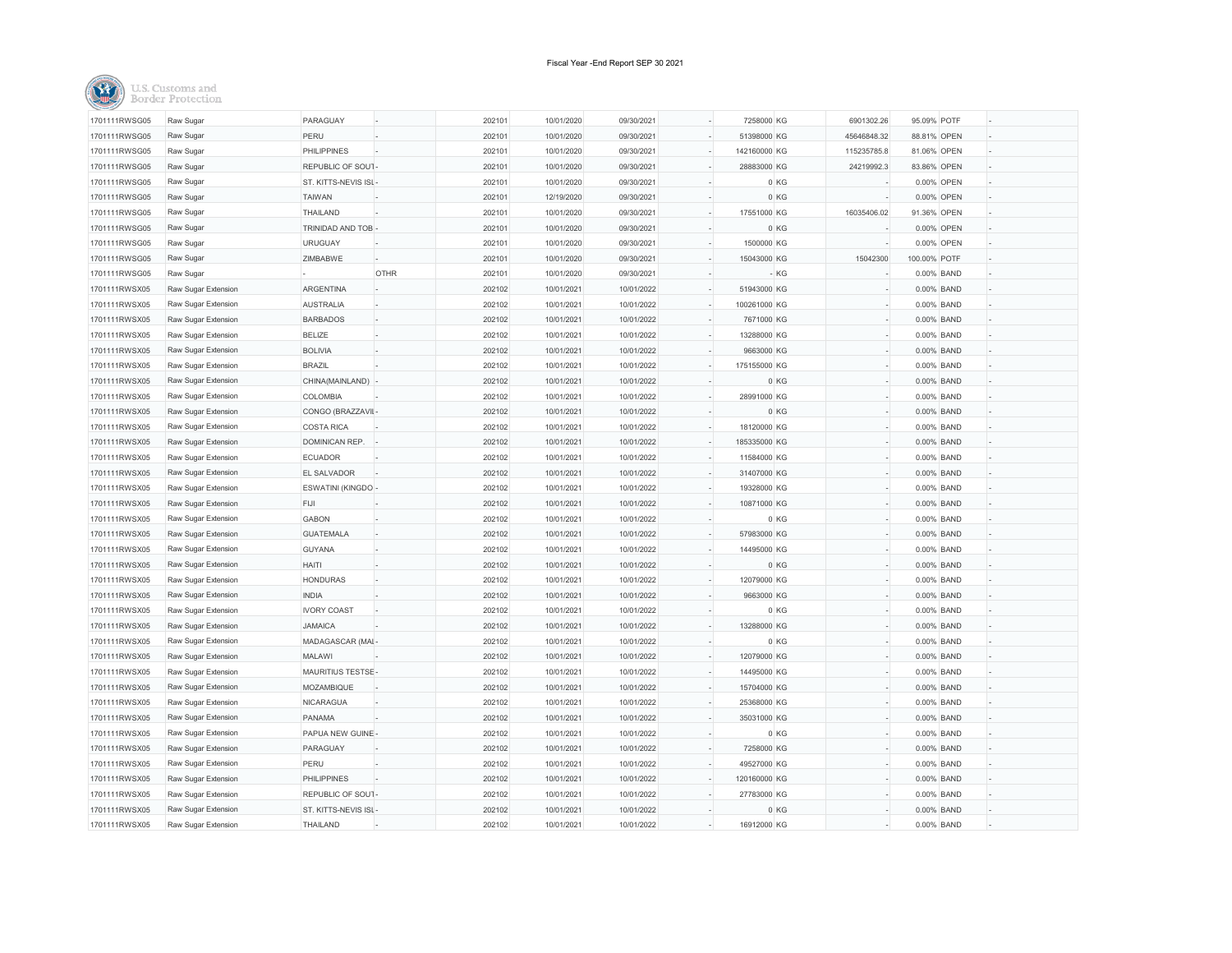

| 1701111RWSX05 | Raw Sugar Extension                      | TRINIDAD AND TOB   |             | 202102 | 10/01/2021 | 10/01/2022 |          |             | 0 KG  |             | 0.00% BAND   |                      |
|---------------|------------------------------------------|--------------------|-------------|--------|------------|------------|----------|-------------|-------|-------------|--------------|----------------------|
| 1701111RWSX05 | Raw Sugar Extension                      | <b>URUGUAY</b>     |             | 202102 | 10/01/2021 | 10/01/2022 |          |             | 0 KG  |             | 0.00% BAND   |                      |
| 1701111RWSX05 | Raw Sugar Extension                      | ZIMBABWE           |             | 202102 | 10/01/2021 | 10/01/2022 |          | 14495000 KG |       |             | 0.00% BAND   |                      |
| 1701111RWSX05 | Raw Sugar Extension                      |                    | <b>OTHR</b> | 202102 | 10/01/2021 | 10/01/2022 |          |             | 0 KG  |             | 0.00% BAND   |                      |
| 170191SGRB08  | Sugar Blends                             | CANADA             |             | 202101 | 10/01/2020 | 09/30/2021 | 59250000 |             | - KG  | 55926112.23 | 94.39% POTF  |                      |
| 170191SGRB08  | Sugar Blends                             | <b>MEXICO</b>      |             | 202101 | 10/01/2020 | 09/30/2021 |          |             | - KG  |             | 0.00% EXCL   |                      |
| 170191SGRB08  | Sugar Blends                             |                    | <b>OTHR</b> | 202101 | 10/01/2020 | 09/30/2021 |          |             | 0 KG  |             | 0.00% BAND   |                      |
| 170191SGRB08  | Sugar Blends                             |                    | <b>WTO</b>  | 202101 | 10/01/2020 | 09/30/2021 |          | 5459000 KG  |       | 5236469.94  | 95.92% POTF  | 01/11/2021 20:01: PM |
| 1701SPSG0501  | Specialty Sugar Period 1                 | <b>MEXICO</b>      |             | 202101 | 10/01/2020 | 09/30/2021 |          |             | - KG  |             | 0.00% EXCL   |                      |
| 1701SPSG0501  | Specialty Sugar Period 1                 |                    | <b>OTHR</b> | 202101 | 10/01/2020 | 09/30/2021 |          |             | 0 KG  |             | 0.00% BAND   |                      |
| 1701SPSG0501  | Specialty Sugar Period 1                 |                    | <b>WTO</b>  | 202101 | 10/01/2020 | 09/30/2021 |          | 1656000 KG  |       | 1510234     | 91.20% FILL  | 10/01/2020 19:30: PM |
| 1701SPSG0502  | Specialty Sugar Period 2                 | <b>MEXICO</b>      |             | 202101 | 10/08/2020 | 09/30/2021 |          |             | $-KG$ |             | 0.00% EXCL   |                      |
| 1701SPSG0502  | Specialty Sugar Period 2                 |                    | <b>OTHR</b> | 202101 | 10/08/2020 | 09/30/2021 |          |             | 0 KG  |             | 0.00% BAND   |                      |
| 1701SPSG0502  | Specialty Sugar Period 2                 |                    | <b>WTO</b>  | 202101 | 10/08/2020 | 09/30/2021 |          | 40000000 KG |       | 38885893    | 97.21% FILL  | 10/08/2020 19:30: PM |
| 1701SPSG0503  | Specialty Sugar Period 3                 | <b>MEXICO</b>      |             | 202101 | 10/01/2020 | 09/30/2021 |          |             | - KG  |             | 0.00% EXCL   |                      |
| 1701SPSG0503  | Specialty Sugar Period 3                 |                    | <b>OTHR</b> | 202101 | 10/01/2020 | 09/30/2021 |          |             | 0 KG  |             | 0.00% BAND   |                      |
| 1701SPSG0503  | Specialty Sugar Period 3                 |                    | <b>WTO</b>  | 202101 | 01/21/2021 | 09/30/2021 |          | 40000000 KG |       | 39222079    | 98.06% FILL  | 01/25/2021 19:30: PM |
| 1701SPSG0504  | Specialty Sugar Period 4                 | <b>MEXICO</b>      |             | 202101 | 10/01/2020 | 10/01/2021 |          |             | $-KG$ |             | 0.00% EXCL   |                      |
| 1701SPSG0504  | Specialty Sugar Period 4                 |                    | <b>OTHR</b> | 202101 | 10/01/2020 | 09/30/2021 |          |             | $-KG$ |             | 0.00% BAND   |                      |
| 1701SPSG0504  | Specialty Sugar Period 4                 |                    | <b>WTO</b>  | 202101 | 04/15/2021 | 09/30/2021 |          | 30000000 KG |       | 30000000    | 100.00% FILL | 04/15/2021 19:30: PM |
|               |                                          |                    |             |        |            |            |          |             |       |             |              |                      |
| 1701SPSG0505  | Specialty Sugar Period 5                 | <b>MEXICO</b>      | <b>OTHR</b> | 202101 | 10/01/2020 | 09/30/2021 |          |             | - KG  |             | 0.00% EXCL   |                      |
| 1701SPSG0505  | Specialty Sugar Period 5                 |                    |             | 202101 | 10/01/2020 | 09/30/2021 |          |             | 0 KG  |             | 0.00% BAND   |                      |
| 1701SPSG0505  | Specialty Sugar Period 5                 |                    | <b>WTO</b>  | 202101 | 04/05/2021 | 09/30/2021 |          | 30000000 KG |       | 29972600    | 99.91% FILL  | 04/05/2021 19:30: PM |
| 1701SPSG0506  | Specialty Sugar Period 6                 |                    | <b>WTO</b>  | 202101 | 07/21/2021 | 09/30/2021 |          | 40000000 KG |       | 39800000    | 99.50% FILL  | 07/26/2021 19:30: PM |
| 1806101COC01  | Cocoa Powder                             | <b>MEXICO</b>      |             | 202101 | 10/01/2020 | 09/30/2021 |          |             | - KG  |             | 0.00% EXCL   |                      |
| 1806101COC01  | Cocoa Powder                             |                    | <b>WTO</b>  | 202101 | 10/01/2020 | 09/30/2021 |          | 2313000 KG  |       | 2313000     | 100.00% FILL | 06/28/2021 20:00: PM |
| 180620CHOK02  | Chocolate                                | <b>AUSTRALIA</b>   |             | 202101 | 01/01/2021 | 12/31/2021 | 2000000  |             | $-KG$ |             | 0.00% OPEN   |                      |
| 180620CHOK02  | Chocolate                                | <b>IRELAND</b>     |             | 202101 | 01/01/2021 | 12/31/2021 | 4286491  |             | $-KG$ | 4286491     | 100.00% FILL | 07/02/2021 20:01: PM |
| 180620CHOK02  | Chocolate                                | <b>MEXICO</b>      |             | 202101 | 01/01/2021 | 12/31/2021 |          |             | - KG  |             | 0.00% EXCL   |                      |
| 180620CHOK02  | Chocolate                                | NETHERLANDS        |             | 202101 | 01/01/2021 | 12/31/2021 | 45359    |             | - KG  | 45359       | 100.00% FILL | 02/24/2021 20:01: PM |
| 180620CHOK02  | Chocolate                                | <b>NEW ZEALAND</b> |             | 202101 | 01/01/2021 | 12/31/2021 |          |             | - KG  |             | 0.00% OPEN   |                      |
| 180620CHOK02  | Chocolate                                | UNITED KINGDOM     |             | 202101 | 01/01/2021 | 12/31/2021 | 3379297  |             | - KG  | 90000       | 2.66% OPEN   |                      |
| 180620CHOK02  | Chocolate                                |                    | <b>WTO</b>  | 202101 | 01/01/2021 | 12/31/2021 |          | 16456442 KG |       | 9132687.75  | 55.50% OPEN  |                      |
| 180620CRMB03  | Chocolate and Low Fat Chocolate<br>Crumb | <b>IRELAND</b>     |             | 202101 | 01/01/2021 | 12/31/2021 |          | 1700988 KG  |       |             | 0.00% OPEN   |                      |
| 180620CRMB03  | Chocolate and Low Fat Chocolate<br>Crumb | <b>MEXICO</b>      |             | 202101 | 01/01/2021 | 12/31/2021 |          |             | - KG  |             | 0.00% EXCL   |                      |
| 180620CRMB03  | Chocolate and Low Fat Chocolate<br>Crumb | <b>NEW ZEALAND</b> |             | 202101 | 01/01/2021 | 12/31/2021 |          |             | 1 KG  |             | 0.00% OPEN   |                      |
| 180620CRMB03  | Chocolate and Low Fat Chocolate<br>Crumb | UNITED KINGDOM     |             | 202101 | 01/01/2021 | 12/31/2021 |          | 421845 KG   |       |             | 0.00% OPEN   |                      |
| 180620CRMB03  | Chocolate and Low Fat Chocolate<br>Crumb |                    | <b>OTHR</b> | 202101 | 01/01/2021 | 12/31/2021 |          |             | 0 KG  |             | 0.00% BAND   |                      |
| 19011015lF02  | Infant Formula                           | <b>MEXICO</b>      |             | 202101 | 01/01/2021 | 12/31/2021 |          |             | - KG  |             | 0.00% EXCL   |                      |
| 19011015IF02  | Infant Formula                           |                    | <b>WTO</b>  | 202101 | 01/01/2021 | 12/31/2021 | ÷,       | 100000 KG   |       | 99684.58    | 99.68% POTF  |                      |
| 190120MXDG03  | Mixes and Dough                          | <b>MEXICO</b>      |             | 202101 | 10/01/2020 | 09/30/2021 |          |             | $-KG$ |             | 0.00% EXCL   |                      |
| 190120MXDG03  | Mixes and Dough                          |                    | <b>WTO</b>  | 202101 | 10/01/2020 | 09/30/2021 |          | 5398000 KG  |       | 5365012.37  | 99.39% FILL  | 11/19/2020 20:01: PM |
| 20057006OLV1  | Olives (1)                               |                    | ANY         | 202101 |            | 12/31/2021 |          | 4400000 KG  |       | 4217065     |              |                      |
|               |                                          |                    |             |        | 01/01/2021 |            |          |             |       |             | 95.84% POTF  |                      |
| 20057016OLV3  | Olives (3)                               |                    | ANY         | 202101 | 01/01/2021 | 12/31/2021 |          | 2700000 KG  |       | 624621.16   | 23.13% OPEN  |                      |
| 20057091OLV4  | Olives (4)                               |                    | ANY         | 202101 | 01/01/2021 | 12/31/2021 |          | 550000 KG   |       | 371574.96   | 67.56% OPEN  |                      |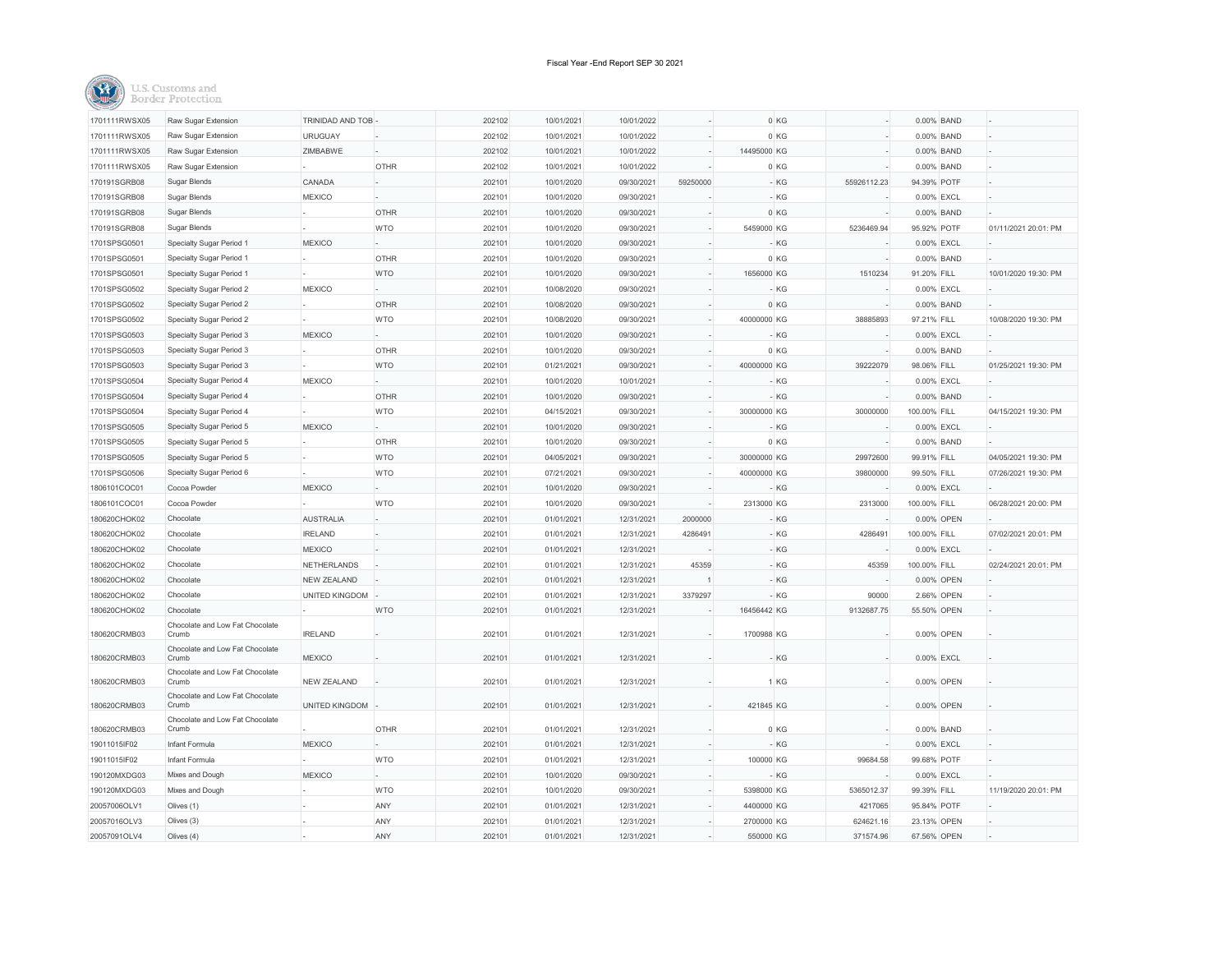| 200811PBRP05 | Peanut Butter and Paste                  | <b>ARGENTINA</b>   |                  | 202101 | 01/01/2021 | 12/31/2021 |         | 3650000 KG  |       | 1462659.58  | 40.07% OPEN  |                      |
|--------------|------------------------------------------|--------------------|------------------|--------|------------|------------|---------|-------------|-------|-------------|--------------|----------------------|
| 200811PBRP05 | Peanut Butter and Paste                  | CANADA             |                  | 202101 | 01/01/2021 | 12/31/2021 |         | 14500000 KG |       | 10537125.97 | 72.67% OPEN  |                      |
| 200811PBRP05 | Peanut Butter and Paste                  | <b>MEXICO</b>      |                  | 202101 | 01/01/2021 | 12/31/2021 |         |             | - KG  |             | 0.00% EXCL   |                      |
| 200811PBRP05 | Peanut Butter and Paste                  |                    | <b>OTHR</b>      | 202101 | 01/01/2021 | 12/31/2021 |         | 250000 KG   |       | 241557.47   | 96.62% POTF  |                      |
| 200811PBRP05 | Peanut Butter and Paste                  |                    | USN <sub>6</sub> | 202101 | 01/01/2021 | 12/31/2021 |         | 1600000 KG  |       | 1600000     | 100.00% FILL | 01/22/2021 20:01: PM |
| 20083052MORG | Mandarin Oranges                         |                    | <b>OTHR</b>      | 202101 | 01/01/2021 | 12/31/2021 |         |             | - KG  |             | 0.00% BAND   |                      |
| 20083052MORG | Mandarin Oranges                         |                    | <b>WTO</b>       | 202101 | 01/01/2021 | 12/31/2021 |         | 40000000 KG |       | 40000000    | 100.00% FILL | 05/24/2021 20:01: PM |
| 210390MXED04 | Mixed Condiments and Mixed<br>Seasonings | <b>MEXICO</b>      |                  | 202101 | 10/01/2020 | 09/30/2021 |         |             | - KG  |             | 0.00% EXCL   |                      |
| 210390MXED04 | Mixed Condiments and Mixed<br>Seasonings |                    | <b>WTO</b>       | 202101 | 10/01/2020 | 09/30/2021 |         | 689000 KG   |       | 688961      | 99.99% FILL  | 02/03/2021 20:01: PM |
| 21050010IC05 | Ice Cream                                | <b>BELGIUM</b>     |                  | 202101 | 01/01/2021 | 12/31/2021 | 922315  | - 11        |       | 673489.96   | 73.02% OPEN  |                      |
| 21050010IC05 | Ice Cream                                | <b>DENMARK</b>     |                  | 202101 | 01/01/2021 | 12/31/2021 | 13059   |             | - L   |             | 0.00% OPEN   |                      |
| 21050010IC05 | Ice Cream                                | <b>JAMAICA</b>     |                  | 202101 | 01/01/2021 | 12/31/2021 | 3596    | - L         |       |             | 0.00% OPEN   |                      |
| 21050010IC05 | Ice Cream                                | <b>MEXICO</b>      |                  | 202101 | 01/01/2021 | 12/31/2021 |         | - 1.        |       |             | 0.00% EXCL   |                      |
| 21050010IC05 | Ice Cream                                | NETHERLANDS        |                  | 202101 | 01/01/2021 | 12/31/2021 | 104477  | - 11        |       |             | 0.00% OPEN   |                      |
| 21050010IC05 | Ice Cream                                | NEW ZEALAND        |                  | 202101 | 01/01/2021 | 12/31/2021 | 589312  | - L         |       |             | 0.00% OPEN   |                      |
| 21050010IC05 | Ice Cream                                |                    | <b>WTO</b>       | 202101 | 01/01/2021 | 12/31/2021 |         | 4035087 L   |       | 4035087     | 100.00% FILL | 09/27/2021 20:01: PM |
| 230990ANMF02 | Animal Feed                              | <b>AUSTRALIA</b>   |                  | 202101 | 01/01/2021 | 12/31/2021 | 56699   |             | - KG  | 1463.34     | 2.58% OPEN   |                      |
| 230990ANMF02 | Animal Feed                              | <b>IRELAND</b>     |                  | 202101 | 01/01/2021 | 12/31/2021 | 5470323 |             | - KG  |             | 0.00% OPEN   |                      |
| 230990ANMF02 | Animal Feed                              | <b>MEXICO</b>      |                  | 202101 | 01/01/2021 | 12/31/2021 |         |             | - KG  |             | 0.00% EXCL   |                      |
| 230990ANMF02 | Animal Feed                              | NEW ZEALAND        |                  | 202101 | 01/01/2021 | 12/31/2021 | 1782618 |             | - KG  |             | 0.00% OPEN   |                      |
| 230990ANMF02 | Animal Feed                              | UNITED KINGDOM     |                  | 202101 | 01/01/2021 | 12/31/2021 | 83914   |             | - KG  |             | 0.00% OPEN   |                      |
| 230990ANMF02 | Animal Feed                              |                    | <b>WTO</b>       | 202101 | 01/01/2021 | 12/31/2021 |         | 6146 KG     |       | 6146        | 100.00% FILL | 04/19/2021 20:01: PM |
| 2401106TBC05 | Tobacco                                  | ARGENTINA          |                  | 202201 | 09/13/2021 | 09/12/2022 |         | 10750000 KG |       | 414564      | 3.86% OPEN   |                      |
| 2401106TBC05 | Tobacco                                  | <b>BRAZIL</b>      |                  | 202201 | 09/13/2021 | 09/12/2022 |         | 80200000 KG |       | 1612980     | 2.01% OPEN   |                      |
| 2401106TBC05 | Tobacco                                  | CANADA             |                  | 202201 | 09/13/2021 | 09/12/2022 |         |             | - KG  |             | 0.00% EXCL   |                      |
| 2401106TBC05 | Tobacco                                  | CHILE              |                  | 202201 | 09/13/2021 | 09/12/2022 |         | 2750000 KG  |       |             | 0.00% OPEN   |                      |
| 2401106TBC05 | Tobacco                                  | <b>GUATEMALA</b>   |                  | 202201 | 09/13/2021 | 09/12/2022 |         | 10000000 KG |       | 396000      | 3.96% OPEN   |                      |
| 2401106TBC05 | Tobacco                                  | <b>ISRAEL</b>      |                  | 202201 | 09/13/2021 | 09/12/2022 |         |             | $-KG$ |             | 0.00% EXCL   |                      |
| 2401106TBC05 | Tobacco                                  | MALAWI             |                  | 202201 | 09/13/2021 | 09/12/2022 |         | 12000000 KG |       |             | 0.00% OPEN   |                      |
| 2401106TBC05 | Tobacco                                  | <b>MEXICO</b>      |                  | 202201 | 09/13/2021 | 09/12/2022 |         |             | - KG  |             | 0.00% EXCL   |                      |
| 2401106TBC05 | Tobacco                                  | <b>PHILIPPINES</b> |                  | 202201 | 09/13/2021 | 09/12/2022 |         | 3000000 KG  |       |             | 0.00% OPEN   |                      |
| 2401106TBC05 | Tobacco                                  | THAILAND           |                  | 202201 | 09/13/2021 | 09/12/2022 |         | 7000000 KG  |       |             | 0.00% OPEN   |                      |
| 2401106TBC05 | Tobacco                                  | ZIMBABWE           |                  | 202201 | 09/13/2021 | 09/12/2022 |         | 12000000 KG |       | 260770      | 2.17% OPEN   |                      |
| 2401106TBC05 | Tobacco                                  |                    | <b>EUROC</b>     | 202201 | 09/13/2021 | 09/12/2022 |         | 10000000 KG |       |             | 0.00% OPEN   |                      |
| 2401106TBC05 | Tobacco                                  |                    | <b>OTHR</b>      | 202201 | 09/13/2021 | 09/12/2022 |         | 3000000 KG  |       | 1428694     | 47.62% OPEN  |                      |
| 5201001CTN05 | Cotton Not Carded/Combed                 | ARGENTINA          |                  | 202201 | 09/20/2021 | 09/19/2022 | 2360    |             | - KG  |             | 0.00% OPEN   |                      |
| 5201001CTN05 | Cotton Not Carded/Combed                 | <b>BRAZIL</b>      |                  | 202201 | 09/20/2021 | 09/19/2022 | 280648  |             | - KG  |             | 0.00% OPEN   |                      |
| 5201001CTN05 | Cotton Not Carded/Combed                 | CHINA(MAINLAND)    |                  | 202201 | 09/20/2021 | 09/20/2022 | 621780  |             | $-KG$ |             | 0.00% OPEN   |                      |
| 5201001CTN05 | Cotton Not Carded/Combed                 | COLOMBIA           |                  | 202201 | 09/20/2021 | 09/19/2022 | 56      |             | $-KG$ |             | 0.00% OPEN   |                      |
| 5201001CTN05 | Cotton Not Carded/Combed                 | <b>ECUADOR</b>     |                  | 202201 | 09/20/2021 | 09/19/2022 | 4233    |             | - KG  |             | 0.00% OPEN   |                      |
| 5201001CTN05 | Cotton Not Carded/Combed                 | <b>HAITI</b>       |                  | 202201 | 09/20/2021 | 09/19/2022 | 107     |             | - KG  |             | 0.00% OPEN   |                      |
| 5201001CTN05 | Cotton Not Carded/Combed                 | <b>HONDURAS</b>    |                  | 202201 | 09/20/2021 | 09/19/2022 | 341     |             | - KG  |             | 0.00% OPEN   |                      |
| 5201001CTN05 | Cotton Not Carded/Combed                 | <b>IRAQ</b>        |                  | 202201 | 09/20/2021 | 09/19/2022 | 88      |             | - KG  |             | 0.00% OPEN   |                      |
| 5201001CTN05 | Cotton Not Carded/Combed                 | <b>MEXICO</b>      |                  | 202201 | 09/20/2021 | 09/19/2022 |         |             | $-KG$ |             | 0.00% EXCL   |                      |
| 5201001CTN05 | Cotton Not Carded/Combed                 | <b>NIGERIA</b>     |                  | 202201 | 09/20/2021 | 09/19/2022 | 2438    |             | $-KG$ |             | 0.00% OPEN   |                      |
| 5201001CTN05 | Cotton Not Carded/Combed                 | PARAGUAY           |                  | 202201 | 09/20/2021 | 09/19/2022 | 395     |             | $-KG$ |             | 0.00% OPEN   |                      |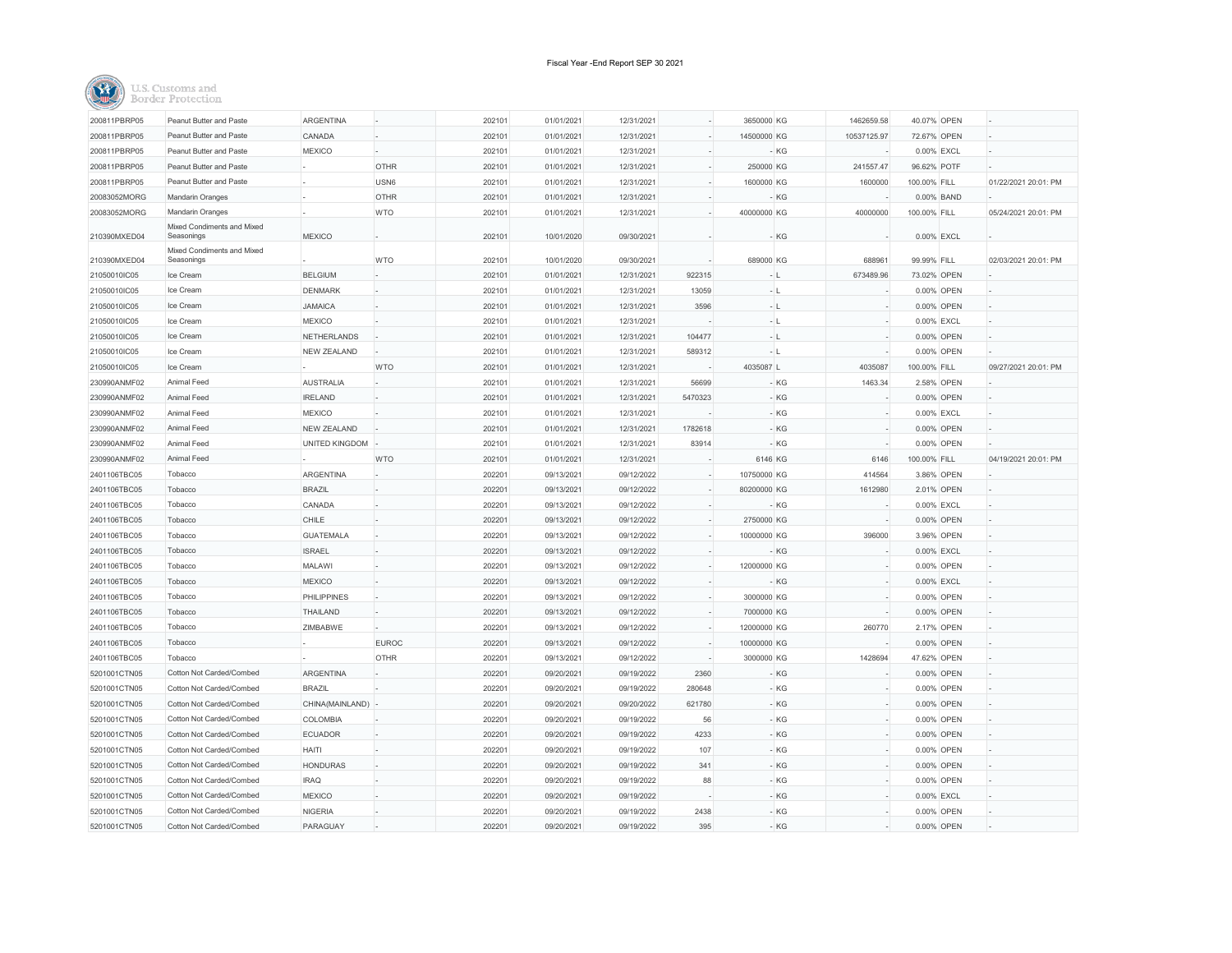

| 5201001CTN05 | Cotton Not Carded/Combed                    | PERU               |              | 202201 | 09/20/2021 | 09/19/2022 | 112469 |              | - KG  |             | 0.00% OPEN  |  |
|--------------|---------------------------------------------|--------------------|--------------|--------|------------|------------|--------|--------------|-------|-------------|-------------|--|
| 5201001CTN05 | Cotton Not Carded/Combed                    |                    | <b>BREA</b>  | 202201 | 09/20/2021 | 09/19/2022 | 1016   |              | $-KG$ |             | 0.00% OPEN  |  |
| 5201001CTN05 | Cotton Not Carded/Combed                    |                    | <b>BRWA</b>  | 202201 | 09/20/2021 | 09/19/2022 | 7259   |              | $-KG$ |             | 0.00% OPEN  |  |
| 5201001CTN05 | Cotton Not Carded/Combed                    |                    | <b>BRWI</b>  | 202201 | 09/20/2021 | 09/19/2022 | 9671   |              | $-KG$ |             | 0.00% OPEN  |  |
| 5201001CTN05 | Cotton Not Carded/Combed                    |                    | EGSD         | 202201 | 09/20/2021 | 09/19/2022 | 355523 |              | $-KG$ |             | 0.00% OPEN  |  |
| 5201001CTN05 | Cotton Not Carded/Combed                    |                    | <b>EUSSR</b> | 202201 | 09/20/2021 | 09/19/2022 | 215512 |              | $-KG$ |             | 0.00% OPEN  |  |
| 5201001CTN05 | Cotton Not Carded/Combed                    |                    | <b>INNG</b>  | 202201 | 09/20/2021 | 09/19/2022 | 32381  |              | - KG  |             | 0.00% OPEN  |  |
| 5201001CTN05 | Cotton Not Carded/Combed                    |                    | <b>INPA</b>  | 202201 | 09/20/2021 | 09/19/2022 | 908764 |              | - KG  |             | 0.00% OPEN  |  |
| 5201001CTN05 | Cotton Not Carded/Combed                    |                    | <b>WTO</b>   | 202201 | 09/20/2021 | 09/19/2022 |        | 17652000 KG  |       |             | 0.00% OPEN  |  |
| 5201002CTN06 | Cotton Rough or Harsh                       | <b>MEXICO</b>      |              | 202201 | 09/01/2021 | 08/31/2022 |        |              | - KG  |             | 0.00% EXCL  |  |
| 5201002CTN06 | Cotton Rough or Harsh                       |                    | <b>WTO</b>   | 202201 | 09/01/2021 | 08/31/2022 |        | 1400000 KG   |       |             | 0.00% OPEN  |  |
| 5201003CTN07 | Cotton 5201003401                           | <b>MEXICO</b>      |              | 202201 | 08/01/2021 | 08/01/2022 |        |              | - KG  |             | 0.00% EXCL  |  |
| 5201003CTN07 | Cotton 5201003401                           |                    | <b>OTHR</b>  | 202201 | 08/01/2021 | 08/01/2022 |        |              | - KG  |             | 0.00% BAND  |  |
| 5201003CTN07 | Cotton 5201003401                           |                    | <b>WTO</b>   | 202201 | 08/01/2021 | 08/01/2022 |        | 11500000 KG  |       |             | 0.00% OPEN  |  |
| 5201006CTN08 | Cotton 5201006001                           | <b>MEXICO</b>      |              | 202201 | 08/01/2021 | 08/01/2022 |        |              | - KG  |             | 0.00% EXCL  |  |
| 5201006CTN08 | Cotton 5201006001                           |                    | OTHR         | 202201 | 08/01/2021 | 08/01/2022 |        |              | - KG  |             | 0.00% BAND  |  |
| 5201006CTN08 | Cotton 5201006001                           |                    | <b>WTO</b>   | 202201 | 08/01/2021 | 08/01/2022 |        | 40100000 KG  |       | 59802       | 0.15% OPEN  |  |
| 520299CTCR09 | Cotton Card Strips                          | <b>BELGIUM</b>     |              | 202201 | 09/20/2021 | 09/19/2022 | 5830   |              | $-KG$ |             | 0.00% OPEN  |  |
| 520299CTCR09 | Cotton Card Strips                          | CANADA             |              | 202201 | 09/20/2021 | 09/19/2022 | 108721 |              | $-KG$ |             | 0.00% OPEN  |  |
| 520299CTCR09 | Cotton Card Strips                          | CHINA(MAINLAND)    |              | 202201 | 09/20/2021 | 09/19/2022 | 7857   |              | - KG  |             | 0.00% OPEN  |  |
| 520299CTCR09 | Cotton Card Strips                          | <b>CUBA</b>        |              | 202201 | 09/20/2021 | 09/19/2022 | 2968   |              | $-KG$ |             | 0.00% OPEN  |  |
| 520299CTCR09 | Cotton Card Strips                          | <b>EGYPT</b>       |              | 202201 | 09/20/2021 | 09/19/2022 | 3689   |              | $-KG$ |             | 0.00% OPEN  |  |
| 520299CTCR09 | Cotton Card Strips                          | <b>FRANCE</b>      |              | 202201 | 09/20/2021 | 09/19/2022 | 34385  |              | - KG  |             | 0.00% OPEN  |  |
| 520299CTCR09 | Cotton Card Strips                          | GERMANY, FED. RE   |              | 202201 | 09/20/2021 | 09/19/2022 | 11540  |              | $-KG$ |             | 0.00% OPEN  |  |
| 520299CTCR09 | Cotton Card Strips                          | <b>ITALY</b>       |              | 202201 | 09/20/2021 | 09/19/2022 | 3215   |              | $-KG$ |             | 0.00% OPEN  |  |
| 520299CTCR09 | <b>Cotton Card Strips</b>                   | <b>JAPAN</b>       |              | 202201 | 09/20/2021 | 09/19/2022 | 154917 |              | $-KG$ |             | 0.00% OPEN  |  |
| 520299CTCR09 | Cotton Card Strips                          | <b>MEXICO</b>      |              | 202201 | 09/20/2021 | 09/19/2022 |        |              | $-KG$ |             | 0.00% EXCL  |  |
| 520299CTCR09 | Cotton Card Strips                          | <b>NETHERLANDS</b> |              | 202201 | 09/20/2021 | 09/19/2022 | 10317  |              | - KG  |             | 0.00% OPEN  |  |
| 520299CTCR09 | Cotton Card Strips                          | SWITZERLAND        |              | 202201 | 09/20/2021 | 09/19/2022 | 6711   |              | $-KG$ |             | 0.00% OPEN  |  |
| 520299CTCR09 | Cotton Card Strips                          | UNITED KINGDOM     |              | 202201 | 09/20/2021 | 09/19/2022 | 653695 |              | - KG  |             | 0.00% OPEN  |  |
| 520299CTCR09 | <b>Cotton Card Strips</b>                   |                    | <b>INPA</b>  | 202201 | 09/20/2021 | 09/19/2022 | 31582  |              | - KG  |             | 0.00% OPEN  |  |
| 520299CTCR09 | Cotton Card Strips                          |                    | <b>WTO</b>   | 202201 | 09/20/2021 | 09/19/2022 |        | 2500000 KG   |       | 18745       | 0.75% OPEN  |  |
| 52030010NT10 | Fibers of Cotton                            | <b>MEXICO</b>      |              | 202201 | 09/11/2021 | 09/10/2022 |        |              | - KG  |             | 0.00% EXCL  |  |
| 52030010NT10 | Fibers of Cotton                            |                    | <b>OTHR</b>  | 202201 | 09/11/2021 | 09/10/2022 |        |              | $-KG$ |             | 0.00% BAND  |  |
| 52030010NT10 | Fibers of Cotton                            |                    | <b>WTO</b>   | 202201 | 09/11/2021 | 09/10/2022 |        | 2500 KG      |       |             | 0.00% OPEN  |  |
| 9603104001OB | Chapter 96 9603.10.40 - Other Brooms        |                    | <b>OTHR</b>  | 202101 | 01/01/2021 | 12/31/2021 |        |              | $-NO$ |             | 0.00% BAND  |  |
| 9603104001OB | Chapter 96 9603.10.40 - Other Brooms        |                    | <b>WTO</b>   | 202101 | 01/01/2021 | 12/31/2021 |        | 1457736 NO   |       | 56124       | 3.85% OPEN  |  |
| 9603106001WB | Whiskbrooms                                 |                    | <b>OTHR</b>  | 202101 | 01/01/2021 | 12/31/2021 |        |              | - NO  |             | 0.00% BAND  |  |
| 9603106001WB | Whiskbrooms                                 |                    | <b>WTO</b>   | 202101 | 01/01/2021 | 12/31/2021 |        | 739860 NO    |       | 52844       | 7.14% OPEN  |  |
| 98190101AGOA | Textile and Apparel                         |                    | <b>AGOA</b>  | 202101 | 10/01/2020 | 09/30/2021 |        | 928195184 M2 |       | 1257132.7   | 0.14% OPEN  |  |
| 98191112AGOA | Textile & Apparel- Sublimit Lesser Dev      |                    | <b>AGOAL</b> | 202101 | 10/01/2020 | 09/30/2021 |        | 928195184 M2 |       | 367013665   | 39.54% OPEN |  |
| 98201109CBTA | <b>Textiles Knits</b>                       |                    | CBTPA        | 202101 | 10/01/2020 | 09/30/2021 |        | 970000000 M2 |       | 76047939.65 | 7.84% OPEN  |  |
| 98201112CBTA | <b>Textiles T-Shirts</b>                    |                    | CBTPA        | 202002 | 10/01/2020 | 09/30/2021 |        | 12000000 DOZ |       | 5412075.73  | 45.10% OPEN |  |
| 98201112CBTA | <b>Textiles T-Shirts</b>                    |                    | <b>CBTPA</b> | 202101 | 10/01/2020 | 09/30/2021 |        | 12000000 DOZ |       |             | 0.00% OPEN  |  |
| 98206125HAIT | TPL-Haiti HOPE Apparel-Value added<br>limit | <b>HAITI</b>       |              | 202101 | 12/20/2020 | 12/19/2021 |        | 337967087 M2 |       | 62801826.54 | 18,58% OPEN |  |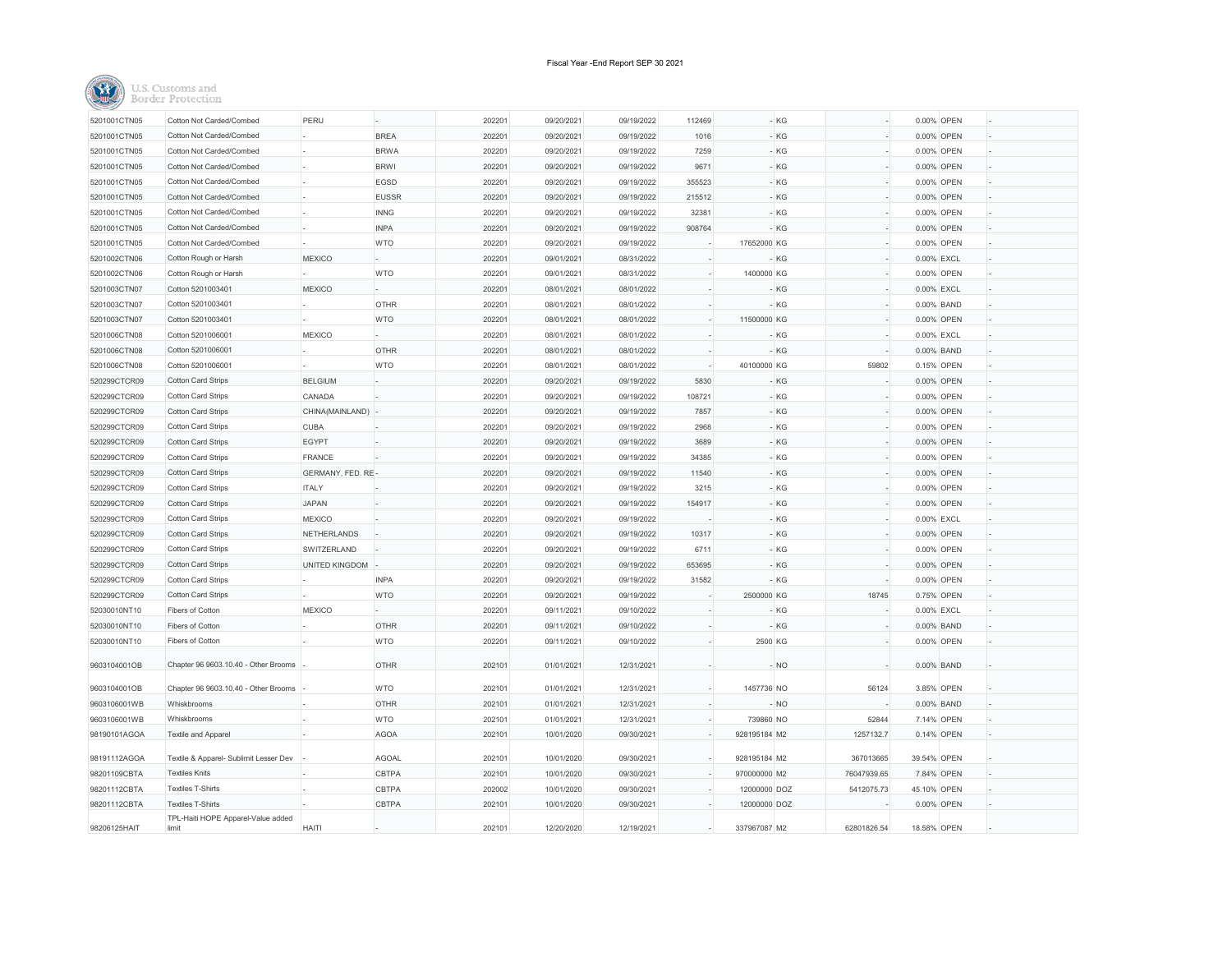

| 98206135HAIT | Apparel (Knit apparel restraint limit)          | HAITI                |       | 202101 | 10/01/2020 | 09/30/2021 | 200000000 M2 | 95993853.52 | 48.00% OPEN  |            |                      |
|--------------|-------------------------------------------------|----------------------|-------|--------|------------|------------|--------------|-------------|--------------|------------|----------------------|
| 98206135HATS | <b>KNIT SUBLIMIT</b>                            | <b>HAITI</b>         |       | 202101 | 10/01/2020 | 09/30/2021 | 85000000 M2  |             |              | 0.00% OPEN |                      |
|              | TPL - Haiti HOPE Apparel-Woven                  |                      |       |        |            |            |              |             |              |            |                      |
| 98206205HAIT | apparel                                         | <b>HAITI</b>         |       | 202101 | 10/01/2020 | 09/30/2021 | 70000000 M2  | 46943796.43 | 67.06% OPEN  |            |                      |
| 98206205HATS | <b>WOVEN SUBLIMIT</b>                           | <b>HAITI</b>         |       | 202101 | 10/01/2020 | 09/30/2021 | 70000000 M2  | 23961.73    |              | 0.03% OPEN |                      |
| 98220202CL04 | TPL Chile Free Trade                            | CHILE                |       | 202101 | 01/01/2021 | 01/01/2022 | 1000000 M2   | 8027        |              | 0.80% OPEN |                      |
| 98220203CL05 | TPL Chile Free Trade                            | CHILE                |       | 202101 | 01/01/2021 | 01/01/2022 | 1000000 M2   | 443.32      |              | 0.04% OPEN |                      |
| 98220511CFTA | Cumulation Trousers & Skirts-sublimit           |                      | CAFTA | 202101 | 01/01/2021 | 12/31/2021 | 45000000 M2  | 29208381.18 | 64.91% OPEN  |            |                      |
| 98220512CFTA | Cumulation Denim (sub-limit)                    |                      | CAFTA | 202101 | 01/01/2021 | 12/31/2021 | 20000000 M2  | 51824.86    |              | 0.26% OPEN |                      |
| 98220513CFTA | Cumulation Wool (sub-limit)                     |                      | CAFTA | 202101 | 01/01/2021 | 12/31/2021 | 1000000 M2   | 167049.15   | 16.70% OPEN  |            |                      |
| 98220514CFTA | Cumulation Woven Apparel                        |                      | CAFTA | 202101 | 01/01/2021 | 12/31/2021 | 100000000 M2 | 208174.14   |              | 0.21% OPEN |                      |
| 982205CFTA24 | Sugar/Sugar Containing Products                 | <b>COSTA RICA</b>    |       | 202101 | 01/01/2021 | 12/31/2021 | 2000000 KG   | 2000000     | 100.00% FILL |            | 04/26/2021 12:30: PM |
| 982205CFTA25 | Sugar/Sugar Containing Products                 | <b>COSTA RICA</b>    |       | 202101 | 01/01/2021 | 12/31/2021 | 14300000 KG  | 14300000    | 100.00% FILL |            | 07/13/2021 20:00: PM |
| 982205CFTA25 | Sugar/Sugar Containing Products                 | <b>DOMINICAN REP</b> |       | 202101 | 01/01/2021 | 12/31/2021 |              | 0 KG        | 0.00% BAND   |            |                      |
| 982205CFTA25 |                                                 |                      |       |        | 01/01/2021 |            |              | 36467382.05 |              |            |                      |
|              | Sugar/Sugar Containing Products                 | EL SALVADOR          |       | 202101 |            | 12/31/2021 | 36720000 KG  |             | 99.31% POTF  |            |                      |
| 982205CFTA25 | Sugar/Sugar Containing Products                 | <b>GUATEMALA</b>     |       | 202101 | 01/01/2021 | 12/31/2021 | 50760000 KG  | 38825408.77 | 76.49% OPEN  |            |                      |
| 982205CFTA25 | Sugar/Sugar Containing Products                 | <b>HONDURAS</b>      |       | 202101 | 01/01/2021 | 12/31/2021 | 10400000 KG  | 10275816    | 98.81% POTF  |            |                      |
| 982205CFTA25 | Sugar/Sugar Containing Products                 | NICARAGUA            |       | 202101 | 01/01/2021 | 12/31/2021 | 28600000 KG  | 27856520    | 97.40% POTF  |            |                      |
| 9822061PER10 | General Sugar                                   | PERU                 |       | 202101 | 01/01/2021 | 12/31/2021 | 10062000 KG  |             |              | 0.00% BAND |                      |
| 9822061PER15 | <b>Specialty Sugar</b>                          | PERU                 |       | 202101 | 01/01/2021 | 12/31/2021 | 2000000 KG   |             |              | 0.00% OPEN |                      |
| 98220710KRFT | Tobacco UKFTA                                   | KOREA, REPUBLIC      |       | 202101 | 01/01/2021 | 01/01/2022 | 2100000 KG   |             |              | 0.00% OPEN |                      |
| 982209PAFT35 | Sugar FRN                                       | PANAMA               |       | 202101 | 01/01/2021 | 12/31/2021 | 550000 KG    |             |              | 0.00% BAND |                      |
| 982209PAFT36 | Sugar Raw                                       | PANAMA               |       | 202101 | 01/01/2021 | 12/31/2021 | 6600000 KG   | 4950000     | 75.00% OPEN  |            |                      |
| 982209PAFT38 | Sugar Specialty                                 | PANAMA               |       | 202101 | 01/01/2021 | 12/31/2021 | 500000 KG    |             |              | 0.00% OPEN |                      |
| 98220COUSN32 | Sugar FRN                                       | COLOMBIA             |       | 202101 | 01/01/2021 | 12/31/2021 | 56750000 KG  | 34449050.79 | 60.70% OPEN  |            |                      |
| 982301UMCDA1 | FLUID CREAMS AND MILK<br><b>BEVERAGES</b>       | CANADA               |       | 202101 | 01/01/2021 | 12/31/2021 | 3500000 L    |             |              | 0.00% OPEN |                      |
| 982302UMCDA2 | SKIM MILK POWDER                                | CANADA               |       | 202101 | 01/01/2021 | 12/31/2021 | 2500000 KG   |             |              | 0.00% OPEN |                      |
| 982303UMCDA3 | BUTTER, CREAM AND CREAM<br>POWDER               | CANADA               |       | 202101 | 01/01/2021 | 12/31/2021 | 1500000 KG   |             |              | 0.00% OPEN |                      |
| 982304UMCDA4 | CHEESE                                          | CANADA               |       | 202101 | 01/01/2021 | 12/31/2021 | 4176000 KG   | 8312.8      |              | 0.20% OPEN |                      |
| 982305UMCDA5 | WHOLE MILK POWDER                               | CANADA               |       | 202101 | 01/01/2021 | 12/31/2021 | 230000 KG    |             |              | 0.00% OPEN |                      |
| 982306UMCDA6 | DRIED YOGURT, CREAM AND MILK<br>PRODUCTS        | CANADA               |       | 202101 | 01/01/2021 | 12/31/2021 | 3677000 KG   | 15482       |              | 0.42% OPEN |                      |
| 982307UMCDA7 | <b>CONCENTRATED MILK</b>                        | CANADA               |       | 202101 | 01/01/2021 | 12/31/2021 | 115000 KG    |             |              | 0.00% OPEN |                      |
| 982308UMCDA8 | OTHER DAIRY PRODUCTS                            | CANADA               |       | 202101 | 01/01/2021 | 12/31/2021 | 158500 KG    | 3000        |              | 1.89% OPEN |                      |
| 982309UMCSU1 | USMCA WHOLLY OBTAINED FROM<br><b>BEET SUGAR</b> | CANADA               |       | 202101 | 01/01/2021 | 12/31/2021 | 9600000 KG   | 8206644.6   | 85.49% OPEN  |            |                      |
| 982309UMCSU9 | Refined Sugar                                   |                      | ANY   | 202101 | 01/01/2021 | 12/31/2021 |              | 0 KG        | 0.00% EXCL   |            |                      |
| 982310UMCSU2 | <b>Sugar Containing Products</b>                | CANADA               |       | 202101 | 01/01/2021 | 12/31/2021 | 9600000 KG   | 4525072.55  | 47.14% OPEN  |            |                      |
| 982352USMC01 | Cotton or man-made fiber apparel                | CANADA               |       | 202101 | 01/01/2021 | 12/31/2021 | 40000000 SME | 9560983.37  | 23.90% OPEN  |            |                      |
| 982352USMC02 | Wool apparel                                    | CANADA               |       | 202101 | 01/01/2021 | 12/31/2021 | 1200000 SME  | 724751.11   | 60.40% OPEN  |            |                      |
| 982352USMC03 | Mens or boys wool suits                         | CANADA               |       | 202101 | 01/01/2021 | 12/31/2021 | 2800000 SME  | 472542.88   | 16.88% OPEN  |            |                      |
|              |                                                 |                      |       |        |            |            |              |             |              |            |                      |
| 982352USMC05 | Cotton or MMF Fabrics/Made-Ups+                 | CANADA               |       | 202101 | 01/01/2021 | 12/31/2021 | 33122424 SME | 21727529.32 | 65.60% OPEN  |            |                      |
| 982352USMC06 | Cotton or MMF Fabrics/Made-Ups+                 | CANADA               |       | 202101 | 01/01/2021 | 12/31/2021 | 38642828 SME | 23655614.6  | 61.22% OPEN  |            |                      |
| 982352USMC07 | Cotton or MMF Spun Yarn                         | CANADA               |       | 202101 | 01/01/2021 | 12/31/2021 | 3000000 KG   | 469712      | 15.66% OPEN  |            |                      |
| 982352USMC08 | Cotton or MMF Spun Yarn                         | CANADA               |       | 202101 | 01/01/2021 | 12/31/2021 | 3000000 KG   | 580895.39   | 19.36% OPEN  |            |                      |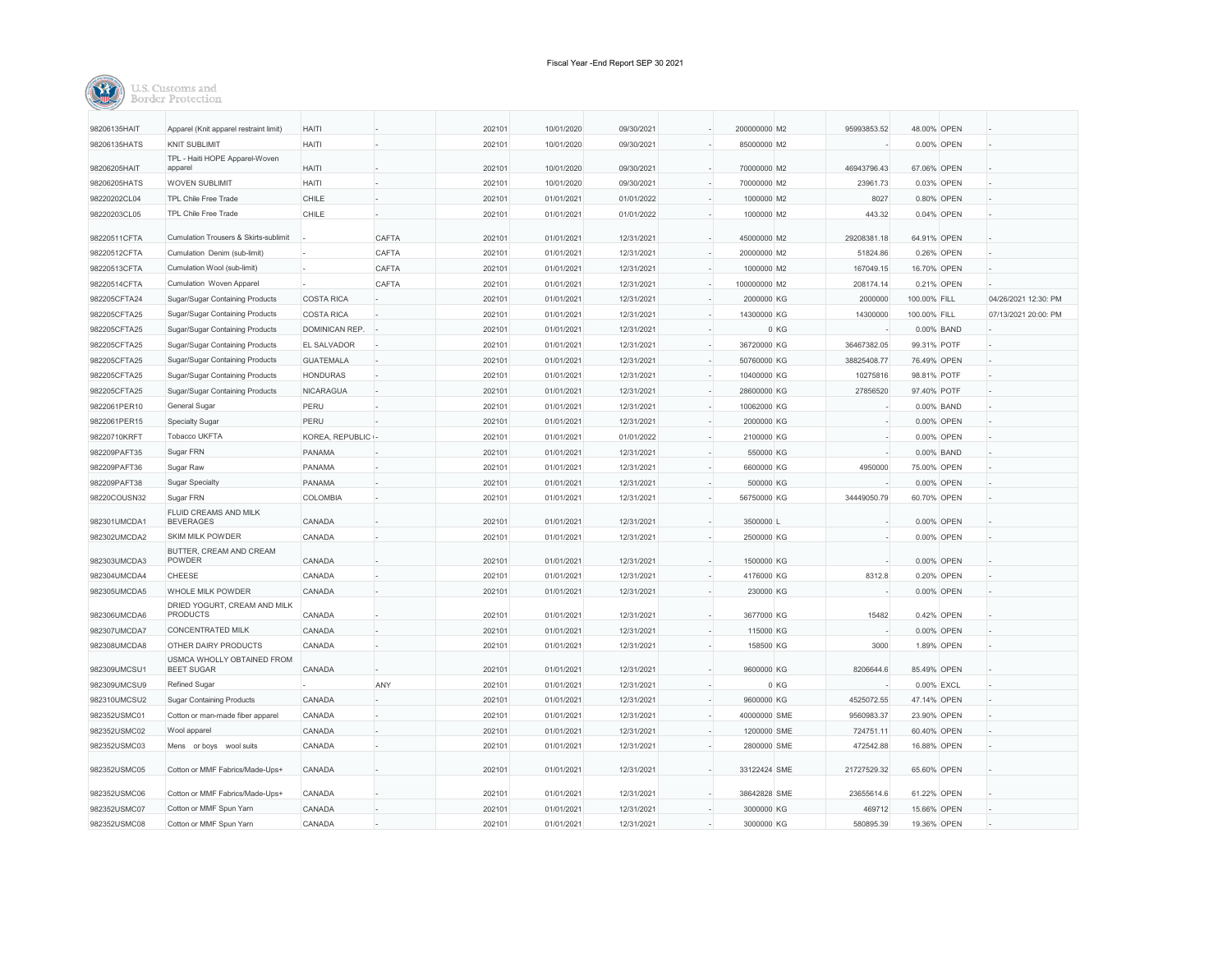| 982353USMC01 | Cotton or MMF Apparel                 | <b>MEXICO</b> |            | 202101 | 01/01/2021 | 12/31/2021 | 45000000 SME | 35611965.6     | 79.14% OPEN  |            |                      |
|--------------|---------------------------------------|---------------|------------|--------|------------|------------|--------------|----------------|--------------|------------|----------------------|
| 982353USMC02 | Wool Apparel                          | <b>MEXICO</b> |            | 202101 | 01/01/2021 | 12/31/2021 | 1500000 SME  | 659468.92      | 43.96% OPEN  |            |                      |
| 982353USMC04 | Cotton & MMF Fabric                   | <b>MEXICO</b> |            | 202101 | 01/01/2021 | 12/31/2021 | 4800000 SME  | 1875566.68     | 39.07% OPEN  |            |                      |
| 982353USMC05 | Cotton, MMF Fabric, Madeup Articles   | <b>MEXICO</b> |            | 202101 | 01/01/2021 | 12/31/2021 | 18000000 SME | 8966.7         |              | 0.05% OPEN |                      |
| 982353USMC06 | Cotton & MMF Spun Yarns               | <b>MEXICO</b> |            | 202101 | 01/01/2021 | 12/31/2021 | 700000 KG    |                |              | 0.00% OPEN |                      |
| 99034501LGRQ | Washers                               | <b>INDIA</b>  |            | 202103 | 08/07/2021 | 11/06/2021 |              | $0$ NO         |              | 0.00% BAND |                      |
| 99034501LGRQ | Washers                               | <b>TURKEY</b> |            | 202103 | 08/07/2021 | 11/06/2021 |              | $0$ NO         |              | 0.00% BAND |                      |
| 99034501LGRQ | Washers                               |               | <b>WTO</b> | 202103 | 08/07/2021 | 11/06/2021 | 300000 NO    | 278268         | 92.76% POTF  |            |                      |
| 99034505PRTS | Washer Parts                          | <b>INDIA</b>  |            | 202101 | 02/07/2021 | 02/06/2022 |              | $0$ NO         |              | 0.00% BAND |                      |
| 99034505PRTS | <b>Washer Parts</b>                   | <b>TURKEY</b> |            | 202101 | 02/07/2021 | 02/06/2022 |              | $-NO$          |              | 0.00% BAND |                      |
| 99034505PRTS | Washer Parts                          |               | <b>WTO</b> | 202101 | 02/07/2021 | 02/06/2022 | 110000 NO    | 110000         | 100.00% FILL |            | 04/29/2021 20:01: PM |
| 99034521SOLR | Solar Cells                           | <b>INDIA</b>  |            | 202101 | 02/07/2021 | 02/06/2022 |              | 0 <sub>W</sub> |              | 0.00% BAND |                      |
| 99034521SOLR | Solar Cells                           | <b>TURKEY</b> |            | 202101 | 02/07/2021 | 02/06/2022 |              | 0 <sub>W</sub> |              | 0.00% BAND |                      |
| 99034521SOLR | Solar Cells                           |               | <b>WTO</b> | 202101 | 02/07/2021 | 02/06/2022 | 2500000000 W | 1776558733     | 71.06% OPEN  |            |                      |
|              |                                       |               |            |        |            |            |              |                |              |            |                      |
| 990352UPCT01 | Upland Cotton - Ag Announcement 01    |               | <b>WTO</b> | 202001 | 04/29/2021 | 10/25/2021 | 8126524 KG   |                |              | 0.00% OPEN |                      |
|              |                                       |               |            |        |            |            |              |                |              |            |                      |
| 990352UPCT02 | Upland Cotton - Ag Announcement 02    |               | <b>WTO</b> | 202101 | 05/06/2021 | 11/01/2021 | 8126524 KG   |                |              | 0.00% OPEN |                      |
| 990352UPCT03 | Upland Cotton - Ag Announcement 03    |               | <b>WTO</b> | 202102 | 05/13/2021 | 11/08/2021 | 8126524 KG   |                |              | 0.00% OPEN |                      |
|              |                                       |               |            |        |            |            |              |                |              |            |                      |
| 990352UPCT04 | Upland Cotton - Ag Announcement 04    |               | <b>WTO</b> | 202101 | 05/20/2021 | 11/15/2021 | 9364126 KG   |                |              | 0.00% OPEN |                      |
| 990352UPCT05 | Upland Cotton - Ag Announcement 05    |               | <b>WTO</b> | 202103 | 05/27/2021 | 11/22/2022 | 9364126 KG   |                |              | 0.00% OPEN |                      |
|              |                                       |               |            |        |            |            |              |                |              |            |                      |
| 990352UPCT06 | Upland Cotton - Ag Announcement 06    |               | <b>WTO</b> | 202101 | 06/03/2021 | 11/29/2021 | 9364126 KG   |                |              | 0.00% OPEN |                      |
| 990352UPCT07 | Upland Cotton - Ag Announcement 07    |               | <b>WTO</b> | 202101 | 06/10/2021 | 12/06/2021 | 9364126 KG   |                |              | 0.00% OPEN |                      |
|              |                                       |               |            |        |            |            |              |                |              |            |                      |
| 990352UPCT08 | Upland Cotton - Ag Announcement 08    |               | <b>WTO</b> | 202101 | 12/17/2021 | 12/17/2022 | 10452580 KG  |                |              | 0.00% OPEN |                      |
| 990352UPCT08 | Upland Cotton - Ag Announcement 08    |               | <b>WTO</b> | 202102 | 06/18/2021 | 06/18/2022 |              | 0 KG           |              | 0.00% OPEN |                      |
|              |                                       |               |            |        |            |            |              |                |              |            |                      |
| 990352UPCT09 | Upland Cotton - Ag Announcement 09    |               | <b>WTO</b> | 202101 | 06/24/2021 | 12/20/2021 | 10452580 KG  |                |              | 0.00% OPEN |                      |
| 990352UPCT10 | Upland Cotton - Ag Announcement 10    |               | <b>WTO</b> | 202101 | 07/01/2021 | 12/27/2021 | 10452580 KG  |                |              | 0.00% OPEN |                      |
|              |                                       |               |            |        |            |            |              |                |              |            |                      |
| 990352UPCT11 | Upland Cotton - Ag Announcement 11    |               | <b>WTO</b> | 202102 | 07/08/2021 | 01/03/2022 | 10452580 KG  |                |              | 0.00% OPEN |                      |
| 990352UPCT12 | Upland Cotton - Ag Announcement 12    |               | <b>WTO</b> | 202102 | 07/15/2021 | 01/10/2022 | 10452580 KG  |                |              | 0.00% OPEN |                      |
|              |                                       |               |            |        |            |            |              |                |              |            |                      |
| 990352UPCT13 | Upland Cotton - Ag Announcement 13    |               | <b>WTO</b> | 202102 | 07/22/2021 | 01/17/2022 | 11607075 KG  |                |              | 0.00% OPEN |                      |
| 990352UPCT14 | Upland Cotton - Ag Announcement 14    |               | <b>WTO</b> | 202102 | 07/29/2021 | 01/24/2022 | 11607075 KG  |                |              | 0.00% OPEN |                      |
|              |                                       |               |            |        |            |            |              |                |              |            |                      |
| 990352UPCT15 | Upland Cotton - Ag Announcement 15    |               | <b>WTO</b> | 202102 | 08/05/2021 | 01/31/2022 | 11607075 KG  |                |              | 0.00% OPEN |                      |
| 990352UPCT16 | Upland Cotton - Ag Announcement 16    |               | <b>WTO</b> | 202202 | 08/12/2021 | 02/07/2022 | 11607075 KG  |                |              | 0.00% OPEN |                      |
|              |                                       |               |            |        |            |            |              |                |              |            |                      |
| 990352UPCT17 | Upland Cotton Agric Announcement 17 - |               | <b>WTO</b> | 202102 | 08/19/2021 | 02/14/2022 | 12031960 KG  |                |              | 0.00% OPEN |                      |
| 990352UPCT18 | Upland Cotton - Ag Announcement 18    |               | <b>WTO</b> | 202102 | 08/26/2021 | 02/21/2022 | 12031960 KG  |                |              | 0.00% OPEN |                      |
|              |                                       |               |            |        |            |            |              |                |              |            |                      |
| 990352UPCT19 | Upland Cotton - Ag Announcement 19    |               | <b>WTO</b> | 202102 | 09/02/2021 | 02/28/2022 | 12031960 KG  |                |              | 0.00% OPEN |                      |
|              |                                       |               |            |        |            |            |              |                |              |            |                      |
| 990352UPCT20 | Upland Cotton - Ag Announcement 20    |               | <b>WTO</b> | 202102 | 09/09/2021 | 03/07/2022 | 12031960 KG  |                |              | 0.00% OPEN |                      |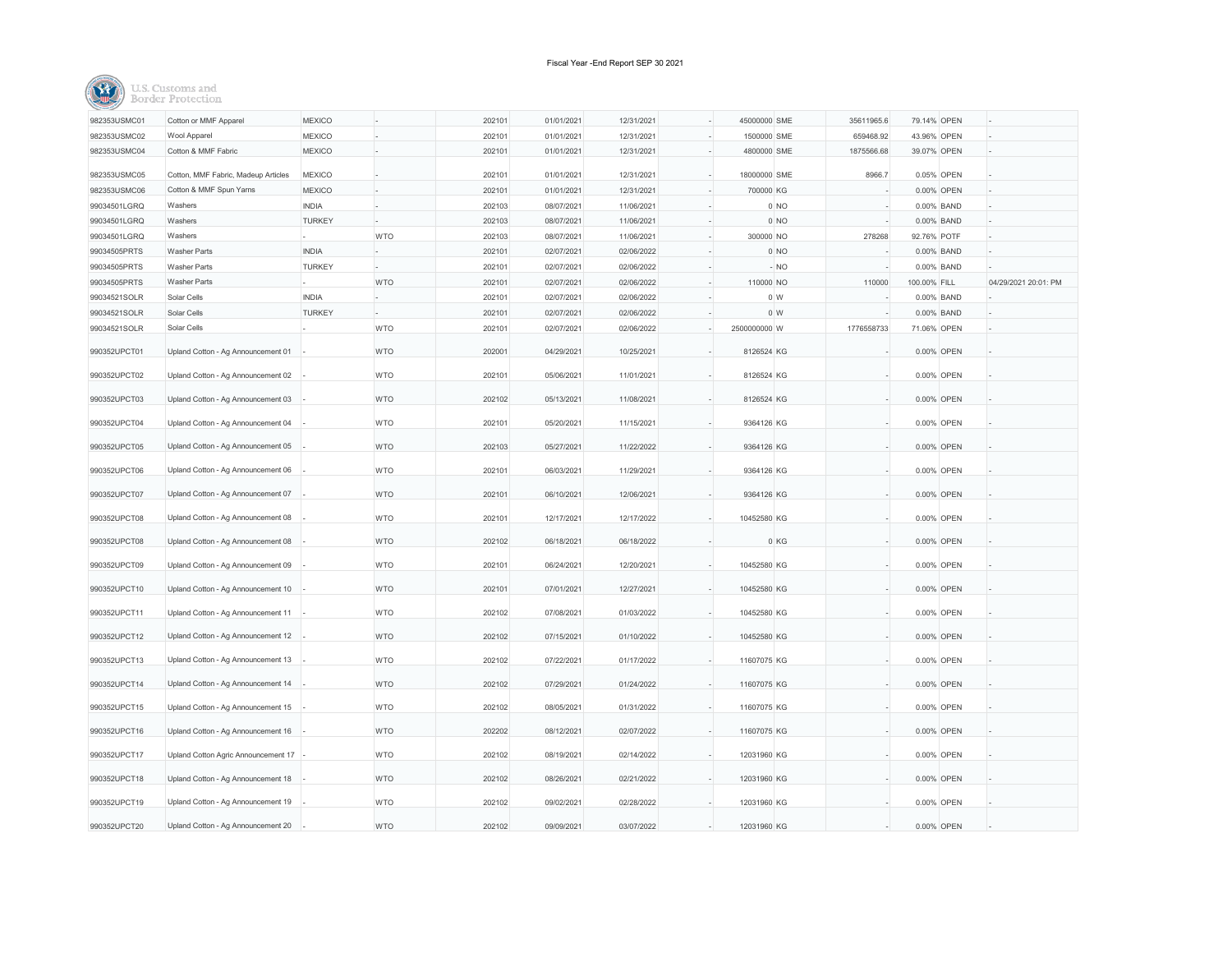| TT SL C<br>iefome ann |
|-----------------------|
|                       |

| 990352UPCT21 | Upland Cotton - Ag Announcement 21 |                  | <b>WTO</b> | 202102 | 09/16/2021 | 03/14/2022 | 11655252 KG    |           |              | 0.00% OPEN  |                      |
|--------------|------------------------------------|------------------|------------|--------|------------|------------|----------------|-----------|--------------|-------------|----------------------|
| 990352UPCT22 | Upland Cotton - Ag Announcement 22 |                  | <b>WTO</b> | 202102 | 09/23/2021 | 03/21/2022 | 11655252 KG    |           |              | 0.00% OPEN  |                      |
| 990352UPCT22 | Upland Cotton - Ag Announcement 22 |                  | <b>WTO</b> | 202103 | 09/24/2021 | 09/24/2022 | 2342753 KG     |           |              | 0.00% OPEN  |                      |
|              |                                    |                  |            |        |            |            |                |           |              |             |                      |
| 990352UPCT23 | Upland Cotton - Ag Announcement 23 |                  | <b>WTO</b> | 202102 | 09/30/2021 | 03/28/2022 | 11655252 KG    |           |              | 0.00% OPEN  |                      |
| 990352UPCT24 | Upland Cotton - Ag Announcement 24 |                  | <b>WTO</b> | 202101 | 04/08/2021 | 10/04/2021 | 8408469 KG     |           |              | 0.00% OPEN  |                      |
| 990352UPCT25 | Upland Cotton - Ag Announcement 25 |                  | <b>WTO</b> | 202101 | 04/15/2021 | 10/11/2021 | 8408469 KG     |           |              | 0.00% OPEN  |                      |
| 990352UPCT26 | Upland Cotton - Ag Announcement 26 |                  | <b>WTO</b> | 202101 | 04/22/2021 | 10/18/2021 | 8126524 KG     |           |              | 0.00% OPEN  |                      |
| 99038005ABST | Hot-rolled sheet                   | ARGENTINA        |            | 202103 | 07/01/2021 | 09/30/2021 | 1942751.1 KG   | 1845197   | 94.98% POTF  |             |                      |
| 99038005ABST | Hot-rolled sheet                   | <b>BRAZIL</b>    |            | 202103 | 07/01/2021 | 09/30/2021 | 32536063.8 KG  |           |              | 0.00% OPEN  |                      |
| 99038005ABST | Hot-rolled sheet                   | KOREA, REPUBLIC  |            | 202103 | 07/01/2021 | 09/30/2021 | 121408213.5 KG | 103831773 | 85.52% POTF  |             |                      |
| 99038005ALXC | <b>Hot Rolled Sheet</b>            | <b>ARGENTINA</b> |            | 202101 | 01/01/2021 | 12/31/2021 | 99999999 KG    |           |              | 0.00% OVFL  |                      |
| 99038005ALXC | <b>Hot Rolled Sheet</b>            | <b>BRAZIL</b>    |            | 202101 | 01/01/2021 | 12/31/2021 | 99999999 KG    |           |              | 0.00% OVFL  |                      |
| 99038005ALXC | <b>Hot Rolled Sheet</b>            | KOREA, REPUBLIC  |            | 202101 | 01/01/2021 | 12/31/2021 | 99999999 KG    | 3543220   |              | 3.54% OVFL  |                      |
| 99038006ABST | HOT-ROLLED STRIP                   | ARGENTINA        |            | 202101 | 01/01/2021 | 12/31/2021 |                | 0 KG      |              | 0.00% OPEN  |                      |
| 99038006ABST | HOT-ROLLED STRIP                   | <b>BRAZIL</b>    |            | 202101 | 01/01/2021 | 12/31/2021 | 5730 KG        |           |              | 0.00% OPEN  |                      |
| 99038006ABST | HOT-ROLLED STRIP                   | KOREA, REPUBLIC  |            | 202101 | 01/01/2021 | 12/31/2021 | 249173 KG      | 2502.14   |              | 1.00% OPEN  |                      |
| 99038006ALXC | <b>Hot Rolled Sheet</b>            | <b>ARGENTINA</b> |            | 202101 | 01/01/2021 | 12/31/2021 |                | 0 KG      |              | 0.00% BAND  |                      |
| 99038006ALXC | <b>Hot Rolled Sheet</b>            | <b>BRAZIL</b>    |            | 202101 | 01/01/2021 | 12/31/2021 | 99999999 KG    |           |              | 0.00% OVFL  |                      |
| 99038006ALXC | <b>Hot Rolled Sheet</b>            | KOREA, REPUBLIC  |            | 202101 | 01/01/2021 | 12/31/2021 | 99999999 KG    |           |              | 0.00% OVFL  |                      |
| 99038007ABST | HOT-ROLLED PLATE                   | <b>ARGENTINA</b> |            | 202103 | 07/01/2021 | 09/30/2021 | 1035168.3 KG   | 902114    | 87.15% POTF  |             |                      |
| 99038007ABST | HOT-ROLLED PLATE                   | <b>BRAZIL</b>    |            | 202103 | 07/01/2021 | 09/30/2021 | 6493695.9 KG   |           |              | 0.00% OPEN  |                      |
| 99038007ABST | HOT-ROLLED PLATE                   | KOREA, REPUBLIC  |            | 202103 | 07/01/2021 | 09/30/2021 | 37604076 KG    | 36672888  | 97.52% POTF  |             |                      |
| 99038007ALXC | <b>Hot Rolled Plate</b>            | <b>ARGENTINA</b> |            | 202101 | 01/01/2021 | 12/31/2021 | 99999999 KG    |           |              | 0.00% OVFL  |                      |
| 99038007ALXC | <b>Hot Rolled Plate</b>            | <b>BRAZIL</b>    |            | 202101 | 01/01/2021 | 12/31/2021 | 99999999 KG    |           |              | 0.00% OVFL  |                      |
| 99038007ALXC | <b>Hot Rolled Plate</b>            | KOREA, REPUBLIC  |            | 202101 | 01/01/2021 | 12/31/2021 | 99999999 KG    |           |              | 0.00% OVFL  |                      |
| 99038008ABST | COLD-ROLLED SHEET                  | <b>ARGENTINA</b> |            | 202103 | 07/01/2021 | 09/30/2021 | 1420093.2 KG   | 1372700   | 96.66% POTF  |             |                      |
| 99038008ABST | COLD-ROLLED SHEET                  | <b>BRAZIL</b>    |            | 202103 | 07/01/2021 | 09/30/2021 | 15515170.2 KG  | 5665      |              | 0.04% OPEN  |                      |
| 99038008ABST | COLD-ROLLED SHEET                  | KOREA, REPUBLIC  |            | 202103 | 07/01/2021 | 09/30/2021 | 27100869 KG    | 19983562  | 73.74% OPEN  |             |                      |
| 99038008ALXC | Cold Rolled Sheet                  | <b>ARGENTINA</b> |            | 202101 | 01/01/2021 | 12/31/2021 | 99999999 KG    |           |              | 0.00% OVFL  |                      |
| 99038008ALXC | Cold Rolled Sheet                  | <b>BRAZIL</b>    |            | 202101 | 01/01/2021 | 12/31/2021 | 99999999 KG    |           |              | 0.00% OVFL  |                      |
| 99038008ALXC | Cold Rolled Sheet                  | KOREA, REPUBLIC  |            | 202101 | 01/01/2021 | 12/31/2021 | 99999999 KG    |           |              | 0.00% OVFL  |                      |
| 99038009ABST | COLD-ROLLED STRIP                  | <b>ARGENTINA</b> |            | 202103 | 07/01/2021 | 09/30/2021 |                |           |              |             |                      |
|              | COLD-ROLLED STRIP                  |                  |            |        |            |            |                | 0 KG      |              | 0.00% BAND  |                      |
| 99038009ABST | COLD-ROLLED STRIP                  | <b>BRAZIL</b>    |            | 202103 | 07/01/2021 | 09/30/2021 | 66100 KG       | 66100     | 100.00% FILL |             | 08/19/2021 17:45: PM |
| 99038009ABST |                                    | KOREA, REPUBLIC  |            | 202103 | 07/01/2021 | 09/30/2021 | 962133 KG      | 440404    | 45.77% OPEN  |             |                      |
| 99038009ALXC | Cold Rolled Strip                  | <b>ARGENTINA</b> |            | 202101 | 01/01/2021 | 12/31/2021 |                | 0 KG      |              | 0.00% BAND  |                      |
| 99038009ALXC | Cold Rolled Strip                  | <b>BRAZIL</b>    |            | 202101 | 01/01/2021 | 12/31/2021 | 99999999 KG    |           |              | 0.00% OVFL  |                      |
| 99038009ALXC | Cold Rolled Strip                  | KOREA, REPUBLIC  |            | 202101 | 01/01/2021 | 12/31/2021 | 99999999 KG    |           |              | 0.00% OVFL  |                      |
| 99038010ABST | COLD-ROLLED PLATE                  | <b>ARGENTINA</b> |            | 202103 | 07/01/2021 | 09/30/2021 |                | 0 KG      |              | 0.00% BAND  |                      |
| 99038010ABST | COLD-ROLLED PLATE                  | <b>BRAZIL</b>    |            | 202103 | 07/01/2021 | 09/30/2021 |                | 0 KG      |              | 0.00% BAND  |                      |
| 99038010ABST | COLD-ROLLED PLATE                  | KOREA, REPUBLIC  |            | 202103 | 07/01/2021 | 09/30/2021 | 10315746.3 KG  | 8409141   |              | 81.52% OPEN |                      |
| 99038010ALXC | Cold Rolled Black Plate            | <b>ARGENTINA</b> |            | 202101 | 01/01/2021 | 12/31/2021 |                | 0 KG      |              | 0.00% BAND  |                      |
| 99038010ALXC | Cold Rolled Black Plate            | <b>BRAZIL</b>    |            | 202101 | 01/01/2021 | 12/31/2021 |                | 0 KG      |              | 0.00% BAND  |                      |
| 99038010ALXC | Cold Rolled Black Plate            | KOREA, REPUBLIC  |            | 202101 | 01/01/2021 | 12/31/2021 | 99999999 KG    |           |              | 0.00% OVFL  |                      |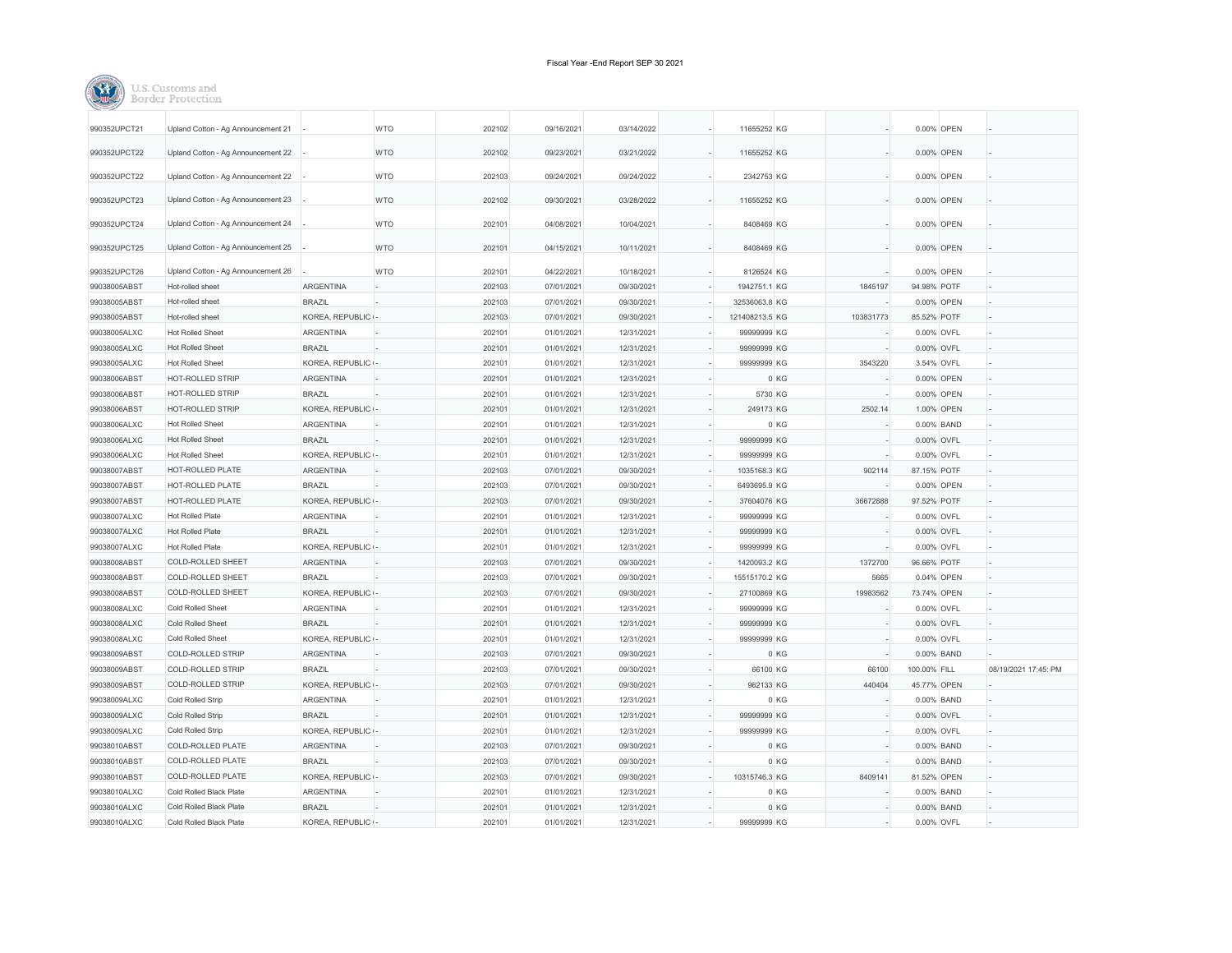| 99038011ABST | Plate in Cut Lengths                   | ARGENTINA         | 202103 | 07/01/2021 | 09/30/2021 |                | 0 KG        |              | 0.00% BAND |                      |
|--------------|----------------------------------------|-------------------|--------|------------|------------|----------------|-------------|--------------|------------|----------------------|
| 99038011ABST | Plate in Cut Lengths                   | <b>BRAZIL</b>     | 202103 | 07/01/2021 | 09/30/2021 | 2734859.4 KG   |             |              | 0.00% OPEN |                      |
| 99038011ABST | Plate in Cut Lengths                   | KOREA, REPUBLIC - | 202103 | 07/01/2021 | 09/30/2021 | 60759188.4 KG  | 58472149.18 | 96.24% POTF  |            |                      |
| 99038011ALXC | Plate in Cut Lengths                   | <b>ARGENTINA</b>  | 202101 | 01/01/2021 | 12/31/2021 |                | 0 KG        |              | 0.00% BAND |                      |
| 99038011ALXC | Plate in Cut Lengths                   | <b>BRAZIL</b>     | 202101 | 01/01/2021 | 12/31/2021 | 99999999 KG    |             | 0.00% OVFL   |            |                      |
| 99038011ALXC | Plate in Cut Lengths                   | KOREA, REPUBLIC - | 202101 | 01/01/2021 | 12/31/2021 | 99999999 KG    |             | 0.00% OVFL   |            |                      |
| 99038012ABST | FLAT ROLLED PRODUCTS                   | <b>ARGENTINA</b>  | 202103 | 07/01/2021 | 09/30/2021 | 701 KG         |             |              | 0.00% OPEN |                      |
| 99038012ABST | FLAT ROLLED PRODUCTS                   | <b>BRAZIL</b>     | 202103 | 07/01/2021 | 09/30/2021 | 53785306.2 KG  | 38834374    | 72.20% OPEN  |            |                      |
| 99038012ABST | FLAT ROLLED PRODUCTS                   | KOREA, REPUBLIC   | 202103 | 07/01/2021 | 09/30/2021 | 49893179.1 KG  | 33510543.54 | 67.16% OPEN  |            |                      |
| 99038012ALXC | Flat rolled Produ                      | <b>ARGENTINA</b>  | 202101 | 01/01/2021 | 12/31/2021 | 99999999 KG    |             | 0.00% OVFL   |            |                      |
| 99038012ALXC | Flat rolled Produ                      | <b>BRAZIL</b>     | 202101 | 01/01/2021 | 12/31/2021 | 99999999 KG    |             | 0.00% OVFL   |            |                      |
| 99038012ALXC | Flat rolled Produ                      | KOREA, REPUBLIC - | 202101 | 01/01/2021 | 12/31/2021 | 99999999 KG    |             | 0.00% OVFL   |            |                      |
|              |                                        |                   |        |            |            |                |             |              |            |                      |
| 99038013ABST | COATED FLAT ROLLED PRODUCTS ARGENTINA  |                   | 202103 | 07/01/2021 | 09/30/2021 |                | 0 KG        |              | 0.00% BAND |                      |
| 99038013ABST | COATED FLAT ROLLED PRODUCTS            | <b>BRAZIL</b>     | 202103 | 07/01/2021 | 09/30/2021 | 14992332.3 KG  | 14992332.3  | 100.00% FILL |            | 09/28/2021 11:45: AM |
|              |                                        |                   |        |            |            |                |             |              |            |                      |
| 99038013ABST | COATED FLAT ROLLED PRODUCTS            | KOREA, REPUBLIC   | 202103 | 07/01/2021 | 09/30/2021 | 57252163.2 KG  | 40576050    | 70.87% OPEN  |            |                      |
| 99038013ALXC | Flat rolled products coated            | ARGENTINA         | 202101 | 01/01/2021 | 12/31/2021 |                | 0 KG        |              | 0.00% BAND |                      |
| 99038013ALXC | Flat rolled products coated            | <b>BRAZIL</b>     | 202101 | 01/01/2021 | 12/31/2021 | 99999999 KG    |             | 0.00% OVFL   |            |                      |
| 99038013ALXC | Flat rolled products coated            | KOREA, REPUBLIC - | 202101 | 01/01/2021 | 12/31/2021 | 99999999 KG    |             | 0.00% OVFL   |            |                      |
| 99038014ABST | TIN FREE STEEL                         | <b>ARGENTINA</b>  | 202103 | 07/01/2021 | 09/30/2021 |                | 0 KG        |              | 0.00% BAND |                      |
| 99038014ABST | TIN FREE STEEL                         | <b>BRAZIL</b>     | 202103 | 07/01/2021 | 09/30/2021 | 728674.8 KG    | 326388      | 44.79% OPEN  |            |                      |
| 99038014ABST | TIN FREE STEEL                         | KOREA, REPUBLIC   | 202103 | 07/01/2021 | 09/30/2021 | 5512305.9 KG   | 4648305     | 84.33% POTF  |            |                      |
| 99038014ALXC | Tin Free Steel                         | ARGENTINA         | 202101 | 01/01/2021 | 12/31/2021 |                | 0 KG        |              | 0.00% BAND |                      |
| 99038014ALXC | <b>Tin Free Steel</b>                  | <b>BRAZIL</b>     | 202101 | 01/01/2021 | 12/31/2021 | 99999999 KG    |             | 0.00% OVFL   |            |                      |
| 99038014ALXC | <b>Tin Free Steel</b>                  | KOREA, REPUBLIC   | 202101 | 01/01/2021 | 12/31/2021 | 99999999 KG    |             | 0.00% OVFL   |            |                      |
| 99038015ABST | <b>TIN PLATE</b>                       | ARGENTINA         | 202103 | 07/01/2021 | 09/30/2021 |                | $-KG$       |              | 0.00% BAND |                      |
| 99038015ABST | <b>TIN PLATE</b>                       | <b>BRAZIL</b>     | 202103 | 07/01/2021 | 09/30/2021 | 3394636.5 KG   | 73880       |              | 2.18% OPEN |                      |
| 99038015ABST | <b>TIN PLATE</b>                       | KOREA, REPUBLIC - | 202103 | 07/01/2021 | 09/30/2021 | 16424727.9 KG  | 13440280    | 81.83% OPEN  |            |                      |
| 99038015ALXC | Tin Plate                              | <b>ARGENTINA</b>  | 202101 | 01/01/2021 | 12/31/2021 |                | 0 KG        |              | 0.00% BAND |                      |
| 99038015ALXC | Tin Plate                              | <b>BRAZIL</b>     | 202101 | 01/01/2021 | 12/31/2021 | 99999999 KG    |             | 0.00% OVFL   |            |                      |
| 99038015ALXC | Tin Plate                              | KOREA, REPUBLIC   | 202101 | 01/01/2021 | 12/31/2021 | 99999999 KG    |             | 0.00% OVFL   |            |                      |
| 99038016ABST | <b>Silicon Electrical Steel Sheets</b> | <b>ARGENTINA</b>  | 202103 | 07/01/2021 | 09/30/2021 |                | 0 KG        |              | 0.00% BAND |                      |
| 99038016ABST | <b>Silicon Electrical Steel Sheets</b> | <b>BRAZIL</b>     | 202103 | 07/01/2021 | 09/30/2021 | 655915.2 KG    | 33753       |              | 5.15% OPEN |                      |
| 99038016ABST | <b>Silicon Electrical Steel Sheets</b> | KOREA, REPUBLIC   | 202103 | 07/01/2021 | 09/30/2021 | 2251792.8 KG   | 2251792.8   | 100.00% FILL |            | 08/16/2021 11:45: AM |
| 99038016ALXC | Silicon Electrical Sheets              | <b>ARGENTINA</b>  | 202101 | 01/01/2021 | 12/31/2021 |                | 0 KG        |              | 0.00% BAND |                      |
| 99038016ALXC | <b>Silicon Electrical Sheets</b>       | <b>BRAZIL</b>     | 202101 | 01/01/2021 | 12/31/2021 | 99999999 KG    |             | 0.00% OVFL   |            |                      |
| 99038016ALXC | Silicon Electrical Sheets              | KOREA, REPUBLIC - | 202101 | 01/01/2021 | 12/31/2021 | 99999999 KG    | 8487856     | 8.49% OVFL   |            |                      |
| 99038017ABST | ELECT SHEET AND STRIPS                 | <b>ARGENTINA</b>  | 202103 | 07/01/2021 | 09/30/2021 |                | 0 KG        |              | 0.00% BAND |                      |
| 99038017ABST | ELECT SHEET AND STRIPS                 | <b>BRAZIL</b>     | 202103 | 07/01/2021 | 09/30/2021 | 500000 KG      | 28899       |              | 5.78% OPEN |                      |
| 99038017ABST | ELECT SHEET AND STRIPS                 | KOREA, REPUBLIC   | 202103 | 07/01/2021 | 09/30/2021 | 3928422.9 KG   | 3928422.9   | 100.00% FILL |            | 09/17/2021 12:45: PM |
| 99038017ALXC | Electrical Sheets and Srip             | <b>ARGENTINA</b>  | 202101 | 01/01/2021 | 12/31/2021 |                | 0 KG        |              | 0.00% BAND |                      |
| 99038017ALXC | Electrical Sheets and Srip             | <b>BRAZIL</b>     | 202101 | 01/01/2021 | 12/31/2021 | 99999999 KG    |             | 0.00% OVFL   |            |                      |
| 99038017ALXC | Electrical Sheets and Srip             | KOREA, REPUBLIC - | 202101 | 01/01/2021 | 12/31/2021 | 99999999 KG    | 717035.4    | 0.72% OVFL   |            |                      |
| 99038018ABST | OIL COUNTRY PIPE AND TUBE              | <b>ARGENTINA</b>  | 202103 | 07/01/2021 | 09/30/2021 | 44388988.2 KG  | 27425169    | 61.78% OPEN  |            |                      |
| 99038018ABST | OIL COUNTRY PIPE AND TUBE              | <b>BRAZIL</b>     | 202103 | 07/01/2021 | 09/30/2021 | 17057264.4 KG  | 9574476     | 56.13% OPEN  |            |                      |
| 99038018ABST | OIL COUNTRY PIPE AND TUBE              | KOREA, REPUBLIC - | 202103 | 07/01/2021 | 09/30/2021 | 138260345.4 KG | 119717641   | 86.59% POTF  |            |                      |
| 99038018ALXC | Oil Country Pipe                       | <b>ARGENTINA</b>  | 202101 | 01/01/2021 | 12/31/2021 | 99999999 KG    |             | 0.00% OVFL   |            |                      |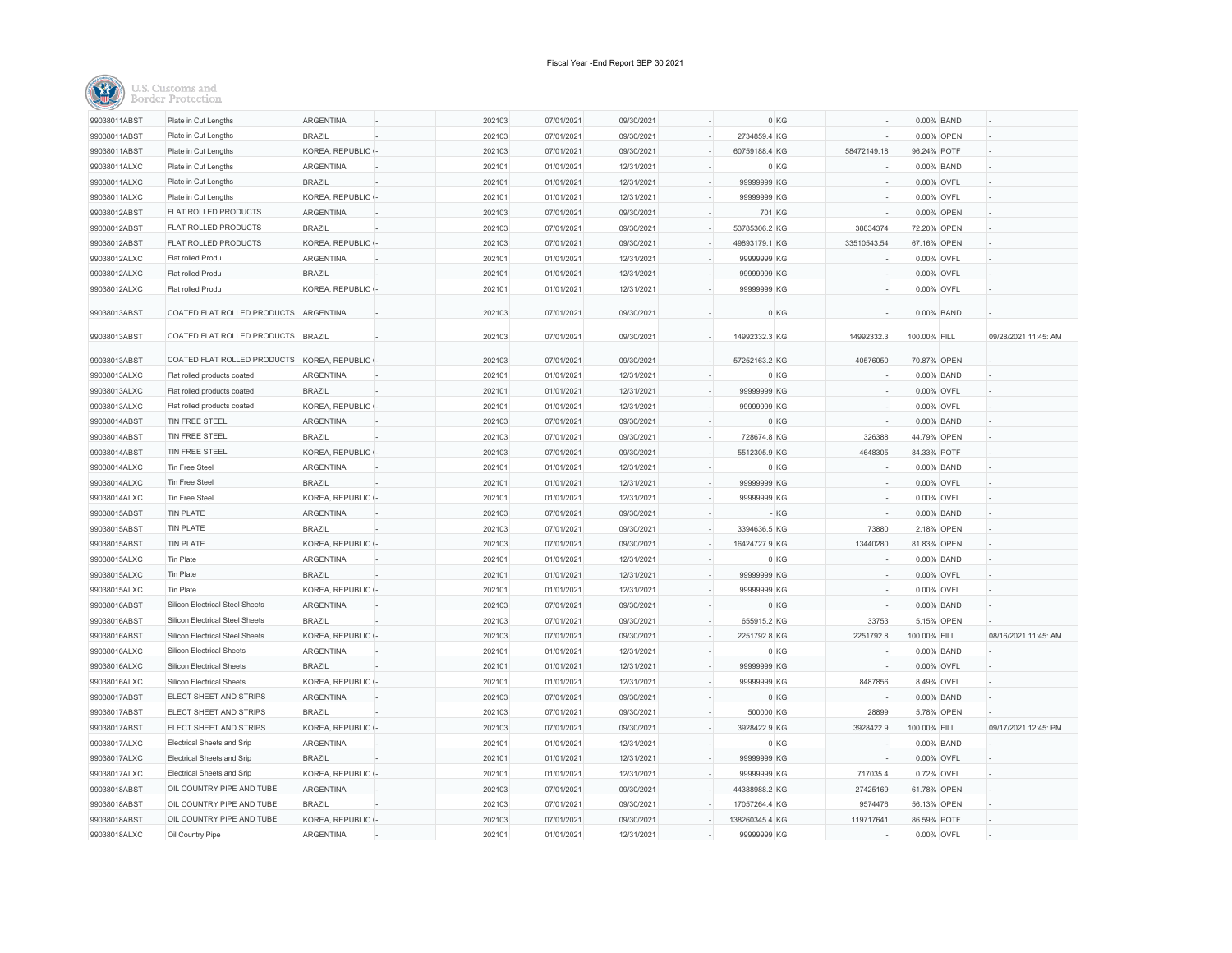|--|

| 99038018ALXC | Oil Country Pipe                    | <b>BRAZIL</b>    | 202101 | 01/01/2021 | 12/31/2021 | 99999999 KG   |          | $\circ$     | 0.00% OVFL   |                      |
|--------------|-------------------------------------|------------------|--------|------------|------------|---------------|----------|-------------|--------------|----------------------|
| 99038018ALXC | Oil Country Pipe                    | KOREA, REPUBLIC  | 202101 | 01/01/2021 | 12/31/2021 | 99999999 KG   |          |             | 0.00% OVFL   |                      |
| 99038019ABST | LINE PIPE                           | <b>ARGENTINA</b> | 202103 | 07/01/2021 | 09/30/2021 |               | 0 KG     |             | 0.00% BAND   |                      |
| 99038019ABST | <b>LINE PIPE</b>                    | <b>BRAZIL</b>    | 202103 | 07/01/2021 | 09/30/2021 | 12213.6 KG    |          |             | 0.00% OPEN   |                      |
| 99038019ABST | <b>LINE PIPE</b>                    | KOREA, REPUBLIC  | 202103 | 07/01/2021 | 09/30/2021 | 37693949.7 KG |          | 13677544    | 36.29% OPEN  |                      |
| 99038019ALXC | Line Pipe                           | <b>ARGENTINA</b> | 202101 | 01/01/2021 | 12/31/2021 |               | 0 KG     |             | 0.00% BAND   |                      |
| 99038019ALXC | Line Pipe                           | <b>BRAZIL</b>    | 202101 | 01/01/2021 | 12/31/2021 | 99999999 KG   |          |             | 0.00% OVFL   |                      |
| 99038019ALXC | Line Pipe                           | KOREA, REPUBLIC  | 202101 | 01/01/2021 | 12/31/2021 | 99999999 KG   |          |             | 0.00% OVFL   |                      |
| 99038020ABST | LINE PIPE NOT EXCEEDING 406.6<br>MM | ARGENTINA        | 202103 | 07/01/2021 | 09/30/2021 | 1496687.1 KG  |          | 1176510     | 78.61% OPEN  |                      |
| 99038020ABST | LINE PIPE NOT EXCEEDING 406.6<br>MM | <b>BRAZIL</b>    | 202103 | 07/01/2021 | 09/30/2021 | 6414708 KG    |          | 1261272     | 19.66% OPEN  |                      |
|              | LINE PIPE NOT EXCEEDING 406.6       |                  |        |            |            |               |          |             |              |                      |
| 99038020ABST | <b>MM</b>                           | KOREA, REPUBLIC  | 202103 | 07/01/2021 | 09/30/2021 | 15415154.1 KG |          | 11088146.67 | 71.93% OPEN  |                      |
| 99038020ALXC | Line pipe not exceeding 406.4 mm    | ARGENTINA        | 202101 | 01/01/2021 | 12/31/2021 | 99999999 KG   |          |             | 0.00% OVFL   |                      |
| 99038020ALXC | Line pipe not exceeding 406.4 mm    | <b>BRAZIL</b>    | 202101 | 01/01/2021 | 12/31/2021 | 99999999 KG   |          |             | 0.00% OVFL   |                      |
| 99038020ALXC | Line pipe not exceeding 406.4 mm    | KOREA, REPUBLIC  | 202101 | 01/01/2021 | 12/31/2021 | 99999999 KG   |          |             | 0.00% OVFL   |                      |
| 99038021ABST | OTHER LINE PIPE                     | ARGENTINA        | 202103 | 07/01/2021 | 09/30/2021 |               | 0 KG     |             | 0.00% BAND   |                      |
| 99038021ABST | OTHER LINE PIPE                     | <b>BRAZIL</b>    | 202103 | 07/01/2021 | 09/30/2021 | 17195.7 KG    |          |             | 0.00% OPEN   |                      |
| 99038021ABST | OTHER LINE PIPE                     | KOREA, REPUBLIC  | 202103 | 07/01/2021 | 09/30/2021 | 75002114.4 KG |          | 54598091    | 72.80% OPEN  |                      |
| 99038021ALXC | Other Line Pipe                     | ARGENTINA        | 202101 | 01/01/2021 | 12/31/2021 |               | 0 KG     |             | 0.00% BAND   |                      |
| 99038021ALXC | Other Line Pipe                     | <b>BRAZIL</b>    | 202101 | 01/01/2021 | 12/31/2021 | 99999999 KG   |          |             | 0.00% OVFL   |                      |
| 99038021ALXC | Other Line Pipe                     | KOREA, REPUBLIC  | 202101 | 01/01/2021 | 12/31/2021 | 99999999 KG   |          |             | 0.00% OVFL   |                      |
| 99038022ABST | STANDARD PIPE                       | <b>ARGENTINA</b> | 202103 | 07/01/2021 | 09/30/2021 | 713454.9 KG   |          | 81019       | 11.36% OPEN  |                      |
| 99038022ABST | STANDARD PIPE                       | <b>BRAZIL</b>    | 202103 | 07/01/2021 | 09/30/2021 | 191429.2 KG   |          | 99583.51    | 52.02% OPEN  |                      |
| 99038022ABST | STANDARD PIPE                       | KOREA, REPUBLIC  | 202103 | 07/01/2021 | 09/30/2021 | 20840905.5 KG |          | 20200266.96 | 96.93% POTF  |                      |
| 99038022ALXC | Standartd Pipe                      | <b>ARGENTINA</b> | 202101 | 01/01/2021 | 12/31/2021 | 99999999 KG   |          |             | 0.00% OVFL   |                      |
| 99038022ALXC | Standartd Pipe                      | <b>BRAZIL</b>    | 202101 | 01/01/2021 | 12/31/2021 | 99999999 KG   |          |             | 0.00% OVFL   |                      |
| 99038022ALXC | Standartd Pipe                      | KOREA, REPUBLIC  | 202101 | 01/01/2021 | 12/31/2021 | 99999999 KG   |          |             | 0.00% OVFL   |                      |
| 99038023ABST | Structural Pipe Tube                | <b>ARGENTINA</b> | 202103 | 07/01/2021 | 09/30/2021 |               | 712.2 KG | 712         | 99.97% POTF  |                      |
| 99038023ABST | Structural Pipe Tube                | <b>BRAZIL</b>    | 202103 | 07/01/2021 | 09/30/2021 | 500000 KG     |          | 17536       | 3.51% OPEN   |                      |
| 99038023ABST | <b>Structural Pipe Tube</b>         | KOREA, REPUBLIC  | 202103 | 07/01/2021 | 09/30/2021 | 16201112.4 KG |          | 590201      | 3.64% OPEN   |                      |
| 99038023ALXC | Structural Pipe and Tube            | <b>ARGENTINA</b> | 202101 | 01/01/2021 | 12/31/2021 | 99999999 KG   |          |             | 0.00% OVFL   |                      |
| 99038023ALXC | Structural Pipe and Tube            | <b>BRAZIL</b>    | 202101 | 01/01/2021 | 12/31/2021 | 99999999 KG   |          |             | 0.00% OVFL   |                      |
| 99038023ALXC | Structural Pipe and Tube            | KOREA, REPUBLIC  | 202101 | 01/01/2021 | 12/31/2021 | 99999999 KG   |          |             | 0.00% OVFL   |                      |
| 99038024ABST | Mechanical Tubing                   | ARGENTINA        | 202103 | 07/01/2021 | 09/30/2021 | 2627613.6 KG  |          | 15990       | 0.61% OPEN   |                      |
| 99038024ABST | Mechanical Tubing                   | <b>BRAZIL</b>    | 202103 | 07/01/2021 | 09/30/2021 | 500000 KG     |          | 173919      | 34.78% OPEN  |                      |
| 99038024ABST | Mechanical Tubing                   | KOREA, REPUBLIC  | 202103 | 07/01/2021 | 09/30/2021 | 2531415 KG    |          | 1457788.5   | 57.59% OPEN  |                      |
| 99038024ALXC | Mechanica Tubing                    | <b>ARGENTINA</b> | 202101 | 01/01/2021 | 12/31/2021 | 99999999 KG   |          |             | 0.00% OVFL   |                      |
| 99038024ALXC | Mechanica Tubing                    | <b>BRAZIL</b>    | 202101 | 01/01/2021 | 12/31/2021 | 99999999 KG   |          | 979         | 0.00% OVFL   |                      |
| 99038024ALXC | Mechanica Tubing                    | KOREA, REPUBLIC  | 202101 | 01/01/2021 | 12/31/2021 | 99999999 KG   |          |             | 0.00% OVFL   |                      |
| 99038025ABST | PRESSURE TUBING                     | ARGENTINA        | 202103 | 07/01/2021 | 09/30/2021 | 38544.6 KG    |          |             | 0.00% OPEN   |                      |
| 99038025ABST | PRESSURE TUBING                     | <b>BRAZIL</b>    | 202103 | 07/01/2021 | 09/30/2021 | 518407.2 KG   |          | 518407.2    | 100.00% FILL | 08/03/2021 18:45: PM |
| 99038025ABST | PRESSURE TUBING                     | KOREA, REPUBLIC  | 202103 | 07/01/2021 | 09/30/2021 | 500000 KG     |          | 66728       | 13.35% OPEN  |                      |
| 99038025ALXC | Pressure Tubing                     | <b>ARGENTINA</b> | 202101 | 01/01/2021 | 12/31/2021 | 99999999 KG   |          |             | 0.00% OVFL   |                      |
| 99038025ALXC | Pressure Tubing                     | <b>BRAZIL</b>    | 202101 | 01/01/2021 | 12/31/2021 | 99999999 KG   |          | 53635       | 0.05% OVFL   |                      |
| 99038025ALXC | Pressure Tubing                     | KOREA, REPUBLIC  | 202101 | 01/01/2021 | 12/31/2021 | 99999999 KG   |          |             | 0.00% OVFL   |                      |
|              |                                     |                  |        |            |            |               |          |             |              |                      |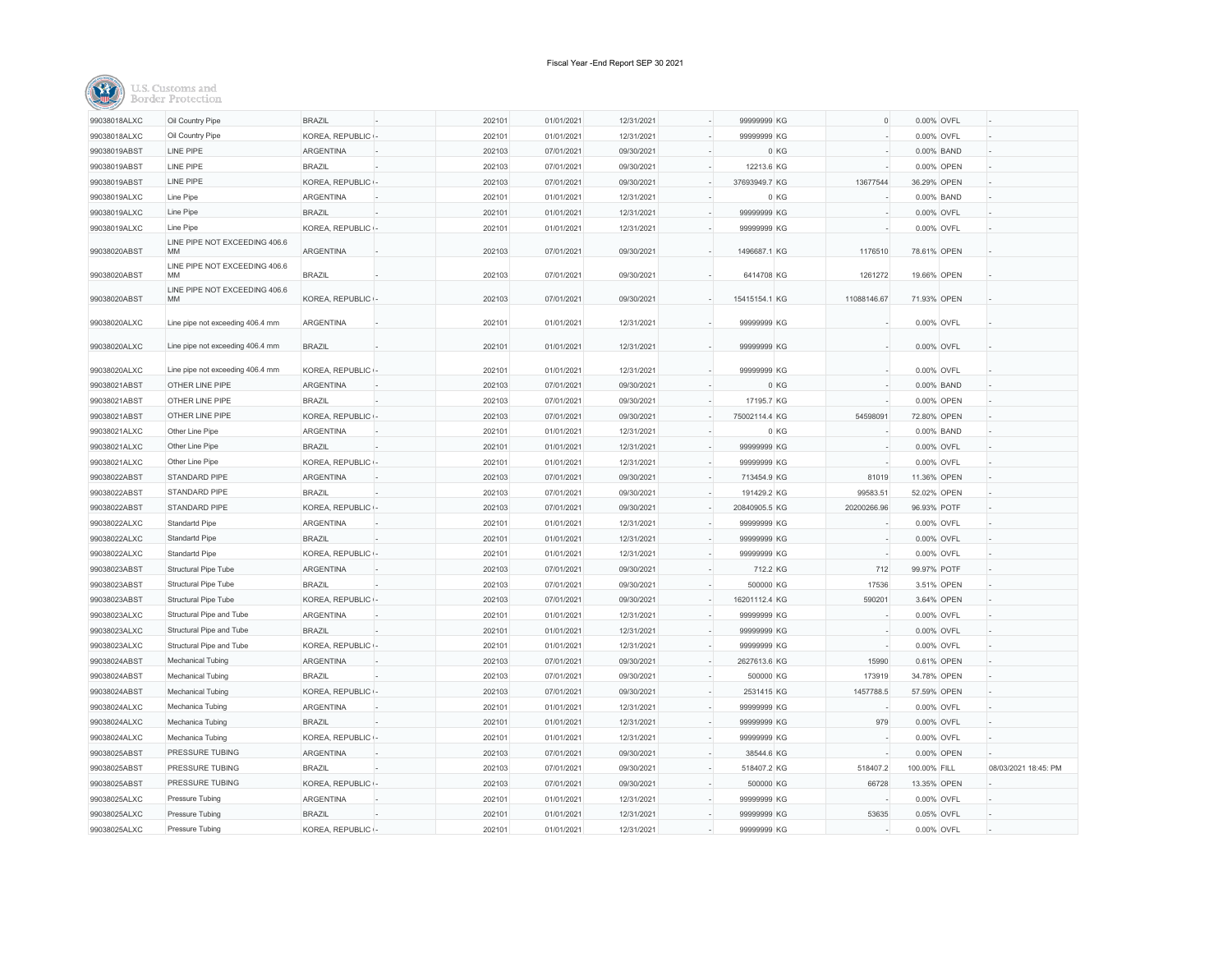| 99038026ABST | Tubes, pipes for piling    | <b>ARGENTINA</b>  | 202103 | 07/01/2021 | 09/30/2021 |               | 0 KG      | 0.00% BAND   |                      |
|--------------|----------------------------|-------------------|--------|------------|------------|---------------|-----------|--------------|----------------------|
| 99038026ABST | Tubes, pipes for piling    | <b>BRAZIL</b>     | 202103 | 07/01/2021 | 09/30/2021 |               | 8.1 KG    | 0.00% OPEN   |                      |
| 99038026ABST | Tubes, pipes for piling    | KOREA, REPUBLIC - | 202103 | 07/01/2021 | 09/30/2021 | 1442136.6 KG  | 77742     | 5.39% OPEN   |                      |
| 99038026ALXC | <b>Tubes for Piling</b>    | <b>ARGENTINA</b>  | 202101 | 01/01/2021 | 12/31/2021 |               | 0 KG      | 0.00% BAND   |                      |
| 99038026ALXC | <b>Tubes for Piling</b>    | <b>BRAZIL</b>     | 202101 | 01/01/2021 | 12/31/2021 | 99999999 KG   |           | 0.00% OVFL   |                      |
| 99038026ALXC | <b>Tubes for Piling</b>    | KOREA, REPUBLIC   | 202101 | 01/01/2021 | 12/31/2021 | 99999999 KG   |           | 0.00% OVFL   |                      |
| 99038027ABST | PIPES AND TUBES            | <b>ARGENTINA</b>  | 202101 | 01/01/2021 | 12/31/2021 | 3743 KG       |           | 0.00% OPEN   |                      |
| 99038027ABST | PIPES AND TUBES            | <b>BRAZIL</b>     | 202101 | 01/01/2021 | 12/31/2021 | 1231 KG       | 29        | 2.36% OPEN   |                      |
| 99038027ABST | PIPES AND TUBES            | KOREA, REPUBLIC   | 202101 | 01/01/2021 | 12/31/2021 | 449740 KG     | 110631    | 24.60% OPEN  |                      |
| 99038027ALXC | Pipes and Tubes            | <b>ARGENTINA</b>  | 202101 | 01/01/2021 | 12/31/2021 | 99999999 KG   |           | 0.00% OVFL   |                      |
| 99038027ALXC | Pipes and Tubes            | <b>BRAZIL</b>     | 202101 | 01/01/2021 | 12/31/2021 | 99999999 KG   |           | 0.00% OVFL   |                      |
| 99038027ALXC | Pipes and Tubes            | KOREA, REPUBLIC - | 202101 | 01/01/2021 | 12/31/2021 | 99999999 KG   |           | 0.00% OVFL   |                      |
| 99038028ABST | HOT-ROLLED SHEET           | ARGENTINA         | 202103 | 07/01/2021 | 09/30/2021 |               | 0 KG      | 0.00% BAND   |                      |
| 99038028ABST | HOT-ROLLED SHEET           | <b>BRAZIL</b>     | 202103 | 07/01/2021 | 09/30/2021 | 114107 KG     |           | 0.00% OPEN   |                      |
| 99038028ABST | HOT-ROLLED SHEET           | KOREA, REPUBLIC - | 202103 | 07/01/2021 | 09/30/2021 | 500000 KG     |           | 0.00% OPEN   |                      |
| 99038028ALXC | <b>HOT Rolled Sheet SS</b> | ARGENTINA         | 202101 | 01/01/2021 | 12/31/2021 |               | 0 KG      | 0.00% BAND   |                      |
| 99038028ALXC | <b>HOT Rolled Sheet SS</b> | <b>BRAZIL</b>     | 202101 | 01/01/2021 | 12/31/2021 | 99999999 KG   |           | 0.00% OVFL   |                      |
| 99038028ALXC | <b>HOT Rolled Sheet SS</b> | KOREA, REPUBLIC - | 202101 | 01/01/2021 | 12/31/2021 | 99999999 KG   |           | 0.00% OVFL   |                      |
| 99038029ABST | HOT-ROLLED STRIP           | <b>ARGENTINA</b>  | 202101 | 01/01/2021 | 12/31/2021 |               | 0 KG      | 0.00% OPEN   |                      |
| 99038029ABST | <b>HOT-ROLLED STRIP</b>    | <b>BRAZIL</b>     | 202101 | 01/01/2021 | 12/31/2021 |               | 0 KG      | 0.00% OPEN   |                      |
| 99038029ABST | HOT-ROLLED STRIP           | KOREA, REPUBLIC - | 202101 | 01/01/2021 | 12/31/2021 | 13346 KG      |           | 0.00% OPEN   |                      |
| 99038029ALXC | Hot Rolled Strip SS        | <b>ARGENTINA</b>  | 202101 | 01/01/2021 | 12/31/2021 |               | 0 KG      | 0.00% BAND   |                      |
| 99038029ALXC | Hot Rolled Strip SS        | <b>BRAZIL</b>     | 202101 | 01/01/2021 | 12/31/2021 |               | 0 KG      | 0.00% BAND   |                      |
| 99038029ALXC | Hot Rolled Strip SS        | KOREA, REPUBLIC - | 202101 | 01/01/2021 | 12/31/2021 | 99999999 KG   |           | 0.00% OVFL   |                      |
| 99038030ABST | HOT-ROLLED PLATE           | ARGENTINA         | 202101 | 01/01/2021 | 12/31/2021 |               | 0 KG      | 0.00% OPEN   |                      |
| 99038030ABST | HOT-ROLLED PLATE           | <b>BRAZIL</b>     | 202101 | 01/01/2021 | 12/31/2021 | 120126 KG     |           | 0.00% OPEN   |                      |
| 99038030ABST | HOT-ROLLED PLATE           | KOREA, REPUBLIC - | 202101 | 01/01/2021 | 12/31/2021 | 218649 KG     |           | 0.00% OPEN   |                      |
| 99038030ALXC | Hot Rolled Plate SS        | <b>ARGENTINA</b>  | 202101 | 01/01/2021 | 12/31/2021 |               | 0 KG      | 0.00% BAND   |                      |
| 99038030ALXC | Hot Rolled Plate SS        | <b>BRAZIL</b>     | 202101 | 01/01/2021 | 12/31/2021 | 99999999 KG   |           | 0.00% OVFL   |                      |
| 99038030ALXC | Hot Rolled Plate SS        | KOREA, REPUBLIC   | 202101 | 01/01/2021 | 12/31/2021 | 99999999 KG   |           | 0.00% OVFL   |                      |
| 99038031ABST | <b>COLD ROLLED SHEET</b>   | <b>ARGENTINA</b>  | 202103 | 07/01/2021 | 09/30/2021 |               | 0 KG      | 0.00% BAND   |                      |
| 99038031ABST | COLD ROLLED SHEET          | <b>BRAZIL</b>     | 202103 | 07/01/2021 | 09/30/2021 | 2994764.7 KG  |           | 0.00% OPEN   |                      |
| 99038031ABST | COLD ROLLED SHEET          | KOREA, REPUBLIC - | 202103 | 07/01/2021 | 09/30/2021 | 4038002.4 KG  | 4038002.4 | 100.00% FILL | 09/09/2021 17:45: PM |
| 99038031ALXC | Cold Rolled Sheet SS       | ARGENTINA         | 202101 | 01/01/2021 | 12/31/2021 |               | 0 KG      | 0.00% BAND   |                      |
| 99038031ALXC | Cold Rolled Sheet SS       | <b>BRAZIL</b>     | 202101 | 01/01/2021 | 12/31/2021 | 99999999 KG   |           | 0.00% OVFL   |                      |
| 99038031ALXC | Cold Rolled Sheet SS       | KOREA, REPUBLIC   | 202101 | 01/01/2021 | 12/31/2021 | 9999999900 KG | 217211    | 0.00% OVFL   |                      |
| 99038032ABST | COLD-ROLLED STRIP          | ARGENTINA         | 202103 | 07/01/2021 | 09/30/2021 |               | 0 KG      | 0.00% BAND   |                      |
| 99038032ABST | COLD-ROLLED STRIP          | <b>BRAZIL</b>     | 202103 | 07/01/2021 | 09/30/2021 | 4388.7 KG     | 4211      | 95.95% POTF  |                      |
| 99038032ABST | <b>COLD-ROLLED STRIP</b>   | KOREA, REPUBLIC   | 202103 | 07/01/2021 | 09/30/2021 | 500000 KG     | 389778.93 | 77.96% OPEN  |                      |
| 99038032ALXC | Cold Rolled SS             | <b>ARGENTINA</b>  | 202101 | 01/01/2021 | 12/31/2021 |               | 0 KG      | 0.00% BAND   |                      |
| 99038032ALXC | Cold Rolled SS             | <b>BRAZIL</b>     | 202101 | 01/01/2021 | 12/31/2021 | 99999999 KG   |           | 0.00% OVFL   |                      |
| 99038032ALXC | Cold Rolled SS             | KOREA, REPUBLIC - | 202101 | 01/01/2021 | 12/31/2021 | 99999999 KG   |           | 0.00% OVFL   |                      |
| 99038033ABST | COLD-ROLLED PLATE          | ARGENTINA         | 202003 | 01/01/2021 | 01/01/2022 |               | 0 KG      | 0.00% BAND   |                      |
| 99038033ABST | COLD-ROLLED PLATE          | <b>ARGENTINA</b>  | 202101 | 01/01/2021 | 12/31/2021 |               | 0 KG      | 0.00% OPEN   |                      |
| 99038033ABST | COLD-ROLLED PLATE          | <b>BRAZIL</b>     | 202003 | 01/01/2021 | 01/01/2022 |               | 0 KG      | 0.00% BAND   |                      |
| 99038033ABST | COLD-ROLLED PLATE          | <b>BRAZIL</b>     | 202101 | 01/01/2021 | 12/31/2021 |               | 0 KG      | 0.00% OPEN   |                      |
| 99038033ABST | <b>COLD-ROLLED PLATE</b>   | KOREA, REPUBLIC   | 202003 | 01/01/2021 | 01/01/2022 | 24905 KG      |           | 0.00% OPEN   |                      |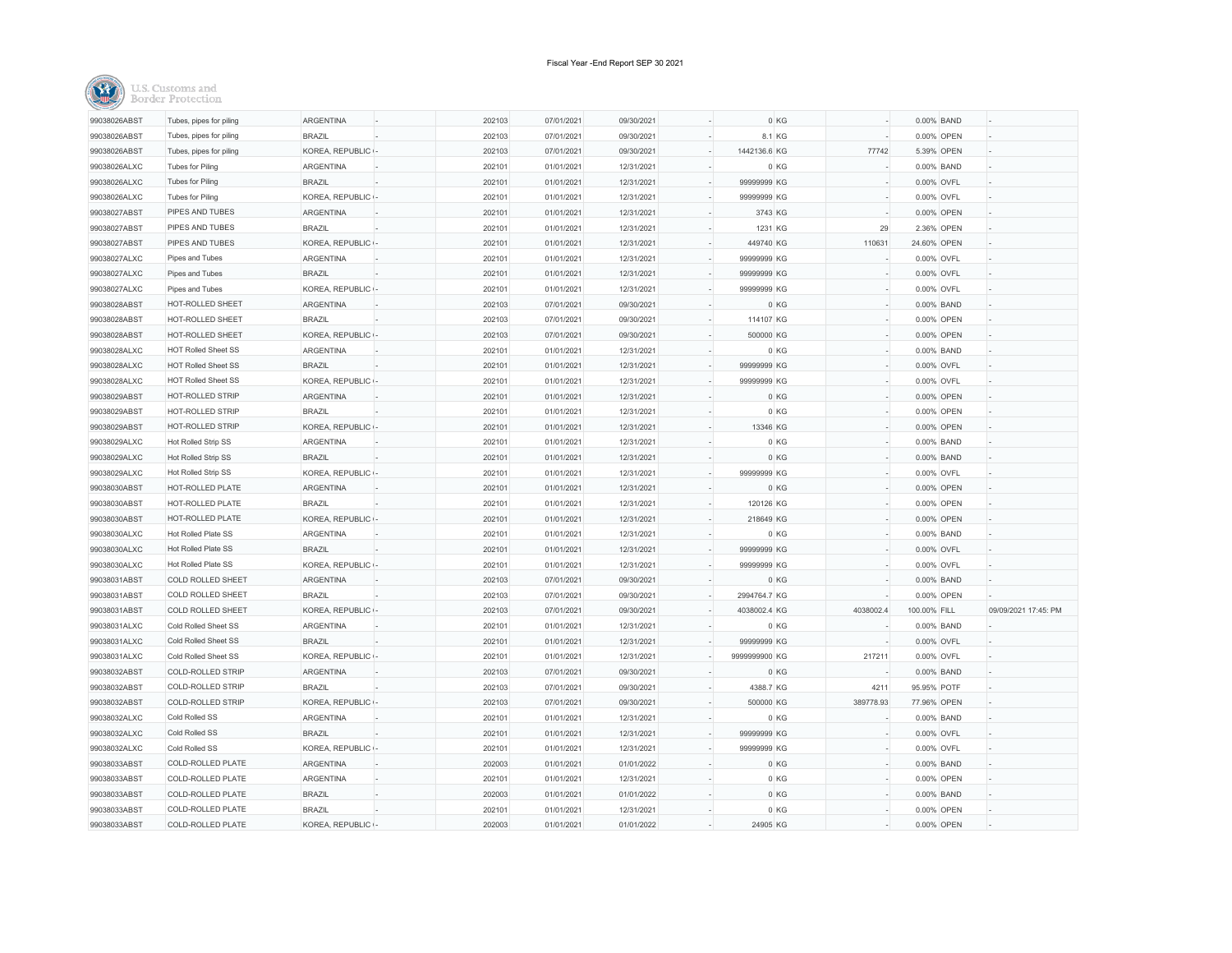| 99038033ABST | COLD-ROLLED PLATE               | KOREA, REPUBLIC - | 202101 | 01/01/2021 | 12/31/2021 | 24905 KG                      |           |                | 0.00% OPEN  |  |
|--------------|---------------------------------|-------------------|--------|------------|------------|-------------------------------|-----------|----------------|-------------|--|
| 99038033ALXC | Cold Rolled Plate SS            | <b>ARGENTINA</b>  | 202101 | 01/01/2021 | 12/31/2021 |                               | 0 KG      |                | 0.00% BAND  |  |
| 99038033ALXC | Cold Rolled Plate SS            | <b>BRAZIL</b>     | 202101 | 01/01/2021 | 12/31/2021 |                               | 0KG       |                | 0.00% BAND  |  |
| 99038033ALXC | Cold Rolled Plate SS            | KOREA, REPUBLIC - | 202101 | 01/01/2021 | 12/31/2021 | 99999999 KG                   |           |                | 0.00% OVFL  |  |
| 99038034ABST | <b>WIRE STAINLESS STEEL</b>     | <b>ARGENTINA</b>  | 202103 | 07/01/2021 | 09/30/2021 |                               | 0 KG      |                | 0.00% BAND  |  |
| 99038034ABST | <b>WIRE STAINLESS STEEL</b>     | <b>BRAZIL</b>     | 202103 | 07/01/2021 | 09/30/2021 | 18965.7 KG                    |           | $\overline{1}$ | 0.01% OPEN  |  |
| 99038034ABST | <b>WIRE STAINLESS STEEL</b>     | KOREA, REPUBLIC - | 202103 | 07/01/2021 | 09/30/2021 | 1601402.1 KG                  | 879163.27 |                | 54.90% OPEN |  |
| 99038034ALXC | Wire of Stainless Steel         | ARGENTINA         | 202101 | 01/01/2021 | 12/31/2021 |                               | 0 KG      |                | 0.00% BAND  |  |
| 99038034ALXC | Wire of Stainless Steel         | <b>BRAZIL</b>     | 202101 | 01/01/2021 | 12/31/2021 | 99999999 KG                   |           |                | 0.00% OVFL  |  |
| 99038034ALXC | Wire of Stainless Steel         | KOREA, REPUBLIC - | 202101 | 01/01/2021 | 12/31/2021 | 99999999 KG                   |           |                | 0.00% OVFL  |  |
| 99038035ABST | PIPE AND TUBE                   | <b>ARGENTINA</b>  | 202103 | 07/01/2021 | 09/30/2021 |                               | 0 KG      |                | 0.00% BAND  |  |
| 99038035ABST | PIPE AND TUBE                   | <b>BRAZIL</b>     | 202103 | 07/01/2021 | 09/30/2021 | 105664.8 KG                   |           | 54             | 0.05% OPEN  |  |
| 99038035ABST | PIPE AND TUBE                   | KOREA, REPUBLIC - | 202103 | 07/01/2021 | 09/30/2021 | 3780716.1 KG                  | 3207308   |                | 84.83% POTF |  |
| 99038035ALXC | Pipes nd Tubes SS               | <b>ARGENTINA</b>  | 202101 | 01/01/2021 | 12/31/2021 |                               | 0 KG      |                | 0.00% BAND  |  |
| 99038035ALXC | Pipes nd Tubes SS               | <b>BRAZIL</b>     | 202101 | 01/01/2021 | 12/31/2021 | $\overline{a}$<br>99999999 KG |           |                | 0.00% OVFL  |  |
| 99038035ALXC | Pipes nd Tubes SS               | KOREA, REPUBLIC   | 202101 | 01/01/2021 | 12/31/2021 | 99999999 KG                   |           |                | 0.00% OVFL  |  |
| 99038036ABST | STEEL LINE PIPE                 | <b>ARGENTINA</b>  | 202103 | 07/01/2021 | 09/30/2021 |                               | 0 KG      |                | 0.00% BAND  |  |
| 99038036ABST | STEEL LINE PIPE                 | <b>BRAZIL</b>     | 202103 | 07/01/2021 | 09/30/2021 |                               | 0 KG      |                | 0.00% BAND  |  |
| 99038036ABST | STEEL LINE PIPE                 | KOREA, REPUBLIC - | 202103 | 07/01/2021 | 09/30/2021 | 500000 KG                     | 351775.4  |                | 70.36% OPEN |  |
| 99038036ALXC | Line Pipe SS                    | <b>ARGENTINA</b>  | 202101 | 01/01/2021 | 12/31/2021 |                               | 0 KG      |                | 0.00% BAND  |  |
| 99038036ALXC | Line Pipe SS                    | <b>BRAZIL</b>     | 202101 | 01/01/2021 | 12/31/2021 |                               | 0 KG      |                | 0.00% BAND  |  |
| 99038036ALXC | Line Pipe SS                    | KOREA, REPUBLIC   | 202101 | 01/01/2021 | 12/31/2021 | 99999999 KG                   |           |                | 0.00% OVFL  |  |
| 99038037ABST | <b>BARS AND RODS</b>            | ARGENTINA         | 202101 | 01/01/2021 | 12/31/2021 |                               | 0 KG      |                | 0.00% OPEN  |  |
| 99038037ABST | <b>BARS AND RODS</b>            | <b>BRAZIL</b>     | 202101 | 01/01/2021 | 12/31/2021 | 142452 KG                     | 60007.45  |                | 42.12% OPEN |  |
| 99038037ABST | <b>BARS AND RODS</b>            | KOREA, REPUBLIC - | 202101 | 01/01/2021 | 12/31/2021 | 224622 KG                     | 144484    |                | 64.32% OPEN |  |
| 99038037ALXC | Bars and Rods SS                | ARGENTINA         | 202101 | 01/01/2021 | 12/31/2021 |                               | 0 KG      |                | 0.00% BAND  |  |
| 99038037ALXC | Bars and Rods SS                | <b>BRAZIL</b>     | 202101 | 01/01/2021 | 12/31/2021 | 99999999 KG                   |           |                | 0.00% OVFL  |  |
| 99038037ALXC | Bars and Rods SS                | KOREA, REPUBLIC - | 202101 | 01/01/2021 | 12/31/2021 | 99999999 KG                   |           |                | 0.00% OVFL  |  |
| 99038038ABST | COLD BARS AND RODS              | <b>ARGENTINA</b>  | 202103 | 07/01/2021 | 09/30/2021 |                               | 0 KG      |                | 0.00% BAND  |  |
| 99038038ABST | COLD BARS AND RODS              | <b>BRAZIL</b>     | 202103 | 07/01/2021 | 09/30/2021 | 500000 KG                     | 376416    |                | 75.28% OPEN |  |
| 99038038ABST | COLD BARS AND RODS              | KOREA, REPUBLIC - | 202103 | 07/01/2021 | 09/30/2021 | 13617.3 KG                    |           |                | 0.00% OPEN  |  |
| 99038038ALXC | Bars and Rods SS                | <b>ARGENTINA</b>  | 202101 | 01/01/2021 | 12/31/2021 |                               | 0 KG      |                | 0.00% BAND  |  |
| 99038038ALXC | Bars and Rods SS                | <b>BRAZIL</b>     | 202101 | 01/01/2021 | 12/31/2021 | 99999999 KG                   |           |                | 0.00% OVFL  |  |
| 99038038ALXC | Bars and Rods SS                | KOREA, REPUBLIC - | 202101 | 01/01/2021 | 12/31/2021 | 99999999 KG                   |           |                | 0.00% OVFL  |  |
| 99038039ABST | BLOOMS BILLETS AND SLABS        | ARGENTINA         | 202101 | 01/01/2021 | 12/31/2021 |                               | 0 KG      |                | 0.00% OPEN  |  |
| 99038039ABST | <b>BLOOMS BILLETS AND SLABS</b> | <b>BRAZIL</b>     | 202101 | 01/01/2021 | 12/31/2021 |                               | 186 KG    |                | 0.54% OPEN  |  |
| 99038039ABST | BLOOMS BILLETS AND SLABS        | KOREA, REPUBLIC - | 202101 | 01/01/2021 | 12/31/2021 | 110360 KG                     | 48157     |                | 43.64% OPEN |  |
| 99038039ALXC | <b>Blooms Billets Slabs SS</b>  | <b>ARGENTINA</b>  | 202101 | 01/01/2021 | 12/31/2021 |                               | 0 KG      |                | 0.00% BAND  |  |
| 99038039ALXC | <b>Blooms Billets Slabs SS</b>  | <b>BRAZIL</b>     | 202101 | 01/01/2021 | 12/31/2021 | 99999999 KG                   |           |                | 0.00% OVFL  |  |
| 99038039ALXC | Blooms Billets Slabs SS         | KOREA, REPUBLIC - | 202101 | 01/01/2021 | 12/31/2021 | 99999999 KG                   |           |                | 0.00% OVFL  |  |
| 99038040ABST | OIL COUNTRY PIPE AND TUBE       | <b>ARGENTINA</b>  | 202101 | 01/01/2021 | 12/31/2021 | 34298 KG                      |           |                | 0.00% OPEN  |  |
| 99038040ABST | OIL COUNTRY PIPE AND TUBE       | <b>BRAZIL</b>     | 202101 | 01/01/2021 | 12/31/2021 | 11284 KG                      | 10502     |                | 93.07% POTF |  |
| 99038040ABST | OIL COUNTRY PIPE AND TUBE       | KOREA, REPUBLIC - | 202101 | 01/01/2021 | 12/31/2021 | 3500 KG                       |           |                | 0.00% OPEN  |  |
| 99038040ALXC | Oil Ctry Pipe Tube SS           | <b>ARGENTINA</b>  | 202101 | 01/01/2021 | 12/31/2021 | 99999999 KG                   |           |                | 0.00% OVFL  |  |
| 99038040ALXC | Oil Ctry Pipe Tube SS           | <b>BRAZIL</b>     | 202101 | 01/01/2021 | 12/31/2021 | 99999999 KG                   |           |                | 0.00% OVFL  |  |
| 99038040ALXC | Oil Ctry Pipe Tube SS           | KOREA, REPUBLIC - | 202101 | 01/01/2021 | 12/31/2021 | 99999999 KG                   |           |                | 0.00% OVFL  |  |
| 99038041ABST | Ingot Stainless Steel           | <b>ARGENTINA</b>  | 202101 | 01/01/2021 | 12/31/2021 |                               | 0 KG      |                | 0.00% OPEN  |  |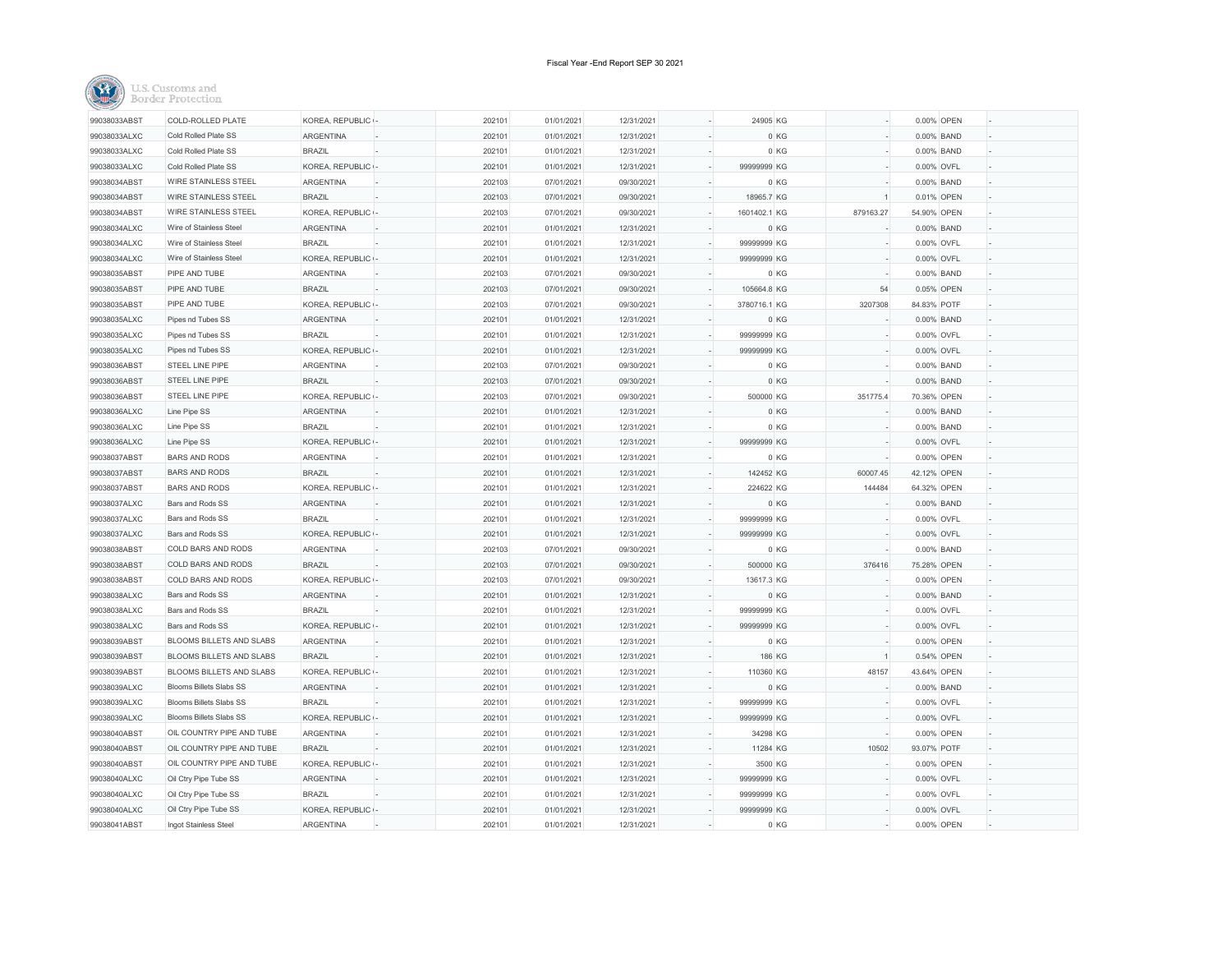| 99038041ABST | Ingot Stainless Steel                    | <b>BRAZIL</b>     | 202101 | 01/01/2021 | 12/31/2021 |               | 0 KG             | 0.00% OPEN   |                      |
|--------------|------------------------------------------|-------------------|--------|------------|------------|---------------|------------------|--------------|----------------------|
| 99038041ABST | Ingot Stainless Steel                    | KOREA, REPUBLIC - | 202101 | 01/01/2021 | 12/31/2021 | 215467 KG     | 57643            | 26.75% OPEN  |                      |
| 99038041ALXC | Ingot                                    | ARGENTINA         | 202101 | 01/01/2021 | 12/31/2021 |               | 0 KG             | 0.00% BAND   |                      |
| 99038041ALXC | Ingot                                    | <b>BRAZIL</b>     | 202101 | 01/01/2021 | 12/31/2021 |               | 0 KG             | 0.00% BAND   |                      |
| 99038041ALXC | Ingot                                    | KOREA, REPUBLIC   | 202101 | 01/01/2021 | 12/31/2021 | 99999999 KG   |                  | 0.00% OVFL   |                      |
| 99038042ABST | Flat rolled Prodicts SS                  | ARGENTINA         | 202103 | 07/01/2021 | 09/30/2021 |               | 0 KG             | 0.00% BAND   |                      |
| 99038042ABST | Flat rolled Prodicts SS                  | <b>BRAZIL</b>     | 202103 | 07/01/2021 | 09/30/2021 | 156629.4 KG   |                  | 0.00% OPEN   |                      |
| 99038042ABST | Flat rolled Prodicts SS                  | KOREA, REPUBLIC   | 202103 | 07/01/2021 | 09/30/2021 | 698824.8 KG   | 684850           | 98.00% POTF  |                      |
| 99038042ALXC | Flat Rolled Products SS                  | ARGENTINA         | 202101 | 01/01/2021 | 12/31/2021 |               | 0 KG             | 0.00% BAND   |                      |
| 99038042ALXC | Flat Rolled Products SS                  | <b>BRAZIL</b>     | 202101 | 01/01/2021 | 12/31/2021 | 99999999 KG   |                  | 0.00% OVFL   |                      |
| 99038042ALXC | <b>Flat Rolled Products SS</b>           | KOREA, REPUBLIC - | 202101 | 01/01/2021 | 12/31/2021 | 99999999 KG   |                  | 0.00% OVFL   |                      |
| 99038043ABST | Bars and Rods Hot Rolled SS              | ARGENTINA         | 202101 | 01/01/2021 | 12/31/2021 |               | 0 KG             | 0.00% OPEN   |                      |
| 99038043ABST | Bars and Rods Hot Rolled SS              | <b>BRAZIL</b>     | 202101 | 01/01/2021 | 12/31/2021 |               | 0 KG             | 0.00% OPEN   |                      |
| 99038043ABST | Bars and Rods Hot Rolled SS              | KOREA, REPUBLIC - | 202101 | 01/01/2021 | 12/31/2021 |               | 0 KG             | 0.00% OPEN   |                      |
| 99038043ALXC | Bars and Rods Coils SS                   | ARGENTINA         | 202101 | 01/01/2021 | 12/31/2021 |               | 0 KG             | 0.00% BAND   |                      |
| 99038043ALXC | Bars and Rods Coils SS                   | <b>BRAZIL</b>     | 202101 | 01/01/2021 | 12/31/2021 | 999999999 KG  | 19396            | 0.00% OVFL   |                      |
| 99038043ALXC | Bars and Rods Coils SS                   | KOREA, REPUBLIC - | 202101 | 01/01/2021 | 12/31/2021 |               | 0 KG             | 0.00% BAND   |                      |
| 99038044ABST | Angles, Shapes Sections SS               | ARGENTINA         | 202101 | 01/01/2021 | 12/31/2021 |               | 209 KG           | 0.00% OPEN   |                      |
| 99038044ABST | Angles, Shapes Sections SS               | <b>BRAZIL</b>     | 202101 | 01/01/2021 | 12/31/2021 |               | 0 KG<br>$\Omega$ | 0.00% FILL   | 08/31/2021 15:45: PM |
| 99038044ABST | Angles, Shapes Sections SS               | KOREA, REPUBLIC - | 202101 | 01/01/2021 | 12/31/2021 |               | 49 KG<br>11.6    | 23.67% OPEN  |                      |
| 99038044ALXC | Angels Shapes Sections                   | <b>ARGENTINA</b>  | 202101 | 01/01/2021 | 12/31/2021 | 99999999 KG   |                  | 0.00% OVFL   |                      |
| 99038044ALXC | Angels Shapes Sections                   | <b>BRAZIL</b>     | 202101 | 01/01/2021 | 12/31/2021 |               | 0 KG             | 0.00% BAND   |                      |
| 99038044ALXC | Angels Shapes Sections                   | KOREA, REPUBLIC - | 202101 | 01/01/2021 | 12/31/2021 | 99999999 KG   |                  | 0.00% OVFL   |                      |
| 99038045ABST | Angles Shapes Sections                   | <b>ARGENTINA</b>  | 202103 | 07/01/2021 | 09/30/2021 |               | 0 KG             | 0.00% BAND   |                      |
| 99038045ABST | Angles Shapes Sections                   | <b>BRAZIL</b>     | 202103 | 07/01/2021 | 09/30/2021 | 500000 KG     |                  | 0.00% OPEN   |                      |
| 99038045ABST | Angles Shapes Sections                   | KOREA, REPUBLIC - | 202103 | 07/01/2021 | 09/30/2021 | 32028087.9 KG | 32028087.9       | 100.00% FILL | 09/16/2021 11:45: AM |
| 99038045ALXC | Angles Shapes Sections                   | <b>ARGENTINA</b>  | 202101 | 01/01/2021 | 12/31/2021 |               | 0 KG             | 0.00% BAND   |                      |
| 99038045ALXC | Angles Shapes Sections                   | <b>BRAZIL</b>     | 202101 | 01/01/2021 | 12/31/2021 | 99999999 KG   |                  | 0.00% OVFL   |                      |
| 99038045ALXC | Angles Shapes Sections                   | KOREA, REPUBLIC   | 202101 | 01/01/2021 | 12/31/2021 | 99999999 KG   | 6735221          | 6.74% OVFL   |                      |
| 99038046ABST | Bars and Rods Hot Rolled                 | <b>ARGENTINA</b>  | 202103 | 07/01/2021 | 09/30/2021 | 54766.5 KG    | 54766.5          | 100.00% FILL | 07/01/2021 12:45: PM |
| 99038046ABST | Bars and Rods Hot Rolled                 | <b>BRAZIL</b>     | 202103 | 07/01/2021 | 09/30/2021 | 28364429.7 KG | 19159779         | 67.55% OPEN  |                      |
| 99038046ABST | Bars and Rods Hot Rolled                 | KOREA, REPUBLIC - | 202103 | 07/01/2021 | 09/30/2021 | 16942477.5 KG | 13420104         | 79.21% OPEN  |                      |
| 99038046ALXC | Bars and rolls, hot-rolled               | ARGENTINA         | 202101 | 01/01/2021 | 12/31/2021 | 99999999 KG   |                  | 0.00% OVFL   |                      |
| 99038046ALXC | Bars and rolls, hot-rolled               | <b>BRAZIL</b>     | 202101 | 01/01/2021 | 12/31/2021 | 99999999 KG   |                  | 0.00% OVFL   |                      |
| 99038046ALXC | Bars and rolls, hot-rolled               | KOREA, REPUBLIC - | 202101 | 01/01/2021 | 12/31/2021 | 99999999 KG   |                  | 0.00% OVFL   |                      |
| 99038047ABST | Wire not SS                              | <b>ARGENTINA</b>  | 202103 | 07/01/2021 | 09/30/2021 | 622.8 KG      |                  | 0.00% OPEN   |                      |
| 99038047ABST | Wire not SS                              | <b>BRAZIL</b>     | 202103 | 07/01/2021 | 09/30/2021 | 1705196.4 KG  | 118781           | 6.97% OPEN   |                      |
| 99038047ABST | Wire not SS                              | KOREA, REPUBLIC - | 202103 | 07/01/2021 | 09/30/2021 | 12152486.4 KG | 6949743.35       | 57.19% OPEN  |                      |
| 99038047ALXC | Wire (other than of stainless steel)     | ARGENTINA         | 202101 | 01/01/2021 | 12/31/2021 | 99999999 KG   |                  | 0.00% OVFL   |                      |
| 99038047ALXC | Wire (other than of stainless steel)     | <b>BRAZIL</b>     | 202101 | 01/01/2021 | 12/31/2021 | 99999999 KG   | 121259           | 0.12% OVFL   |                      |
| 99038047ALXC | Wire (other than of stainless steel)     | KOREA, REPUBLIC - | 202101 | 01/01/2021 | 12/31/2021 | 99999999 KG   |                  | 0.00% OVFL   |                      |
| 99038048ABST | Bars Hot Rolled NOT SS                   | <b>ARGENTINA</b>  | 202103 | 07/01/2021 | 09/30/2021 | 500000 KG     |                  | 0.00% OPEN   |                      |
| 99038048ABST | Bars Hot Rolled NOT SS                   | <b>BRAZIL</b>     | 202103 | 07/01/2021 | 09/30/2021 | 5839888.8 KG  | 5585715          | 95.65% POTF  |                      |
| 99038048ABST | Bars Hot Rolled NOT SS                   | KOREA, REPUBLIC - | 202103 | 07/01/2021 | 09/30/2021 | 9874385.4 KG  | 6344257          | 64.25% OPEN  |                      |
| 99038048ALXC | Bars, hot tolled, not of stainless steel | ARGENTINA         | 202101 | 01/01/2021 | 12/31/2021 | 99999999 KG   |                  | 0.00% OVFL   |                      |
| 99038048ALXC | Bars, hot tolled, not of stainless steel | <b>BRAZIL</b>     | 202101 | 01/01/2021 | 12/31/2021 | 99999999 KG   |                  | 0.00% OVFL   |                      |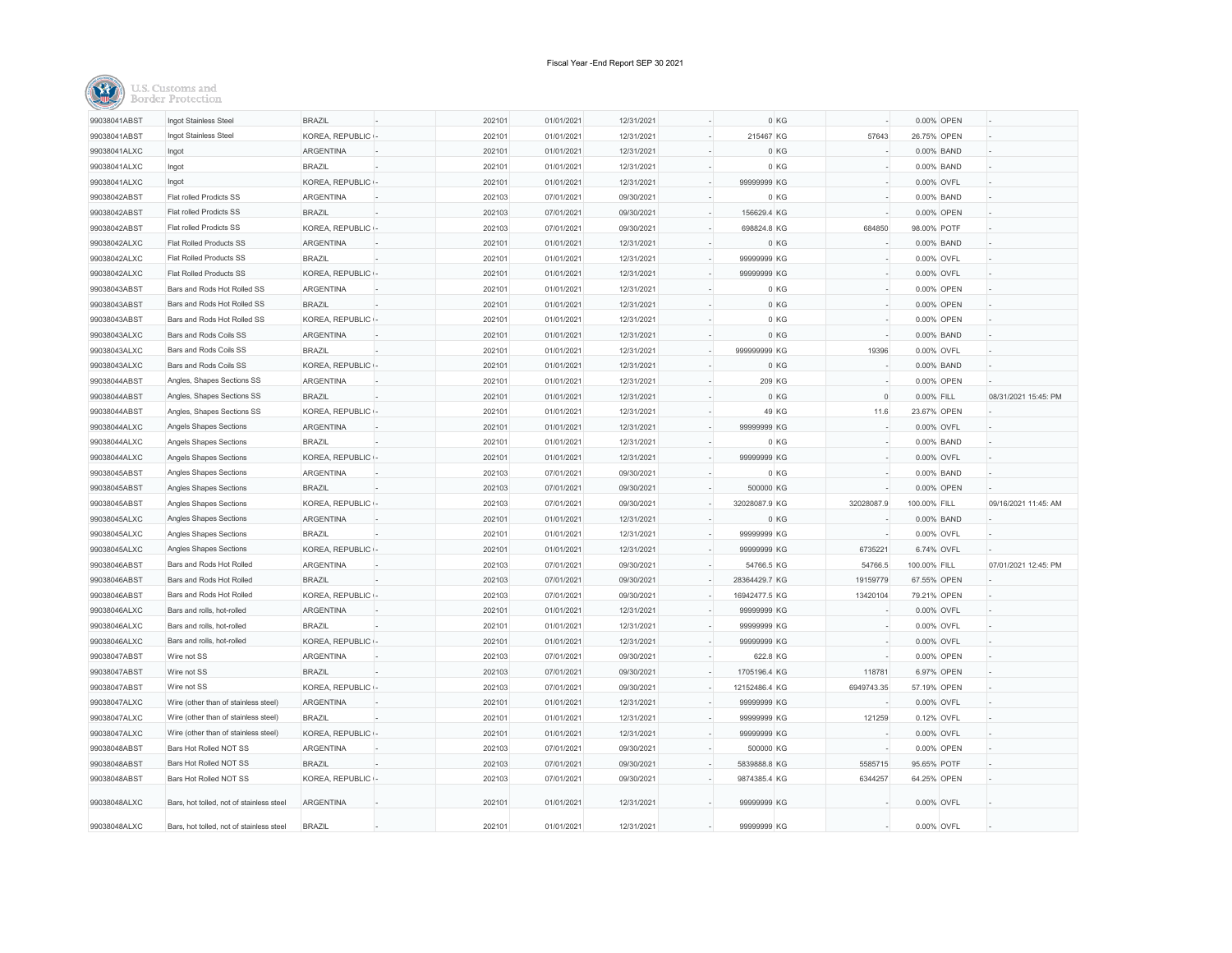| 99038048ALXC | Bars, hot tolled, not of stainless steel | KOREA, REPUBLIC  | 202101 | 01/01/2021 | 12/31/2021 | 9999999900 KG |           |                         | 0.00% OVFL  |                      |
|--------------|------------------------------------------|------------------|--------|------------|------------|---------------|-----------|-------------------------|-------------|----------------------|
| 99038049ABST | Bars Cold finished not SS                | <b>ARGENTINA</b> | 202103 | 07/01/2021 | 09/30/2021 |               | 0 KG      |                         | 0.00% BAND  |                      |
| 99038049ABST | Bars Cold finished not SS                | <b>BRAZIL</b>    | 202103 | 07/01/2021 | 09/30/2021 | 500000 KG     |           | 9961                    | 1.99% OPEN  |                      |
| 99038049ABST | Bars Cold finished not SS                | KOREA, REPUBLIC  | 202103 | 07/01/2021 | 09/30/2021 | 2860609.8 KG  | 1257962.2 |                         | 43.98% OPEN |                      |
| 99038049ALXC | Bars Cold Finished NOT SS                | <b>ARGENTINA</b> | 202101 | 01/01/2021 | 12/31/2021 |               | 0 KG      |                         | 0.00% BAND  |                      |
| 99038049ALXC | Bars Cold Finished NOT SS                | <b>BRAZIL</b>    | 202101 | 01/01/2021 | 12/31/2021 | 99999999 KG   |           |                         | 0.00% OVFL  |                      |
| 99038049ALXC | <b>Bars Cold Finished NOT SS</b>         | KOREA, REPUBLIC  | 202101 | 01/01/2021 | 12/31/2021 | 99999999 KG   |           |                         | 0.00% OVFL  |                      |
| 99038050ABST | <b>Light Shaped Bars</b>                 | <b>ARGENTINA</b> | 202103 | 07/01/2021 | 09/30/2021 |               | 0 KG      |                         | 0.00% OPEN  |                      |
| 99038050ABST | <b>Light Shaped Bars</b>                 | <b>BRAZIL</b>    | 202103 | 07/01/2021 | 09/30/2021 | 48181.2 KG    |           |                         | 0.00% OPEN  |                      |
| 99038050ABST | <b>Light Shaped Bars</b>                 | KOREA, REPUBLIC  | 202103 | 07/01/2021 | 09/30/2021 | 500000 KG     |           | 193917                  | 38.78% OPEN |                      |
| 99038050ALXC | <b>Light Shaped Bars</b>                 | <b>ARGENTINA</b> | 202101 | 01/01/2021 | 12/31/2021 |               | 0 KG      |                         | 0.00% BAND  |                      |
| 99038050ALXC | <b>Light Shaped Bars</b>                 | <b>BRAZIL</b>    | 202101 | 01/01/2021 | 12/31/2021 | 99999999 KG   |           |                         | 0.00% OVFL  |                      |
| 99038050ALXC | <b>Light Shaped Bars</b>                 | KOREA, REPUBLIC  | 202101 | 01/01/2021 | 12/31/2021 | 99999999 KG   |           |                         | 0.00% OVFL  |                      |
| 99038051ABST | Reinforcing Bars                         | <b>ARGENTINA</b> | 202103 | 07/01/2021 | 09/30/2021 |               | 0 KG      |                         | 0.00% BAND  |                      |
| 99038051ABST | Reinforcing Bars                         | <b>BRAZIL</b>    | 202103 | 07/01/2021 | 09/30/2021 | 6642763.2 KG  |           |                         | 0.00% OPEN  |                      |
| 99038051ABST | Reinforcing Bars                         | KOREA, REPUBLIC  | 202103 | 07/01/2021 | 09/30/2021 | 1320231 KG    |           | 231673                  | 17.55% OPEN |                      |
| 99038051ALXC | Reinforcing Bars                         | <b>ARGENTINA</b> | 202101 | 01/01/2021 | 12/31/2021 |               | 0 KG      |                         | 0.00% BAND  |                      |
| 99038051ALXC | Reinforcing Bars                         | <b>BRAZIL</b>    | 202101 | 01/01/2021 | 12/31/2021 | 99999999 KG   |           |                         | 0.00% OVFL  |                      |
| 99038051ALXC | Reinforcing Bars                         | KOREA, REPUBLIC  | 202101 | 01/01/2021 | 12/31/2021 | 99999999 KG   |           |                         | 0.00% OVFL  |                      |
| 99038052ABST | Sheet piling                             | <b>ARGENTINA</b> | 202101 | 01/01/2021 | 12/31/2021 |               | 0 KG      |                         | 0.00% OPEN  |                      |
| 99038052ABST | Sheet piling                             | <b>BRAZIL</b>    | 202101 | 01/01/2021 | 12/31/2021 |               | 0 KG      |                         | 0.00% OPEN  |                      |
| 99038052ABST | Sheet piling                             | KOREA, REPUBLIC  | 202101 | 01/01/2021 | 12/31/2021 |               | 0 KG      |                         | 0.00% OPEN  |                      |
| 99038052ALXC | <b>Sheet Piling</b>                      | <b>ARGENTINA</b> | 202101 | 01/01/2021 | 12/31/2021 |               | 0 KG      |                         | 0.00% BAND  |                      |
| 99038052ALXC | <b>Sheet Piling</b>                      | <b>BRAZIL</b>    | 202101 | 01/01/2021 | 12/31/2021 |               | 0 KG      |                         | 0.00% BAND  |                      |
| 99038052ALXC | <b>Sheet Piling</b>                      | KOREA, REPUBLIC  | 202101 | 01/01/2021 | 12/31/2021 |               | 0 KG      |                         | 0.00% BAND  |                      |
| 99038053ABST | Nonnumerated Railroad Goods              | <b>ARGENTINA</b> | 202101 | 01/01/2021 | 12/31/2021 |               | 0 KG      |                         | 0.00% OPEN  |                      |
| 99038053ABST | Nonnumerated Railroad Goods              | <b>BRAZIL</b>    | 202101 | 01/01/2021 | 12/31/2021 | 372848 KG     |           | 372848<br>100.00% FILL  |             | 03/22/2021 11:46: AM |
| 99038053ABST | Nonnumerated Railroad Goods              | KOREA, REPUBLIC  | 202101 | 01/01/2021 | 12/31/2021 | 109715 KG     |           |                         | 0.00% OPEN  |                      |
| 99038053ALXC | Nonumerated railroad goods               | <b>ARGENTINA</b> | 202101 | 01/01/2021 | 12/31/2021 |               | 0 KG      |                         | 0.00% BAND  |                      |
| 99038053ALXC | Nonumerated railroad goods               | <b>BRAZIL</b>    | 202101 | 01/01/2021 | 12/31/2021 | 99999999 KG   |           | 541849                  | 0.54% OVFL  |                      |
| 99038053ALXC | Nonumerated railroad goods               | KOREA, REPUBLIC  | 202101 | 01/01/2021 | 12/31/2021 | 99999999 KG   |           |                         | 0.00% OVFL  |                      |
| 99038054ABST | Rails other than Standard Rails          | ARGENTINA        | 202101 | 01/01/2021 | 12/31/2021 |               | 0 KG      |                         | 0.00% OPEN  |                      |
| 99038054ABST | Rails other than Standard Rails          | <b>BRAZIL</b>    | 202101 | 01/01/2021 | 12/31/2021 |               | 1089 KG   |                         | 0.00% OPEN  |                      |
| 99038054ABST | Rails other than Standard Rails          | KOREA, REPUBLIC  | 202101 | 01/01/2021 | 12/31/2021 |               | 467 KG    |                         | 0.00% OPEN  |                      |
| 99038054ALXC | Rails                                    | ARGENTINA        | 202101 | 01/01/2021 | 12/31/2021 |               | 0 KG      |                         | 0.00% BAND  |                      |
| 99038054ALXC | Rails                                    | <b>BRAZIL</b>    | 202101 | 01/01/2021 | 12/31/2021 | 99999999 KG   |           |                         | 0.00% OVFL  |                      |
| 99038054ALXC | Rails                                    | KOREA, REPUBLIC  | 202101 | 01/01/2021 | 12/31/2021 | 99999999 KG   |           |                         | 0.00% OVFL  |                      |
| 99038055ABST | Rails "standard rails"                   | <b>ARGENTINA</b> | 202101 | 01/01/2021 | 12/31/2021 |               | 0 KG      |                         | 0.00% OPEN  |                      |
| 99038055ABST | Rails "standard rails"                   | <b>BRAZIL</b>    | 202101 | 01/01/2021 | 12/31/2021 |               | 939 KG    |                         | 0.00% OPEN  |                      |
| 99038055ABST | Rails "standard rails"                   | KOREA, REPUBLIC  | 202101 | 01/01/2021 | 12/31/2021 |               | 770 KG    |                         | 0.00% OPEN  |                      |
| 99038055ALXC | Rails known as "standard rails"          | <b>ARGENTINA</b> | 202101 | 01/01/2021 | 12/31/2021 |               | 0 KG      |                         | 0.00% BAND  |                      |
| 99038055ALXC | Rails known as "standard rails'          | <b>BRAZIL</b>    | 202101 | 01/01/2021 | 12/31/2021 | 99999999 KG   |           |                         | 0.00% OVFL  |                      |
| 99038055ALXC | Rails known as "standard rails'          | KOREA, REPUBLIC  | 202101 | 01/01/2021 | 12/31/2021 | 99999999 KG   |           |                         | 0.00% OVFL  |                      |
| 99038056ABST | Tool steel and other products            | <b>ARGENTINA</b> | 202103 | 07/01/2021 | 09/30/2021 |               | 0 KG      |                         | 0.00% BAND  |                      |
| 99038056ABST | Tool steel and other products            | <b>BRAZIL</b>    | 202103 | 07/01/2021 | 09/30/2021 | 2827839.6 KG  | 2211301.8 |                         | 78.20% OPEN |                      |
| 99038056ABST | Tool steel and other products            | KOREA, REPUBLIC  | 202103 | 07/01/2021 | 09/30/2021 | 254701.2 KG   |           | 238473.2<br>93.63% FILL |             | 08/26/2021 13:45: PM |
| 99038056ALXC | <b>Tool Steel</b>                        | <b>ARGENTINA</b> | 202101 | 01/01/2021 | 12/31/2021 |               | 0 KG      |                         | 0.00% BAND  |                      |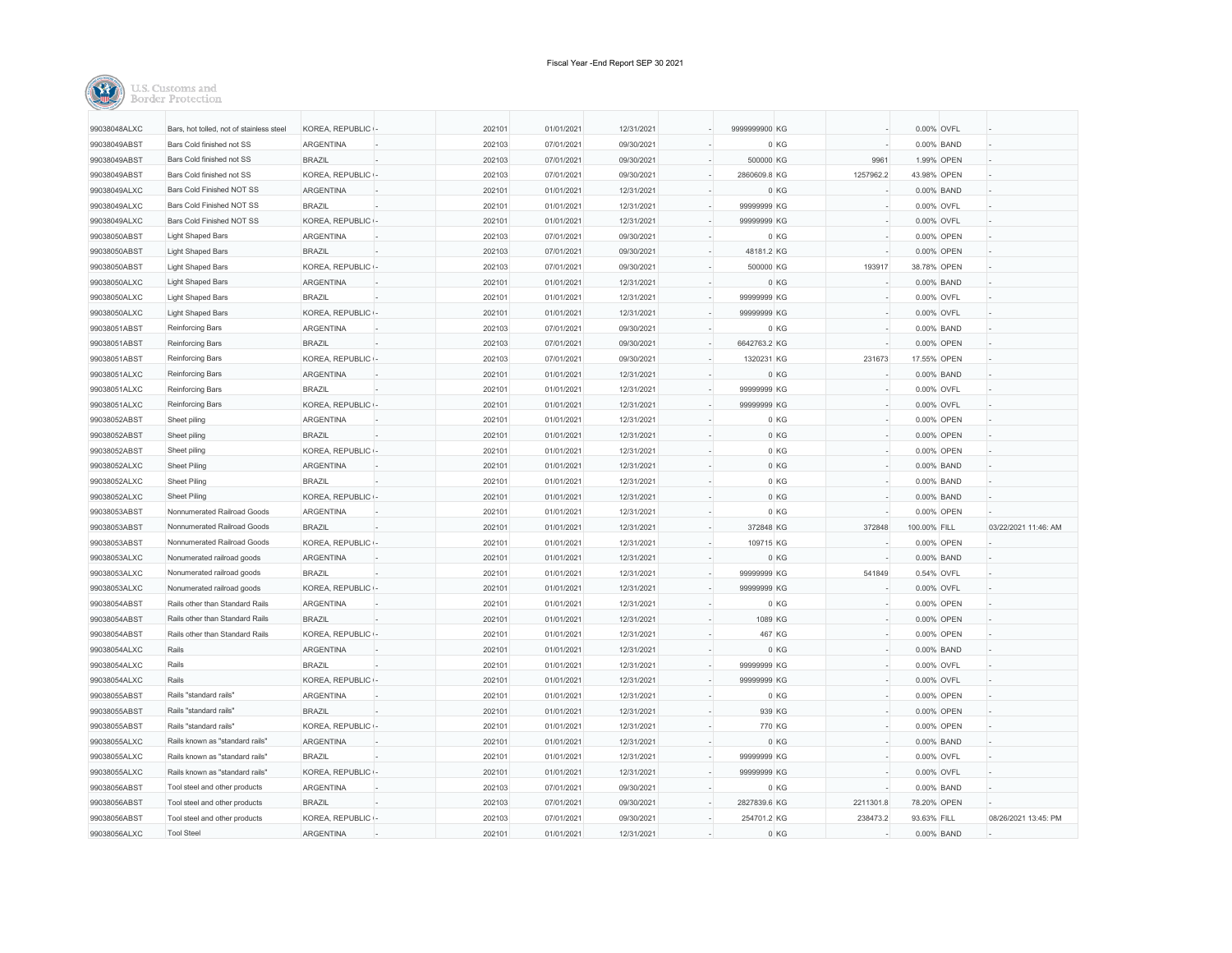

| 99038056ALXC | <b>Tool Steel</b>                        | <b>BRAZIL</b>     |             | 202101 | 01/01/2021 | 12/31/2021 | 99999999 KG   |                    | 0.00% OVFL  |  |
|--------------|------------------------------------------|-------------------|-------------|--------|------------|------------|---------------|--------------------|-------------|--|
| 99038056ALXC | <b>Tool Steel</b>                        | KOREA, REPUBLIC - |             | 202101 | 01/01/2021 | 12/31/2021 | 99999999 KG   | 1288196            | 1.29% OVFL  |  |
| 99038057ABST | Blooms, Billets and Slabs                | <b>ARGENTINA</b>  |             | 202103 | 07/01/2021 | 09/30/2021 |               | 0 KG               | 0.00% BAND  |  |
| 99038057ABST | Blooms, Billets and Slabs                | <b>BRAZIL</b>     |             | 202103 | 07/01/2021 | 09/30/2021 | 1051712349 KG | 1006253400         | 95.68% POTF |  |
| 99038057ABST | Blooms, Billets and Slabs                | KOREA, REPUBLIC   |             | 202103 | 07/01/2021 | 09/30/2021 | 509386.5 KG   |                    | 0.00% OPEN  |  |
| 99038057ALXC | Blooms, billets and slabs, semi-finished | ARGENTINA         |             | 202101 | 01/01/2021 | 12/31/2021 |               | 0 KG               | 0.00% BAND  |  |
| 99038057ALXC | Blooms, billets and slabs, semi-finished | <b>BRAZIL</b>     |             | 202101 | 01/01/2021 | 12/31/2021 | 9999999999 KG | 326867             | 0.00% OVFL  |  |
| 99038057ALXC | Blooms, billets and slabs, semi-finished | KOREA, REPUBLIC - |             | 202101 | 01/01/2021 | 12/31/2021 | 99999999 KG   |                    | 0.00% OVFL  |  |
| 99038058ABST | Ingots                                   | ARGENTINA         |             | 202101 | 01/01/2021 | 12/31/2021 |               | 0 KG               | 0.00% OPEN  |  |
| 99038058ABST | Ingots                                   | <b>BRAZIL</b>     |             | 202101 | 01/01/2021 | 12/31/2021 | 8179 KG       |                    | 0.00% OPEN  |  |
| 99038058ABST | Ingots                                   | KOREA, REPUBLIC - |             | 202101 | 01/01/2021 | 12/31/2021 | 74667 KG      |                    | 0.00% OPEN  |  |
| 99038058ALXC | Ingots                                   | ARGENTINA         |             | 202101 | 01/01/2021 | 12/31/2021 |               | 0 KG               | 0.00% BAND  |  |
| 99038058ALXC | Ingots                                   | <b>BRAZIL</b>     |             | 202101 | 01/01/2021 | 12/31/2021 | 99999999 KG   |                    | 0.00% OVFL  |  |
| 99038058ALXC | Ingots                                   | KOREA, REPUBLIC - |             | 202101 | 01/01/2021 | 12/31/2021 | 99999999 KG   |                    | 0.00% OVFL  |  |
| 99038505UWAL | Unwrought Aluminum                       | <b>ARGENTINA</b>  |             | 202103 | 07/01/2021 | 09/30/2021 | 50897663.1 KG | 45194097           | 88.79% OPEN |  |
| 99038505UWAL | Unwrought Aluminum                       |                   | <b>OTHR</b> | 202103 | 07/01/2021 | 09/30/2021 |               | $-KG$              | 0.00% BAND  |  |
| 99038506WRAL | Wrought Aluminum                         | ARGENTINA         |             | 202103 | 07/01/2021 | 09/30/2021 | 3383907.3 KG  | 3365866            | 99.47% POTF |  |
| 99038511UWAL | Unwrought Aluminum                       | ARGENTINA         |             | 202101 | 01/01/2021 | 12/31/2021 | 99999999 KG   | 2991475            | 2.99% OVFL  |  |
| 99038511WRAL | Wrought Aluminum                         | ARGENTINA         |             | 202101 | 01/01/2021 | 12/31/2021 | 99999999 KG   |                    | 0.00% OVFL  |  |
| 99038511WRAL | Wrought Aluminum                         |                   | <b>OTHR</b> | 202101 | 01/01/2021 | 12/31/2021 |               | $-KG$              | 0.00% BAND  |  |
| 990804ISFT03 | Butter Fresh or Sour Cream               | <b>ISRAEL</b>     |             | 202101 | 01/01/2021 | 12/31/2021 | 466000 KG     |                    | 0.00% OPEN  |  |
| 990804ISFT04 | <b>Dried Milk</b>                        | <b>ISRAEL</b>     |             | 202101 | 01/01/2021 | 12/31/2021 | 1304000 KG    |                    | 0.00% OPEN  |  |
| 990804ISFT05 | <b>Cheese Cheese Substitutes</b>         | <b>ISRAEL</b>     |             | 202101 | 01/01/2021 | 12/31/2021 | 1534000 KG    |                    | 0.00% OPEN  |  |
| 990812ISFT06 | Peanuts                                  | <b>ISRAEL</b>     |             | 202101 | 01/01/2021 | 12/31/2021 | 131000 KG     |                    | 0.00% OPEN  |  |
| 990821ISFT07 | Ice Cream                                | <b>ISRAEL</b>     |             | 202101 | 01/01/2021 | 12/31/2021 | 707000 KG     |                    | 0.00% OPEN  |  |
| 9912992MOR64 | Non-originating Fabric and Apparel       | <b>MOROCCO</b>    |             | 202101 | 01/01/2021 | 01/01/2022 |               | $0$ M <sub>2</sub> | 0.00% BAND  |  |
|              | Certain Goods from Sub-Saharan           |                   |             |        |            |            |               |                    |             |  |
| 9912994MOR65 | Cotton                                   | MOROCCO           |             | 202101 | 01/01/2021 | 12/31/2021 | 1067257 KG    |                    | 0.00% OPEN  |  |
| 9913020AUS3A | Beef 3a                                  | <b>AUSTRALIA</b>  |             | 202101 | 01/01/2021 | 12/31/2021 | 60000000 KG   |                    | 0.00% OPEN  |  |
| 9913022AUS3B | Beef 3b                                  | <b>AUSTRALIA</b>  |             | 202101 | 01/01/2021 | 12/31/2021 | 6000000 KG    |                    | 0.00% OPEN  |  |
| 9913023AUS3C | Beef 3c (SEC)                            | <b>AUSTRALIA</b>  | ı.          | 202101 | 01/01/2021 | 12/31/2021 |               | $-KG$              | 0.00% BAND  |  |
| 9913040AUS04 | Creams Ice Cream                         | <b>AUSTRALIA</b>  |             | 202101 | 01/01/2021 | 12/31/2021 | 19053000 L    |                    | 0.00% OPEN  |  |
| 9913041AUS05 | <b>Butter</b>                            | <b>AUSTRALIA</b>  |             | 202101 | 01/01/2021 | 12/31/2021 | 2407000 KG    | 110016             | 4.57% OPEN  |  |
| 9913041AUS06 | Non-fat Dried Milk                       | <b>AUSTRALIA</b>  |             | 202101 | 01/01/2021 | 12/31/2021 | 160000 KG     |                    | 0.00% OPEN  |  |
| 9913042AUS07 | <b>Other Milk Powders</b>                | <b>AUSTRALIA</b>  |             | 202101 | 01/01/2021 | 12/31/2021 | 7492000 KG    |                    | 0.00% OPEN  |  |
| 9913042AUS08 | Other Dairy Products                     | <b>AUSTRALIA</b>  |             | 202101 | 01/01/2021 | 12/31/2021 | 3881000 KG    | 31464.96           | 0.81% OPEN  |  |
| 99130431US09 | Condensed Milk                           | <b>AUSTRALIA</b>  |             | 202101 | 01/01/2021 | 12/31/2021 | 7621000 KG    |                    | 0.00% OPEN  |  |
| 9913043AUS10 | Other Cheese                             | <b>AUSTRALIA</b>  |             | 202101 | 01/01/2021 | 12/31/2021 | 7642000 KG    | 3952283.12         | 51.72% OPEN |  |
| 9913043AUS11 | European-Type Cheese                     | <b>AUSTRALIA</b>  |             | 202101 | 01/01/2021 | 12/31/2021 | 4336000 KG    | 2405.86            | 0.06% OPEN  |  |
| 9913044AUS12 | <b>Cheddar Cheese</b>                    | <b>AUSTRALIA</b>  |             | 202101 | 01/01/2021 | 12/31/2021 | 1264000 KG    | 18172.86           | 1.44% OPEN  |  |
| 9913045AUS13 | American Cheese                          | <b>AUSTRALIA</b>  |             | 202101 | 01/01/2021 | 12/31/2021 | 802000 KG     |                    | 0.00% OPEN  |  |
| 9913045AUS14 | Goya Cheese                              | <b>AUSTRALIA</b>  |             | 202101 | 01/01/2021 | 12/31/2021 | 5457000 KG    |                    | 0.00% OPEN  |  |
| 9913045AUS15 | Swiss-Type Cheese                        | <b>AUSTRALIA</b>  |             | 202101 | 01/01/2021 | 12/31/2021 | 1091000 KG    |                    | 0.00% OPEN  |  |
| 9913080AUS16 | Avocados                                 | <b>AUSTRALIA</b>  |             | 202101 | 01/01/2021 | 12/31/2021 | 10443000 KG   |                    | 0.00% OPEN  |  |
| 9913082AUS17 | Avocados                                 | <b>AUSTRALIA</b>  |             | 202101 | 01/01/2021 | 12/31/2021 | 6226000 KG    |                    | 0.00% OPEN  |  |
| 9913120AUS18 | Peanuts                                  | <b>AUSTRALIA</b>  |             | 202101 | 01/01/2021 | 12/31/2021 | 802000 KG     |                    | 0.00% OPEN  |  |
|              |                                          |                   |             |        |            |            |               |                    |             |  |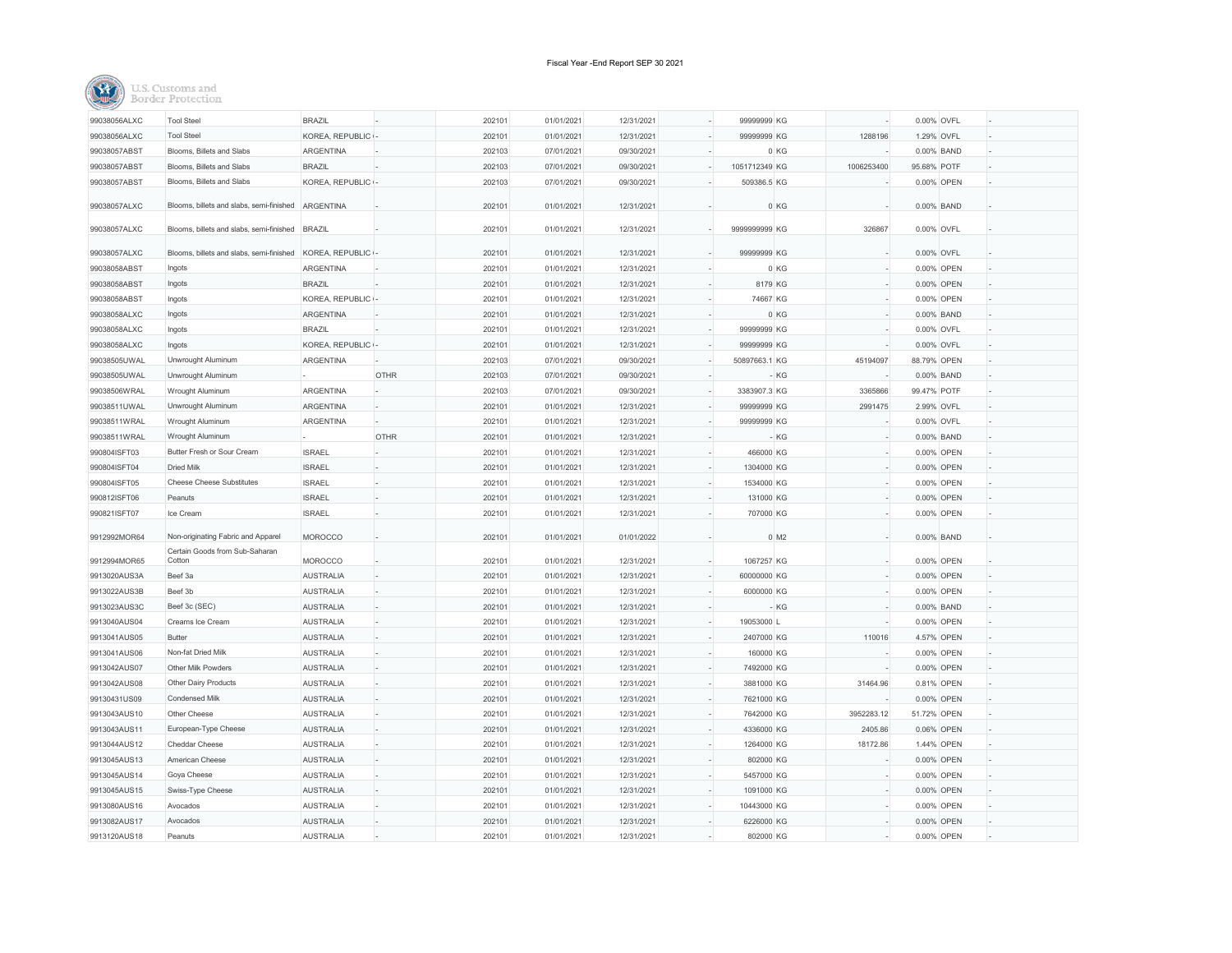| 9913240AUS19 | Tobacco                                 | <b>AUSTRALIA</b>   | 202101 | 01/01/2021 | 12/31/2021 | 401000 KG   |                    |              | 0.00% OPEN |                      |
|--------------|-----------------------------------------|--------------------|--------|------------|------------|-------------|--------------------|--------------|------------|----------------------|
| 9913520AUS20 | Cotton                                  | <b>AUSTRALIA</b>   | 202101 | 01/01/2021 | 12/31/2021 | 401000 KG   |                    |              | 0.00% OPEN |                      |
| 991502CFTA04 | <b>CAFTA Beef</b>                       | <b>COSTA RICA</b>  | 202101 | 01/01/2021 | 12/31/2021 |             | 0 KG               |              | 0.00% BAND |                      |
| 991502CFTA04 | <b>CAFTA Beef</b>                       | DOMINICAN REP.     | 202101 | 01/01/2021 | 12/31/2021 |             | 0 KG               |              | 0.00% BAND |                      |
| 991502CFTA04 | CAFTA Beef                              | <b>EL SALVADOR</b> | 202101 | 01/01/2021 | 12/31/2021 |             | 0 KG               |              | 0.00% BAND |                      |
| 991502CFTA04 | <b>CAFTA Beef</b>                       | <b>HONDURAS</b>    | 202101 | 01/01/2021 | 12/31/2021 |             | 0 KG               |              | 0.00% BAND |                      |
| 991502CFTA04 | <b>CAFTA Beef</b>                       | <b>NICARAGUA</b>   | 202101 | 01/01/2021 | 12/31/2021 |             | 0 KG               |              | 0.00% BAND |                      |
| 991504CFTA05 | Fresh Milk                              | <b>COSTA RICA</b>  | 202101 | 01/01/2021 | 12/31/2021 | 847082 L    |                    |              | 0.00% OPEN |                      |
| 991504CFTA05 | Fresh Milk                              | EL SALVADOR        | 202101 | 01/01/2021 | 12/31/2021 | 762374 L    |                    |              | 0.00% OPEN |                      |
| 991504CFTA05 | Fresh Milk                              | <b>GUATEMALA</b>   | 202101 | 01/01/2021 | 12/31/2021 | 635312 L    |                    |              | 0.00% OPEN |                      |
| 991504CFTA05 | Fresh Milk                              | <b>HONDURAS</b>    | 202101 | 01/01/2021 | 12/31/2021 | 1164738 L   |                    |              | 0.00% OPEN |                      |
| 991504CFTA05 | Fresh Milk                              | NICARAGUA          | 202101 | 01/01/2021 | 12/31/2021 | 529426 L    |                    |              | 0.00% OPEN |                      |
| 991504CFTA06 | <b>Butter</b>                           | <b>COSTA RICA</b>  | 202101 | 01/01/2021 | 12/31/2021 | 104000 KG   |                    |              | 0.00% OPEN |                      |
| 991504CFTA06 | <b>Butter</b>                           | <b>EL SALVADOR</b> | 202101 | 01/01/2021 | 12/31/2021 | 125000 KG   |                    |              | 0.00% OPEN |                      |
| 991504CFTA06 | <b>Butter</b>                           | <b>HONDURAS</b>    | 202101 | 01/01/2021 | 12/31/2021 | 208000 KG   |                    |              | 0.00% OPEN |                      |
| 991504CFTA07 | Dried Milk Cream                        | <b>COSTA RICA</b>  | 202101 | 01/01/2021 | 12/31/2021 | 104000 KG   | 27379.2            | 26.33% OPEN  |            |                      |
| 991504CFTA08 | Other Dairy                             | <b>COSTA RICA</b>  | 202101 | 01/01/2021 | 12/31/2021 | 312000 KG   |                    |              | 0.00% OPEN |                      |
| 991504CFTA08 | Other Dairy                             | DOMINICAN REP.     | 202101 | 01/01/2021 | 12/31/2021 | 260000 KG   |                    |              | 0.00% OPEN |                      |
| 991504CFTA08 | Other Dairy                             | <b>EL SALVADOR</b> | 202101 | 01/01/2021 | 12/31/2021 | 249000 KG   |                    |              | 0.00% OPEN |                      |
| 991504CFTA08 | Other Dairy                             | <b>GUATEMALA</b>   | 202101 | 01/01/2021 | 12/31/2021 | 520000 KG   |                    |              | 0.00% OPEN |                      |
| 991504CFTA08 | Other Dairy                             | NICARAGUA          | 202101 | 01/01/2021 | 12/31/2021 | 208000 KG   |                    |              | 0.00% OPEN |                      |
| 991504CFTA09 | Other Dairy                             | DOMINICAN REP.     | 202101 | 01/01/2021 | 12/31/2021 | 520000 KG   |                    |              | 0.00% OPEN |                      |
| 991504CFTA10 | Cheese                                  | <b>COSTA RICA</b>  | 202101 | 01/01/2021 | 12/31/2021 | 624000 KG   |                    |              | 0.00% OPEN |                      |
| 991504CFTA10 | Cheese                                  | DOMINICAN REP.     | 202101 | 01/01/2021 | 12/31/2021 | 975000 KG   | 207516             | 21.28% OPEN  |            |                      |
| 991504CFTA10 | Cheese                                  | EL SALVADOR        | 202101 | 01/01/2021 | 12/31/2021 | 936000 KG   | 238908.45          | 25.52% OPEN  |            |                      |
| 991504CFTA10 | Cheese                                  | <b>GUATEMALA</b>   | 202101 | 01/01/2021 | 12/31/2021 | 1039000 KG  | 10018              | 0.96% OPEN   |            |                      |
| 991504CFTA10 | Cheese                                  | <b>HONDURAS</b>    | 202101 | 01/01/2021 | 12/31/2021 | 728000 KG   | 68685              | 9.43% OPEN   |            |                      |
| 991504CFTA10 | Cheese                                  | <b>NICARAGUA</b>   | 202101 | 01/01/2021 | 12/31/2021 | 1299000 KG  | 1299000            | 100.00% FILL |            | 03/10/2021 20:01: PM |
| 991504CFTA11 | Cheese                                  | <b>NICARAGUA</b>   | 202101 | 01/01/2021 | 12/31/2021 | 520000 KG   | 520000             | 100.00% FILL |            | 03/24/2021 20:01: PM |
| 991504CFTA1B | Cheese                                  | <b>NICARAGUA</b>   | 202101 | 01/01/2021 | 12/31/2021 | 390000 KG   | 239262             | 61.35% OPEN  |            |                      |
| 991512CFTA12 | Peanuts                                 | EL SALVADOR<br>ı.  | 202101 | 01/01/2021 | 12/31/2021 |             | 0 KG               |              | 0.00% EXPD |                      |
| 991512CFTA12 | Peanuts                                 | <b>NICARAGUA</b>   | 202101 | 01/01/2021 | 12/31/2021 |             | 0 KG               |              | 0.00% EXPD |                      |
| 991520CFTA13 | Peanut Butter                           | NICARAGUA          | 202101 | 01/01/2021 | 12/31/2021 |             | 0 KG               |              | 0.00% OPEN |                      |
| 991521CFTA14 | Ice Cream                               | <b>COSTA RICA</b>  | 202101 | 01/01/2021 | 12/31/2021 | 201837 L    | 1715               |              | 0.85% OPEN |                      |
| 991521CFTA14 | Ice Cream                               | DOMINICAN REP.     | 202101 | 01/01/2021 | 12/31/2021 | 378639 L    |                    |              | 0.00% OPEN |                      |
| 991521CFTA14 | Ice Cream                               | <b>EL SALVADOR</b> | 202101 | 01/01/2021 | 12/31/2021 | 161470 L    |                    |              | 0.00% OPEN |                      |
| 991521CFTA14 | Ice Cream                               | <b>GUATEMALA</b>   | 202101 | 01/01/2021 | 12/31/2021 | 403674 L    |                    |              | 0.00% OPEN |                      |
| 991521CFTA14 | Ice Cream                               | <b>HONDURAS</b>    | 202101 | 01/01/2021 | 12/31/2021 | 100918 L    |                    |              | 0.00% OPEN |                      |
| 991521CFTA14 | Ice Cream                               | NICARAGUA          | 202101 | 01/01/2021 | 12/31/2021 | 555051L     |                    |              | 0.00% OPEN |                      |
| 99156100CFTA | Textiles Costa Rica Swimwear            | <b>COSTA RICA</b>  | 202101 | 01/01/2021 | 12/31/2021 |             | $0$ M <sub>2</sub> |              | 0.00% EXPD |                      |
| 99156205CFTA | Textiles Certain Apparel of Wool Fabric | <b>COSTA RICA</b>  | 202101 | 01/01/2021 | 12/31/2021 |             | $0$ M <sub>2</sub> |              | 0.00% EXPD |                      |
| 99156215CFTA | <b>Textiles Tailored Wool Apparel</b>   | <b>COSTA RICA</b>  | 202101 | 01/01/2021 | 12/31/2021 |             | $0$ M <sub>2</sub> |              | 0.00% EXPD |                      |
| 9917041PER3A | Condensed/Evap Milk                     | PERU               | 202101 | 01/01/2021 | 12/31/2021 | 23376000 KG | 482645.49          |              | 2.06% OPEN |                      |
| 9917041PER3B | Condensed/Evap Milk 2                   | PERU               | 202101 | 01/01/2021 | 12/31/2021 | 7013000 KG  |                    |              | 0.00% OPEN |                      |
| 9917041PER5B | Cheese 2                                | PERU               | 202101 | 01/01/2021 | 12/31/2021 | 2922000 KG  |                    |              | 0.00% OPEN |                      |
| 9917042PER04 | Dairy Products                          | PERU               | 202101 | 01/01/2021 | 12/31/2021 | 6277000 KG  | 327509.98          |              | 5.22% OPEN |                      |
| 9917045PER5A | Cheese                                  | PERU               | 202101 | 01/01/2021 | 12/31/2021 | 9740000 KG  |                    |              | 0.00% OPEN |                      |
|              |                                         |                    |        |            |            |             |                    |              |            |                      |